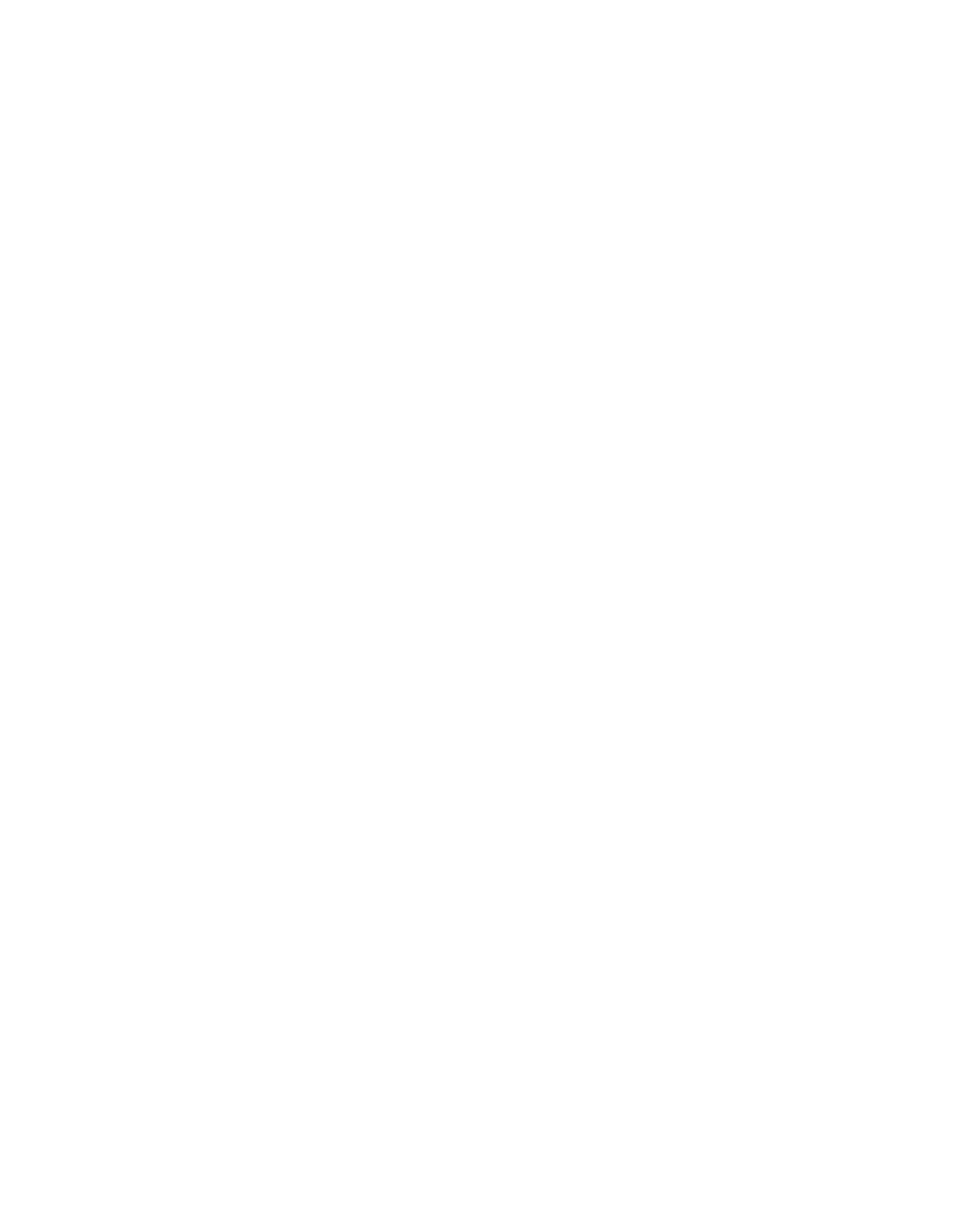#### **LABOR CONTRACT BETWEEN** OAKLAND COMMUNITY COLLEGE **AND** THE AMERICAN FEDERATION OF STATE, COUNTY AND MUNICIPAL EMPLOYEES, LOCAL 1999, COUNCIL 25, AFL-CIO

#### **TABLE OF CONTENTS**

PAGE

| <b>Article</b>    |  |
|-------------------|--|
| 1                 |  |
| 2                 |  |
| 3                 |  |
| 4                 |  |
| 5                 |  |
| 6                 |  |
| 7                 |  |
| 8                 |  |
| 9                 |  |
| 10                |  |
| 11                |  |
| 12                |  |
| 13                |  |
| 14                |  |
| 15                |  |
| 16                |  |
| 17                |  |
| 18                |  |
| 19                |  |
| 20                |  |
| 21                |  |
| 22                |  |
| 23                |  |
| 24                |  |
| 25                |  |
| 26                |  |
| 27                |  |
| 28                |  |
| 29                |  |
| 30                |  |
| 31                |  |
| <b>APPENDIX A</b> |  |
| <b>APPENDIX B</b> |  |
| <b>APPENDIX C</b> |  |
| APPENDIX D        |  |
| <b>APPENDIX E</b> |  |
|                   |  |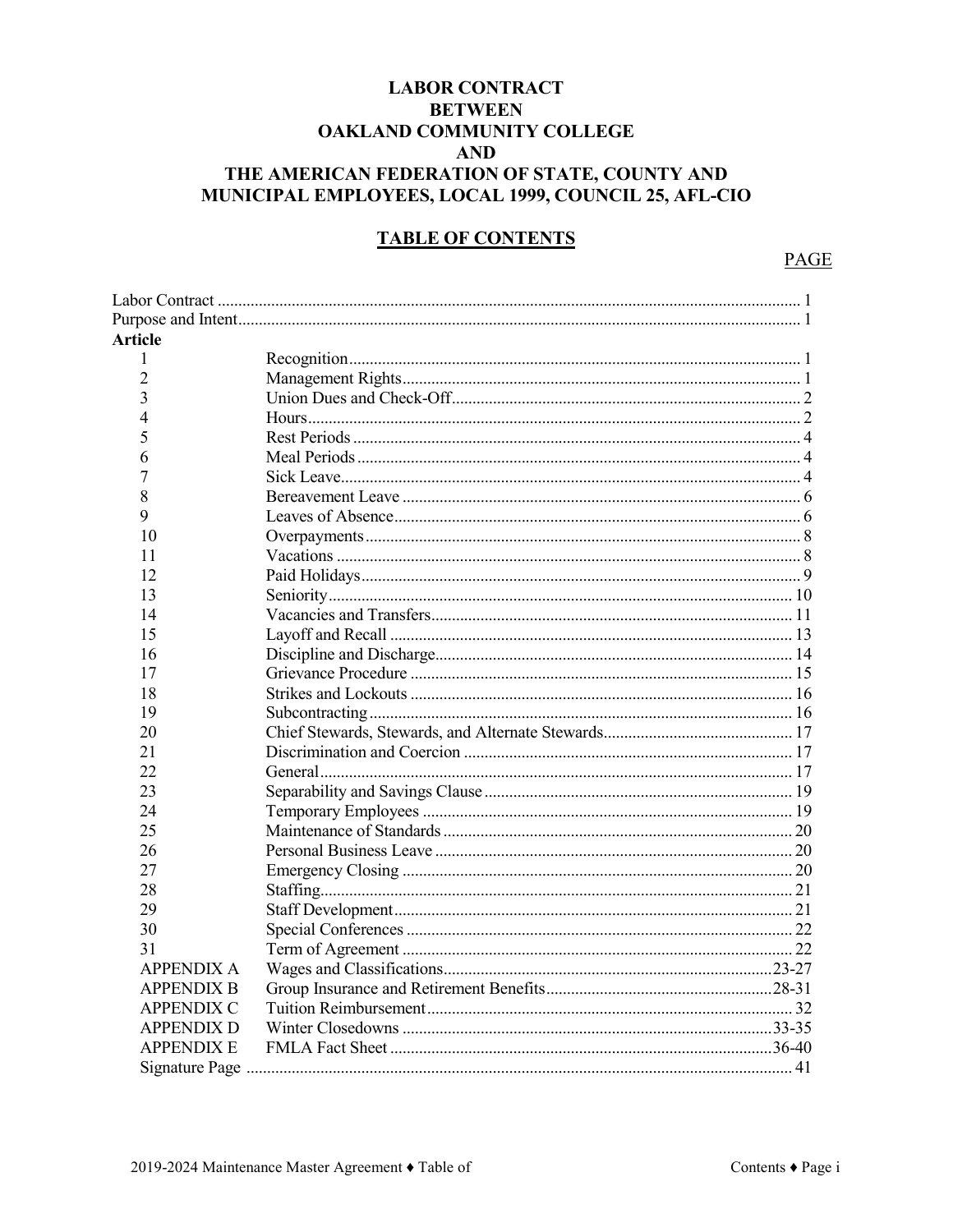#### **OAKLAND COMMUNITY COLLEGE**

#### **LABOR CONTRACT**

Oakland Community College, hereinafter referred to as the "College" or "Employer", and the American Federation of State, County and Municipal Employees, AFL-CIO, and Michigan Council No. 25 and its affiliate Local Union 1999, hereinafter referred to as the "Union", on October 29, 2019 enter into the following Agreement:

#### **PURPOSE AND INTENT**

The general purpose of this Agreement is to set forth terms and conditions of employment and to promote orderly relations for the mutual interest of the Employer, Employees, and the Union.

To these ends, the Employer and the Union encourage to the fullest degree, friendly and cooperative relations between the respective representatives at all levels and among all employees.

Unless incompatible with the intent expressed or with a reasonable construction of such term, whenever any reference in this Agreement is made to the singular term, it shall be deemed to encompass the plural term, and any reference to the masculine gender shall include the female gender, and vice versa.

#### **ARTICLE 1 RECOGNITION**

The Employer recognizes the Union as the exclusive representative to the extent required by Act 379 of the Michigan Public Acts of 1965 for the purpose of collective bargaining for Maintenance Employees as listed in Appendix A, with respect to hours, wages, terms and conditions of employment for the term of this Agreement.

#### **ARTICLE 2 MANAGEMENT RIGHTS**

- A. The Employer, on its own behalf and on behalf of the electors of the Community College District, hereby retains and reserves unto itself, all powers, rights, authority, duties, and responsibilities conferred upon and vested in it by the laws and the Constitution of the State of Michigan, and the United States, including but without limiting, the generality of the foregoing, the right:
	- 1. To the executive management and administrative control of the College.
	- 2. To hire all employees and, subject to the provision of law and contract, to determine their qualifications and conditions for their continued employment, or their dismissal or demotion; and to promote and transfer all such employees.
	- 3. To relieve employees from duties because of lack of work or for reasons as outlined in Article 16 (Discipline and Discharge).
	- 4. To determine the methods, means and personnel by which the operation of the College is to be conducted.
- B. The exercise of the foregoing powers, rights, authority, duties, and responsibilities by the Employer, the adoption of policies, rules, regulations and practices in furtherance thereof, and the use of judgment and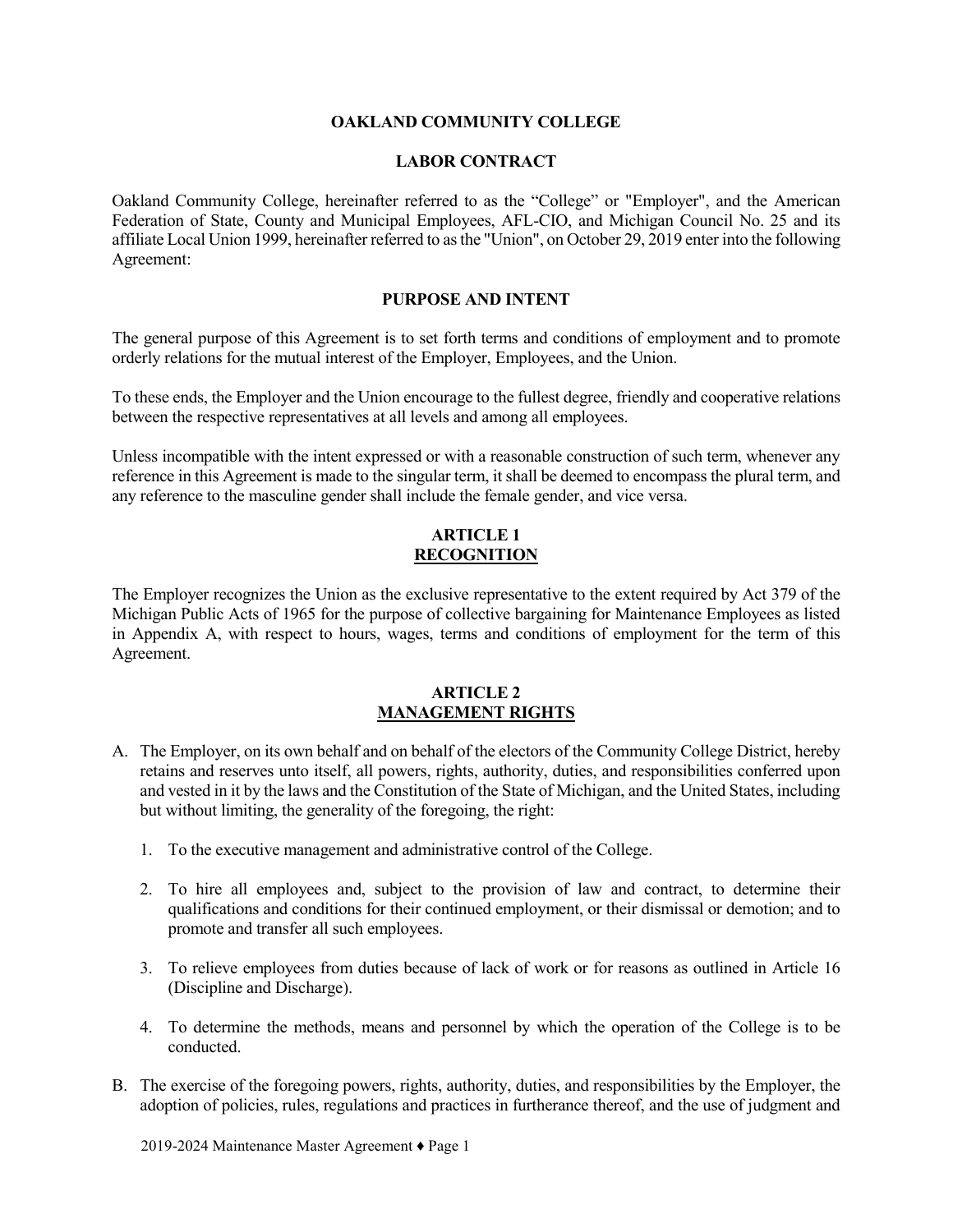discretion in connection therewith, shall be limited only by the specific and expressed terms of this Agreement and then only to the extent such specific and express terms hereof are in conformance with the Constitution and Laws of the State of Michigan and the Constitution and Laws of the United States.

#### **ARTICLE 3 UNION DUES CHECK-OFF**

- A. The Employer shall deduct current membership dues from the wages of bargaining unit members upon completion of the probationary period provided that the employee has authorized a dues deduction in writing to the Employer. Current membership dues shall not include initiation fees or special assessments. The Union will provide the Employer with authorized dues deduction forms as executed by the employees.
- B. The Employer will deduct from the pay of employees in any month only the Union membership dues becoming due and payable in such month. The deduction shall be made from the pay of the employees for the first pay period ending in the calendar month. Notwithstanding anything to the contrary, any bargaining unit member may revoke his or her dues deduction authorization by providing the Employer and Union with 30 days written notice.
- C. All sums deducted shall be remitted to Michigan AFSCME Council 25 not later than the last day of the calendar month within which such deductions are made, along with a list of employees from whom the dues were deducted, the same to be by them allocated and distributed in accordance with the constitution, laws and regulations of the Union.
- D. The Employer shall not be liable to the Union by reason of the requirements of this Agreement for the remittance or payment of any sum other than that constituting actual deductions made from wages earned by employees.

The Union will protect and save harmless the Employer from any and all claims, demands, suits or other forms of liability by reason of action taken or not taken by the Employer for the purpose of complying with this Agreement.

- E. During the life of this Agreement, the Employer and its Administrative Staff will not aid or promote any group or organization of Maintenance employees of the type covered by this contract which purports to engage in collective bargaining.
- F. Bargaining unit members may contribute to Public Employees Organized to Promote Legislative Equality (P.E.O.P.L.E.). Interested employees should contact the President of Local 1999.

#### **ARTICLE 4 HOURS**

- A. It is recognized that the requirements of maintaining a College make the setting of definite working hours impractical. The Employer shall have the right to fix, alter, or change the regular work week, the regular work day, the number of hours of work, the shifts, and the starting and ending time of each if posted twenty-four (24) hours in advance on bulletin boards provided for under the terms of the Agreement.
- B. **Work Week**. The regular work week of the employees shall be forty (40) hours consisting of five (5) consecutive eight (8) hour days (normally scheduled Monday through Friday) in order to provide a basis for calculating overtime only. This is not to be construed as a guarantee of the number of hours of work per week or per day.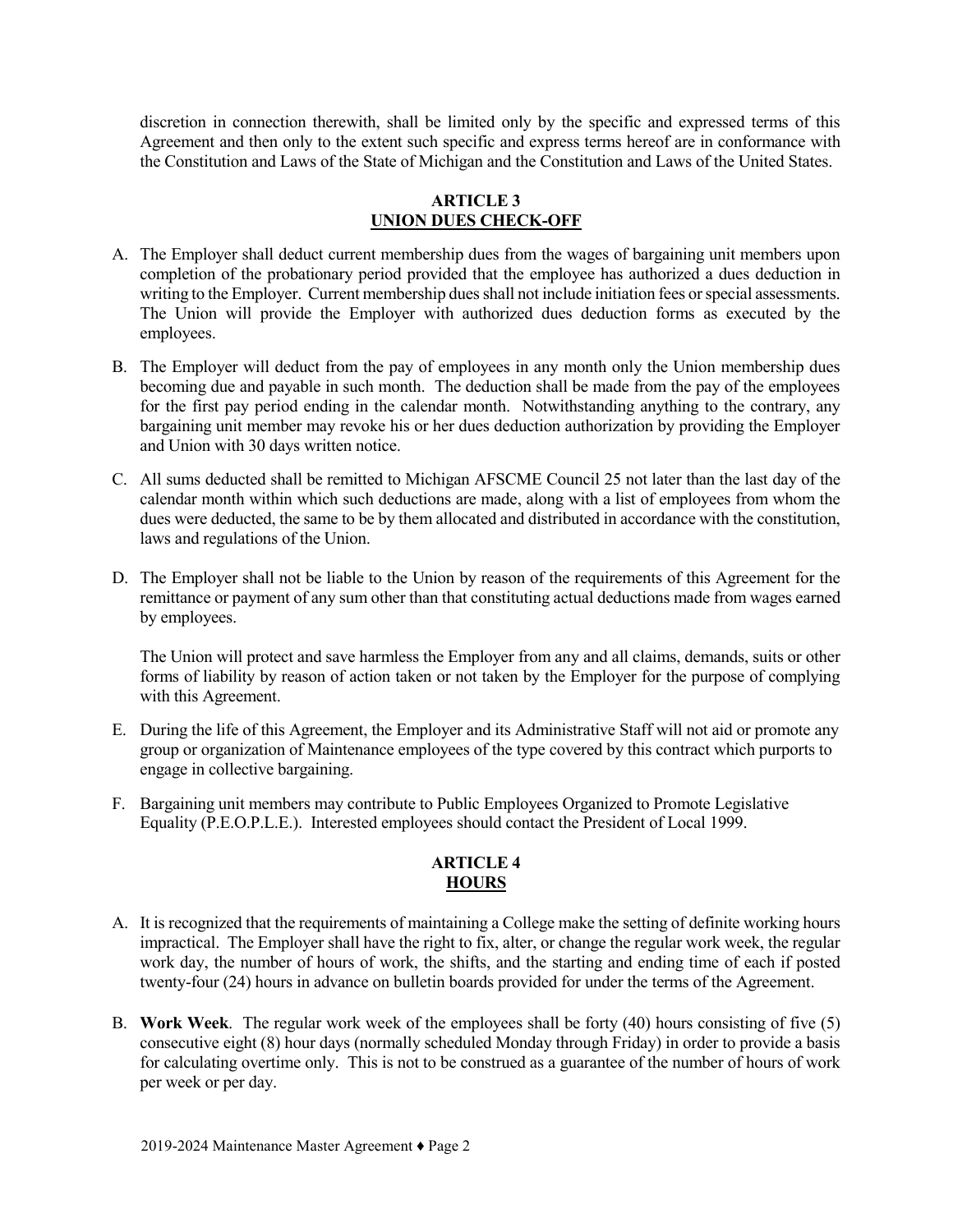The sixth and seventh day of the workweek shall be overtime days. The workweek shall not be considered broken by an approved absence as defined in this Agreement.

- C. **Overtime.** Time and one-half shall be paid for all time worked in excess of eight (8) hours in any one day. All overtime shall be divided as equally as possible among the employees within each classification, by shift, on each campus or administrative center by June 30 of each year. Voluntary overtime work refused by an employee or absence of the employee, except absence for approved vacation, shall be considered overtime worked by said employee for the purpose of equalizing overtime hours. If a sufficient number of volunteers are not obtained, employees will be assigned overtime on a rotating basis in the inverse order of seniority within each classification, by shift on each campus or administrative center, starting each year with the least senior employee in the applicable classification, shift and location. When inclement weather is predicted, each employee shall provide the Employer with the best phone number at which the employee can be reached, and the employee shall keep him or herself generally available for an overtime assignment unless excused in advance by the Employer. The Employer agrees to post overtime lists at each campus location on an approximate monthly basis depending on pay period end date. These lists shall include overtime worked and refused, and year-to-date totals. The campus steward shall be provided a copy of the list upon request by e-mail to the Human Resources Department. Any concerns regarding the accuracy of the list must be raised within 30 working days after it is posted; if not, the information on the list will be deemed accurate.
- D. **Work Shift.** The Employer shall schedule all employees on a regular work shift and shall establish a regular starting and quitting time for each shift. There shall be no change to an employee's shift without prior written notice of five working days. There shall be no change of the starting and quitting time for each shift without twenty-four (24) hours' notice.
- E. **Work Schedules.** Work schedules that show the employee's shift, work day, classification and hours of the shift shall be posted on bulletin boards provided for under the terms of this Agreement.

#### F. **Shift Designation.**

- 1. The day shift shall begin on or after 6 a.m., but prior to 12 noon.
- 2. The afternoon shift shall begin on or after 12 noon, but prior to 6 p.m.
- 3. The evening shift shall begin on or after 6 p.m., but prior to 6 a.m.
- G. When an employee works out of his/her classification for more than one (1) hour in one day, he/she shall be paid for all hours worked in said classification as follows:
	- 1. If the classification he/she is required to work in is lower, he/she shall be paid at his/her regular classification rate.
	- 2. If the classification he/she is required to work in is higher, he/she shall be paid at the lowest step of the higher pay level which is at least one dollar (\$1.00) higher than that person's current step.
- H. Should an employee be required to and does perform work during hours other than his/her regular shift, he/she shall be paid the overtime rate for all such hours worked.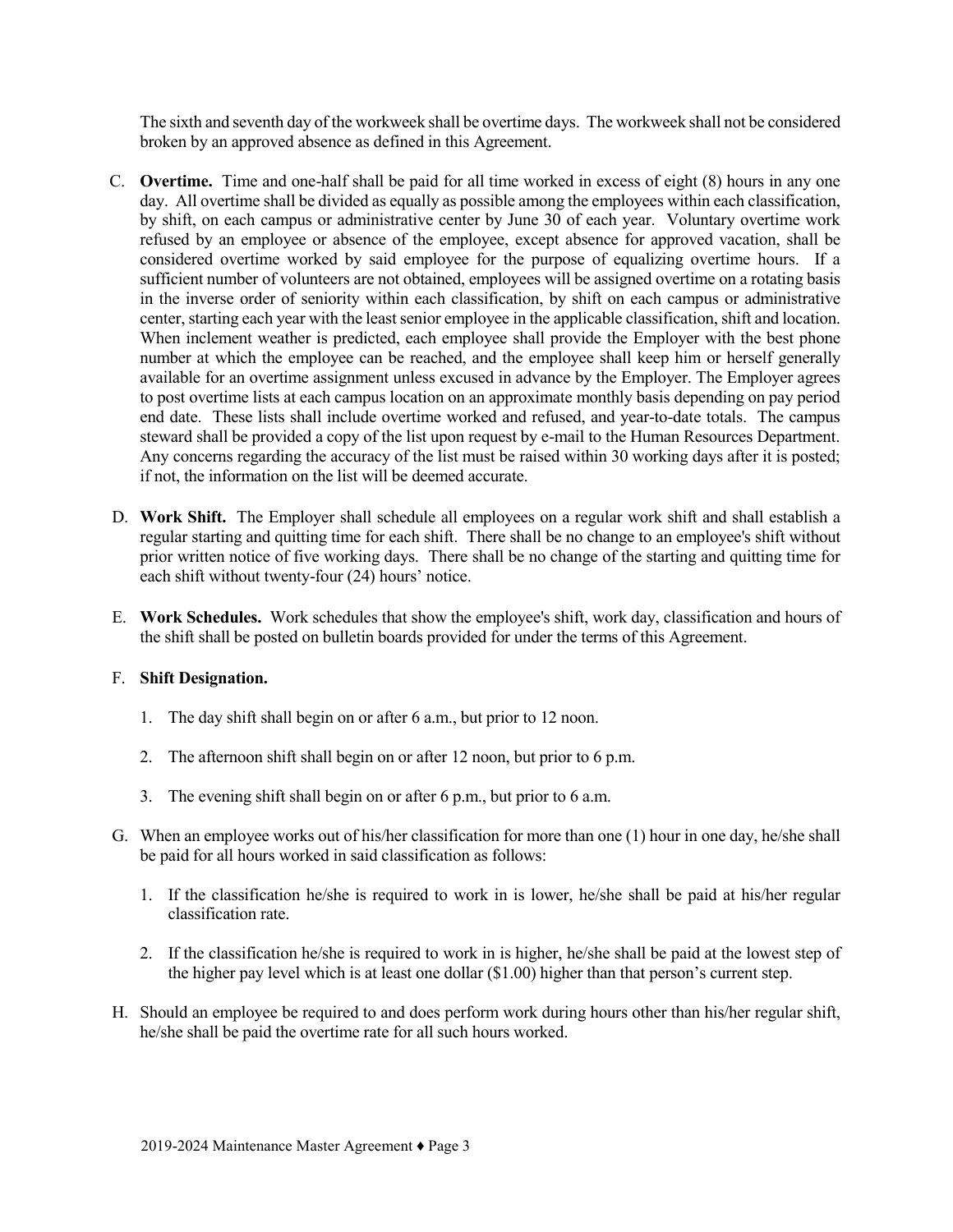#### I. **Call-in Pay.**

- 1. If any employee is notified to report to work less than ten (10) hours prior to the employee's regular start time, a minimum of four (4) hours pay at one and one-half times his/her regular hourly rate will be guaranteed for each such call-in. The employee will be paid the call-in time rate for such extra hours as long as he/she reports for work when called by the supervisor and/or posted designee.
- 2. If an employee is called in or otherwise scheduled to report prior to the employee's regular start time and the employee is subsequently advised within eight (8) hours of the early start time to not report early, then the employee will still be paid the amount of extra hours or call-in pay, as applicable, to which the employee would otherwise be entitled had the early call-in not been terminated.
- J. When the Administration determines that it is appropriate, Group I, II and III employees may be assigned employment on a four-day schedule (40 hours) with a minimum of ten (10) hours daily. An employee assigned this schedule waives his/her rights to overtime pay except for hours worked in excess of ten (10) hours per day or forty (40) hours per week. For the purpose of computing absences, vacations, sick days, etc., actual hours of absence shall be reported.

Any time a work week is reduced by a holiday(s), the College will revert to a five-day schedule for that week.

#### **ARTICLE 5 REST PERIODS**

All employees shall receive a fifteen (15) minute rest period during each four (4) hours of work. The rest period should normally be taken in the middle of the four hour period. Employees who work beyond their eight hour shift shall receive a fifteen (15) minute rest period for each additional four (4) hours worked. The Union agrees to prevent abuses of this privilege.

#### **ARTICLE 6 MEAL PERIODS**

All employees shall receive a scheduled unpaid thirty (30) minute meal period during each work shift. Whenever possible, the meal period shall be scheduled at the middle of each shift. The Union agrees to prevent abuses of the meal period, provided, however, that the Union is not responsible for enforcement of same.

#### **ARTICLE 7 SICK LEAVE**

A. Effective July 1, 2020, regular full-time employees shall receive eight (8) hours sick per month, for sick leave usage only, the unused sick leave accumulation maximum will be 1,280 hours. The college will payout 50% of any earned, but unused sick time, up to a maximum of 12 days/96 hours to any employee who terminates from the college. Payout will be a calculated at the employee's regular rate of pay at the time of their termination.

An employee shall not accumulate sick leave days when he/she is drawing short or long-term disability or workers' compensation benefits. Full-time probationary employees shall not be eligible for sick leave (accrual or use).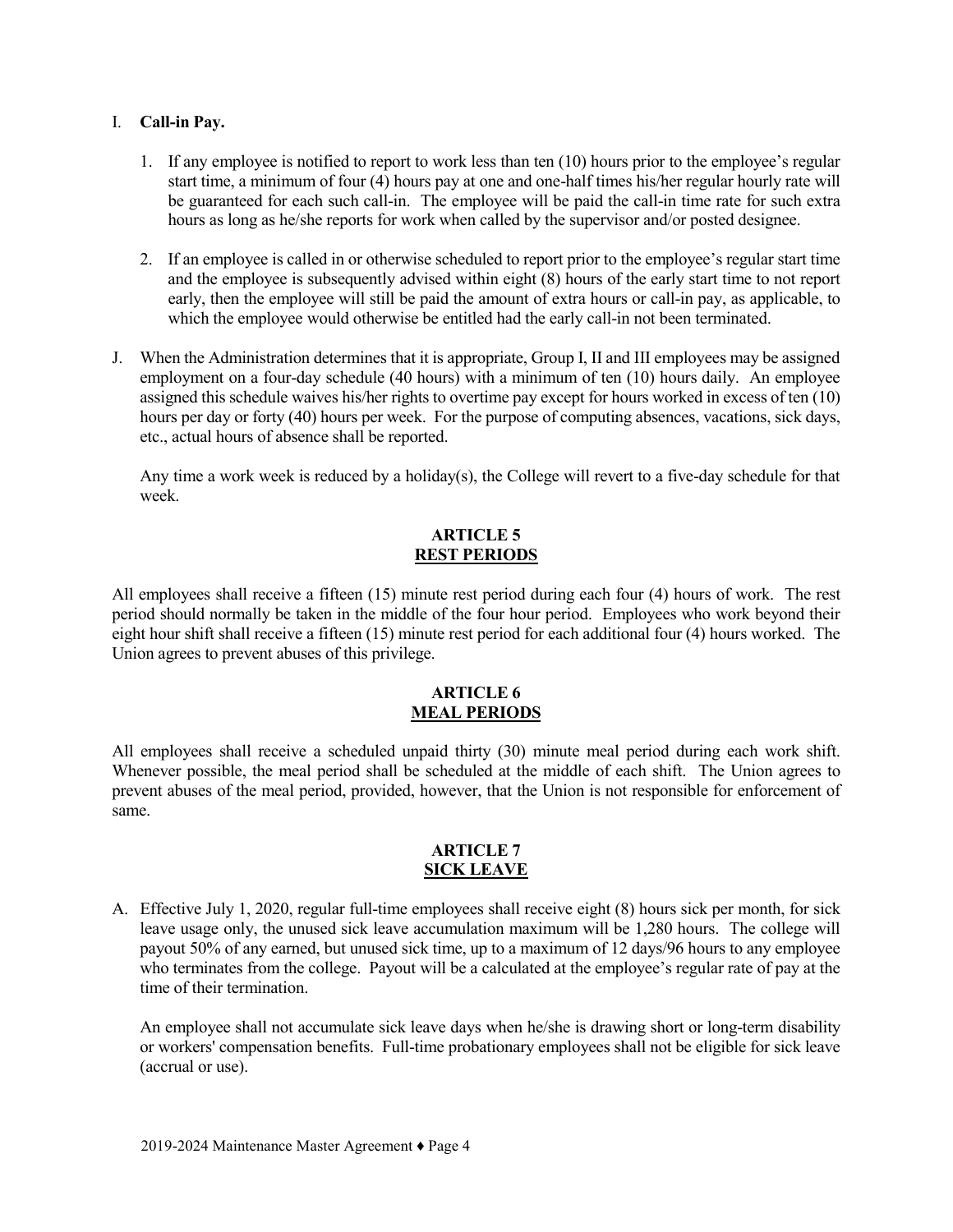- B. **Proper Notification of Absence.** When an employee is to be absent due to illness, the employee, or a member of his/her family must notify the Employer of the absence at least one (1) hour prior to the start of his/her scheduled shift by calling the appropriate campus office at the College and the cell phone number provided by the supervisor and leaving a detailed message (in person or by voice mail) indicating the reason for the absence and the expected date of return. The appropriate telephone numbers will be provided to each employee. In cases where mitigating circumstances prevent the employee from timely notifying the Employer, the employee will be granted the sick days upon acceptable explanation. Disputes that arise concerning the mitigating circumstances will be first considered jointly by the College's Vice Chancellor for Human Resources or designee and the Local President to mutually attempt to resolve the issue prior to going to the grievance procedure. When returning to work from sick leave, at least one (1) hour prior to the start of his/her shift, the employee shall so notify the appropriate campus office and leave a message (in person or by voice mail) indicating date and time of return.
- C. In case of illness, as hereinafter provided, an eligible employee will be allowed absence without loss of pay to the extent of earned sick leave days for the following reasons:
	- 1. Personal Illness. If an employee is absent due to personal illness or injury over three (3) consecutive working days, the college may require that the employee submit a written certification from a physician authorizing return and verifying that the employee was ill on the days absent.
	- 2. Serious illness or quarantine in the immediate family. Immediate family shall be defined in Article 8.
	- 3. Additional bereavement leave may be granted to the extent of earned sick leave days.
- D. Payment is contingent upon the employee giving immediate notice to the Employer at the start of his/her absence and shall be at the employee's regular hourly rate and for the number of hours which are usually worked in a day by said employee up to a maximum of eight (8) hours per day.
- E. The use of more than 12 accrued sick days in a rolling 12 month period or any abuse of sick leave or excessive absenteeism, may result in disciplinary action as follows:

written reprimand one day unpaid suspension suspension for 3 days without pay suspension for 5 days without pay discharge

Prior to any written reprimand under this provision, the employee will be counseled as to any concerns the employer has with the employee's use of sick time.

- 1. The use of three (3) or more consecutive sick days with a doctor's excuse or a hospitalization stay will not be subject to disciplinary actions. In addition, the employee may present mitigating circumstances in the nature of documented medically certified reasons for necessarily missing work time. Under such mitigating circumstances, employees will be excused for a chronic or long-term medical condition that requires the employee to have regular periodic scheduled appointments for the purpose of having therapy, testing, or a treatment, provided that satisfactory verification by a medical doctor is provided to the employee's supervisor, and forwarded to the College's Vice Chancellor for Human Resources (or designee).
- 2. All unpaid absences (other than disciplinary suspension without pay or FMLA qualified leaves) shall be considered as code 8 (absence no pay) and may subject the employee to disciplinary action for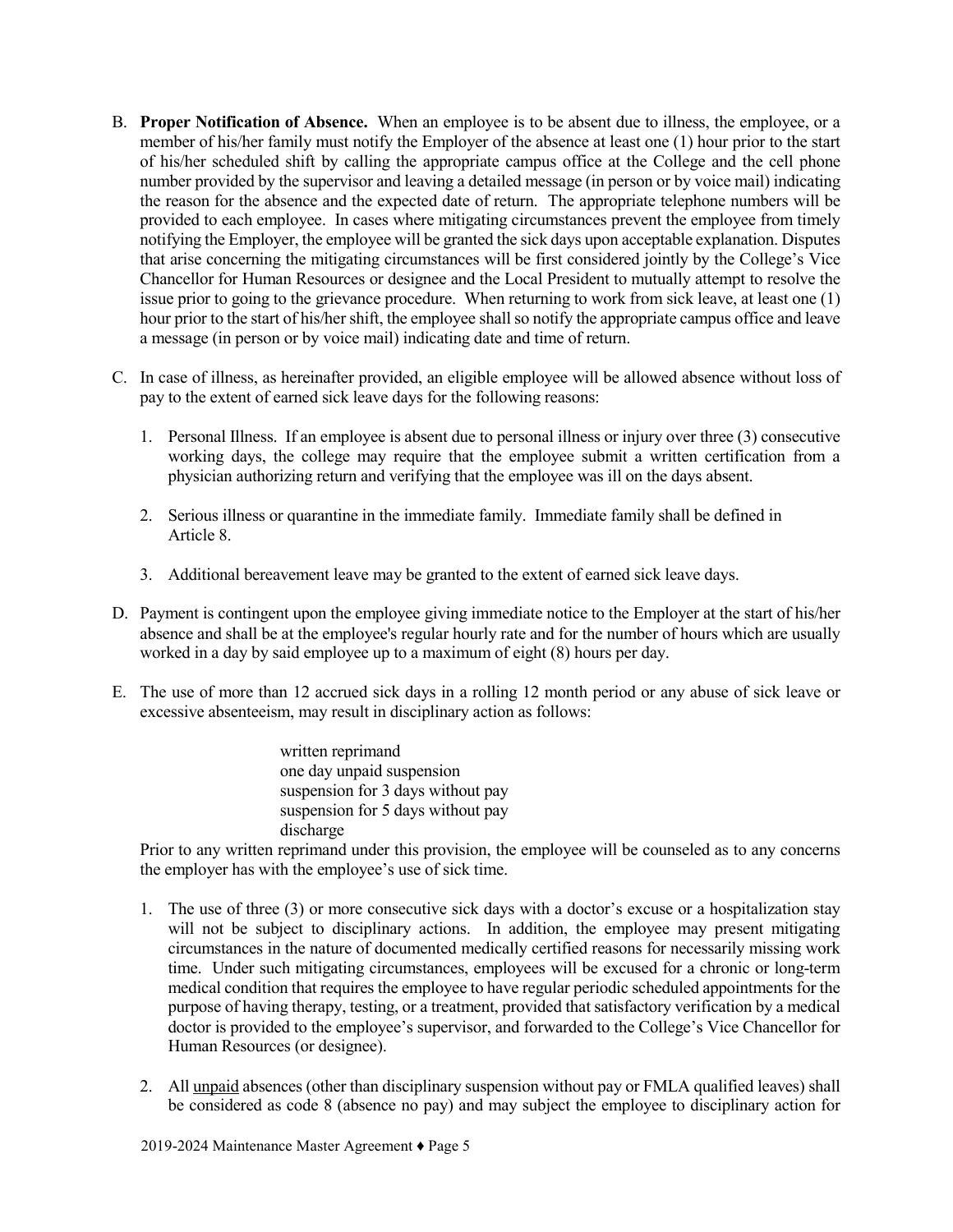excessive absenteeism. Employees who believe they have other compelling circumstances that justify the absence may submit documentary evidence and the employer shall consider the evidence and may choose to excuse the absence.

3. If a supervisor refuses a request for an absence under #2 above, a union representative shall have the right to discuss the matter with a representative of the human resources department.

An employee may not use accrued sick time for tardiness or leaving early, unless approved by the supervisor. If an employee fails to call-in properly more than one (1) time in a rolling 12-month period*,* he will receive a verbal warning. After two (2) times refer to Article 16 A-2.

Employees who have a minimum of twenty (20) days in their sick leave bank as of June 30 of each fiscal year shall be entitled to additional vacation hours as follows:

| One $(1)$ to two $(2)$ sick days<br>used in the previous fiscal year | Twenty four (24) additional vacation hours |
|----------------------------------------------------------------------|--------------------------------------------|
| Zero $(0)$ sick days in the<br>previous fiscal year                  | Forty (40) additional vacation hours       |

The extra vacation hours will be credited in the first pay of December for the previous contract year for eligible bargaining unit members on active payroll as of that date. Any employee who has been on short-term disability, long-term disability or workers' compensation leave during the previous fiscal year is not eligible for any benefit under this attendance program.

#### **ARTICLE 8 BEREAVEMENT LEAVE**

A full-time employee shall receive a three (3) day leave of absence without loss of pay in the event of the death of any member of his/her immediate family. Immediate family shall be limited to the employee's spouse, mother, father, son, daughter, stepchildren, brother, sister, brother-in-law, sister-in-law, mother-inlaw, father-in-law, stepparents, grandparents, spouse's grandparents, domestic partner or anyone living in the employee's immediate household.

A full-time employee shall receive one (1) day leave of absence without loss of pay in the event of the death of a full-time employee's aunt or uncle. The one (1) day leave of absence will be charged as Sick Leave.

Under certain conditions, such as when long distances must be traveled, a reasonable length of time beyond the three (3) days may be approved by the employee's immediate supervisor, or designee.

#### **ARTICLE 9 LEAVES OF ABSENCE**

- A. **Family and Medical Leave.** The Employer will comply with the Family and Medical Leave Act (FMLA).
- B. **USERRA.** The Employer will comply with the Uniformed Services Employment and Reemployment Rights Act.
- C. **Vacation/Sick Leave Days.** An employee who takes an approved leave of absence of thirty (30) days or more on an accumulated basis shall not accumulate vacation or sick leave days during the period of said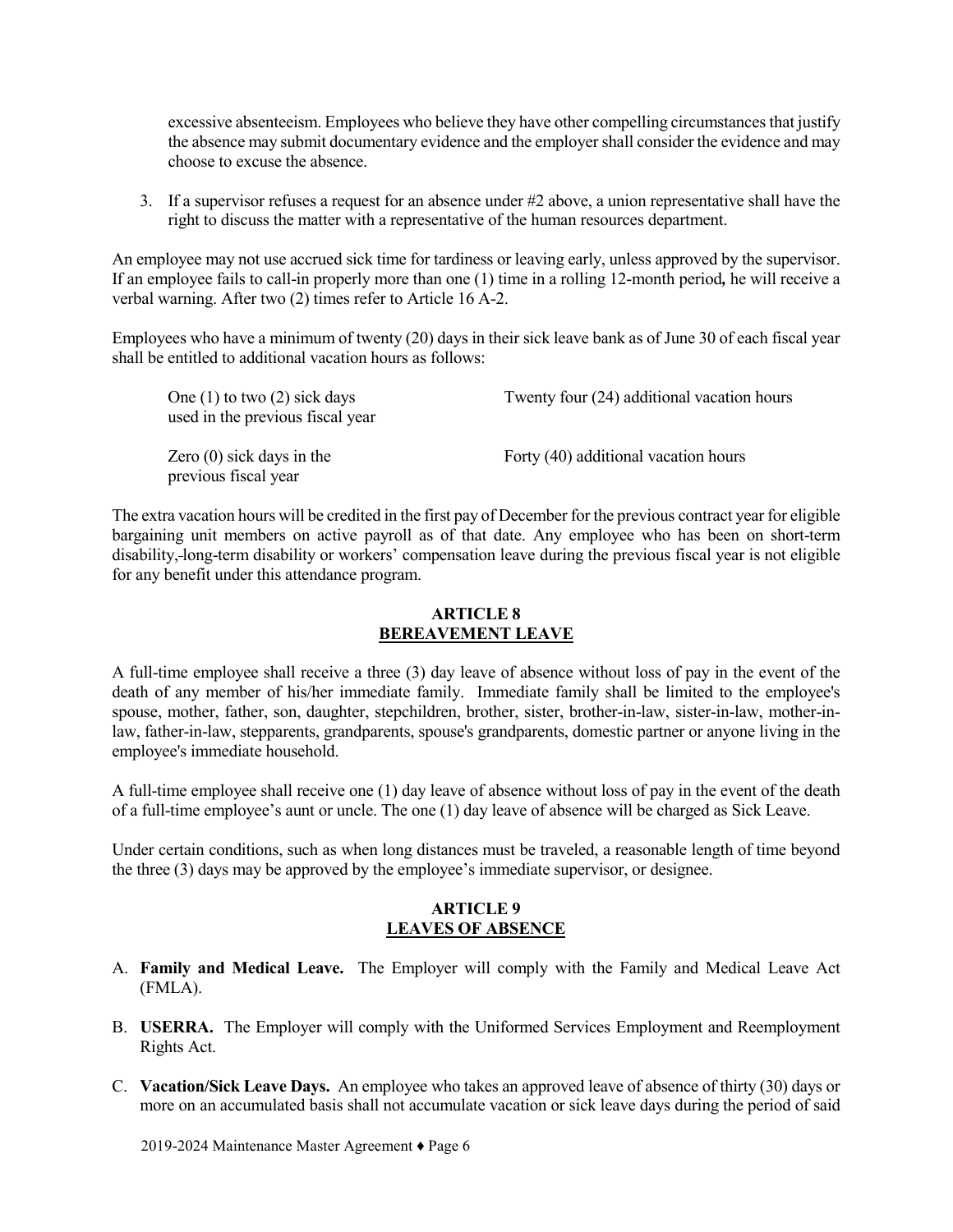absence.

- D. **Union Activity.** Employees who are members of the Union and who are selected for a full-time office or position with the Union, shall receive at the written request of the Union, a leave of absence without pay or fringe benefits for a period not to exceed one (1) year. Upon termination of said leave of absence, the employee shall be reinstated to his/her former position if it exists or one equivalent thereto, if he/she requests reinstatement within ten (10) calendar days after expiration of the term of such office or position, or the expiration of the period of leave of absence.
- **E. Child Care Leave.** Upon providing proof of the birth of a child or adoption of a child under the age of two (2) years, an employee may request a Child Care Leave of Absence without pay or fringe benefits. Such a request may be granted for a period of up to nine (9) months, beginning at the birth or adoption of the child. An employee on a Child Care Leave of Absence shall continue to accumulate seniority during the duration of the approved leave.
- **F**. **Jury Duty.** A full-time employee who is summoned and reports for jury duty shall receive a leave of absence. The employee shall be paid by the Employer an amount equal to the difference between the employee's straight time hourly base rate for eight (8) hours and the daily jury duty fee paid by the court (not including travel allowance or reimbursement for expenses) for each day on which he/she reports for or performs jury duty and on which he/she otherwise would have been scheduled to work for the Employer.
	- 1. The Employer's obligation to pay an employee for jury duty is limited to the amount of time required to serve.
	- 2. In order to receive payment, an employee must give the Employer prior notice that he/she has been summoned for jury duty; he/she must furnish satisfactory evidence that he/she reported for or performed jury duty on the days for which he/she claims such payment, and he/she must furnish satisfactory evidence of the amount of the jury duty fee he/she received.
	- 3. Employees required to appear before the court under subpoena shall be treated as jury duty time for purposes of pay and fringe benefits.
	- 4. Employees scheduled to work for the afternoon shift and who report to jury duty during the day are not required to report to work for the afternoon shift. Proof of actual jury duty service/participation must be provided.

Subpoena pay shall not be available when an employee is a party-at-interest in the legal matter, either as a plaintiff or defendant. This shall not include matters where the employee is a defendant in a legal action arising out of performance of OCC job duties.

**Termination of Employment.** If an employee works for another employer during an authorized leave of absence, the authorized leave of absence shall be canceled and said employee shall be considered to have voluntarily terminated his/her employment. Any employee taking a leave of absence without the prior written authorization of the Employer shall be considered to have voluntarily terminated his/her employment.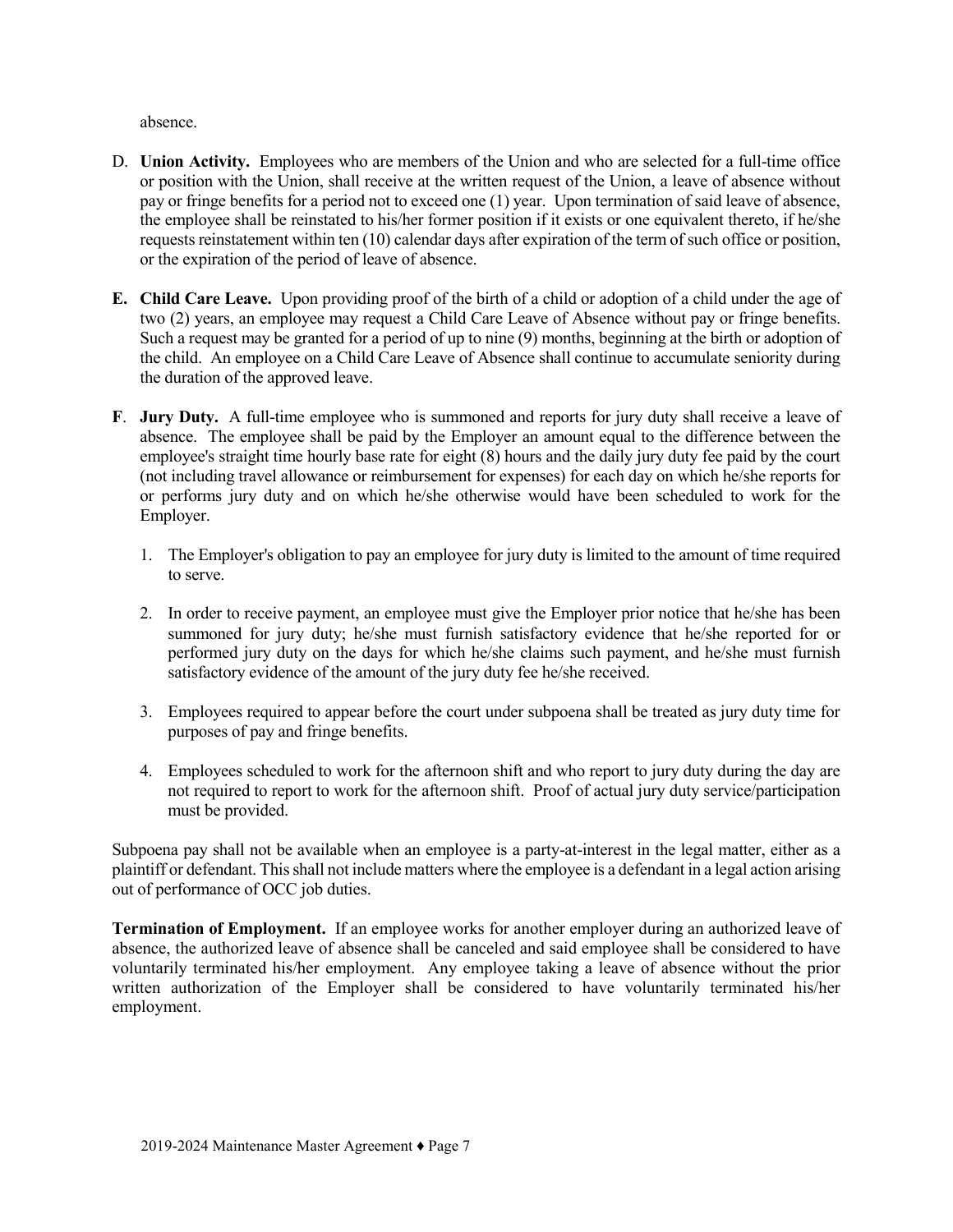#### **ARTICLE 10 OVERPAYMENTS**

In the event that an employee receives pay for any reason to which he/she is not entitled under the specific terms of this Agreement, the employer shall be authorized to deduct that amount from the individual's next pay provided such overpayment is determined within 90 days of the error. This would include, but not be limited to, the following situations:

An employee receives pay for sick days and/or vacation days not yet earned; or

An employee receives pay for jury duty not served or not substantiated as required by the contract; or

An employee received an overpayment.

If the employment of such an individual terminates before the next pay, the employer shall bill the individual for any amounts described above regardless of when the overpayment is determined.

If the amount of overpayment exceeds 50 percent of the individual's pay, the Employer agrees to withhold no more than 50 percent of successive pays until the amount of overpayment is repaid in full.

Nothing in this provision shall be construed as a waiver of the Employer's right to recover any amounts to which an employee is not entitled through legal means.

#### **ARTICLE 11 VACATIONS**

**Vacations.** Vacation time will be awarded in accordance with the following chart:

| <b>Length of Service</b><br>With the College | Vacation                                                                                                                                        |
|----------------------------------------------|-------------------------------------------------------------------------------------------------------------------------------------------------|
| 0 through 12 months                          | 1 day per month accumulated to nine (9) work days. (No vacation may be<br>taken or accumulated prior to completion of the probationary period.) |
| 13 through 48 months                         | 1 day per month to a maximum of 12 days per year.                                                                                               |
| 49 through 120 months                        | $1-\frac{1}{2}$ days per month to a maximum of 18 days per year.                                                                                |
| More than 120 months                         | 2 days per month to a maximum of 24 days per year.                                                                                              |

Vacation time based on the above schedule will be awarded in full each year on July 1st. However, employees will be obligated to reimburse the college for vacation days used but not earned prior to the employees taking any leaves of absence. Employees shall not accumulate vacation days when they are drawing short or longterm disability or workers' compensation benefits.

Employees on long-term disability or workers' compensation leaves shall have vacation days deducted from their next July 1st allotment for vacation time used but not yet earned, prior to the commencement of their leave. If an employee does not return to work from a leave, terminates or is terminated, he/she shall be billed for vacation days used but not earned prior to the commencement of the leave or termination.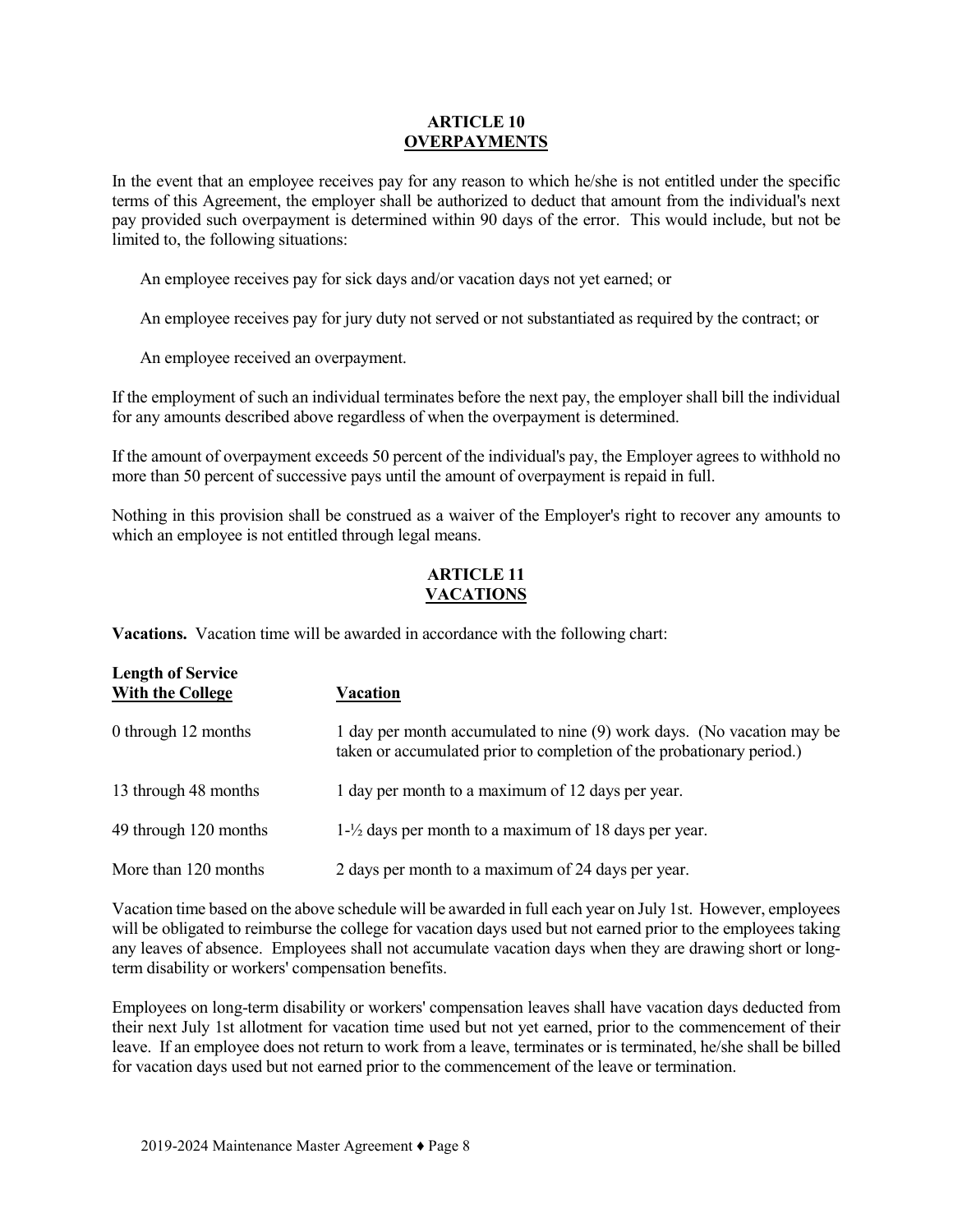Employees may carry up to one year's accumulation of vacation past June 30, the end of the fiscal year. This accumulation may be carried forward to June 30 of the following year at which time, if not used, it will be deducted from the record.

Employees completing their probationary period on or before the 15th day of the month shall be credited for that month. Employees completing their probationary period after the 15th day of the month shall not receive credit for that month.

Normally, all vacation requests are to be submitted, in writing, to the appropriate supervisor for approval at least one (1) week in advance of the scheduled time off. However, employees with more than five (5) earned vacation days in their bank may be allowed to request vacation time off up to forty-eight (48) hours in advance of the scheduled time off. Exceptions to the above limitations may be made for extenuating circumstances.

#### **ARTICLE 12 PAID HOLIDAYS**

- A. **Holidays Recognized and Observed.** The following shall be recognized as paid holidays as observed for a full-time employee:
	- New Year's Eve New Year's Day Martin Luther King Day Memorial Day Independence Day Labor Day Thanksgiving Day Day after Thanksgiving Day Christmas Eve Christmas Day

And any other holidays that the Board of Trustees of Oakland Community College declares or designates as legal holidays.

B. Whenever any of these holidays fall on the sixth and/or seventh day of the employee's regular work week, and State authorities transfer its observance to another day, that day shall then be considered the holiday.

Whenever a holiday falls outside the regular workweek of an employee on a seven day operation, one day of the employee's regular schedule will be designated as the holiday, and all holiday benefits of this contract will be applicable.

- C. An eligible employee shall receive for each of the holidays listed for which he/she performs no work, holiday pay at his/her regular hourly rate for the number of hours which are normally worked in a day by said employee up to a maximum of eight hours per day.
- D. If an employee who is eligible for holiday pay is required to work on a holiday, he/she shall be paid eight (8) hours at the regular rate (holiday pay) plus time and one-half for all hours worked.
- E. Holiday pay shall not be paid to any eligible employee who fails to work the full day before and the next scheduled full work day following holidays, except in cases of approved absence as defined in the Agreement.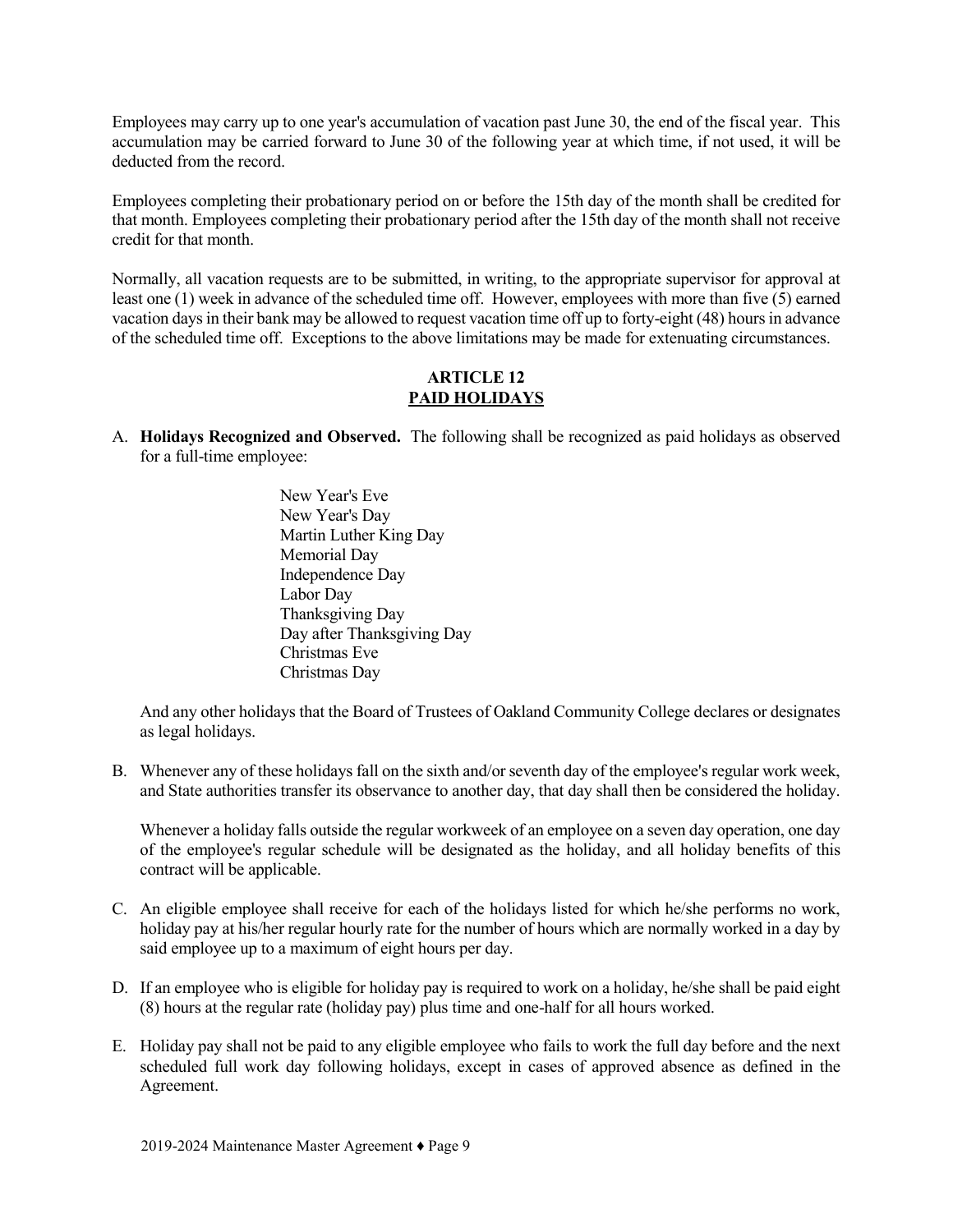F. Employees working the third shift will report at their regular start time on the official holiday and will be paid at their regular hourly rate, and not at a holiday rate.

#### **ARTICLE 13 SENIORITY**

A. **Probationary Employees.** Newly hired employees shall be considered probationary employees until they have completed sixty (60) working days for the employer. All absences shall extend the probationary period on a pro rata basis. During the probationary period, an employee shall have no seniority status and may be laid off or terminated at the sole discretion of the employer without regard to his/her relative length of service. Such probationary period may be extended for an additional twenty (20) working days at the sole discretion of the College, and with notice to the Union. When the employee has completed the probationary period by completing sixty (60) or eighty (80) working days as described above, he/she shall be entered on the seniority list from the day of most recent transfer or hire into this Bargaining Unit. There shall be no seniority for probationary employees.

#### B. **Seniority Lists.**

1. An up-dated accurate seniority list shall be prepared and presented to the Union's Secretary/Treasurer by, January 31 and July 31 of each year.

If two (2) or more employees have the same hiring date, their names shall appear on the seniority list alphabetically by the first letter or letters of their last name. If two (2) or more employees have the same last name, the same procedure shall be followed in respect to their first name.

The seniority list will show the names, job classifications, geographic location and seniority date from most senior to least senior.

The Employer agrees to furnish the names and dates of all newly hired employees, all transferred employees, re-hired employees, and reclassified employees covered under this contract. The Employer also agrees to furnish the job classification, titles, and geographic locations of these employees to the Union Secretary/Treasurer within ten (10) regularly scheduled working days of such action.

- 2. Seniority shall not be affected by race, sex, marital status or dependents of the employee, or whether or not the employee is a member of the Union.
- C. **Loss of Seniority.** An employee shall lose seniority and his/her employment shall cease if:
	- 1. He/she separates or is terminated.
	- 2. He/she does not return to work within five (5) working days after a registered or certified letter has been sent to his/her last known address notifying him/her of his/her recall from College layoff.
	- 3. The employee has been on a long-term disability (LTD) leave for two (2) years or the long-term disability benefit ends, whichever is longer.
- D. **Shift Preference.** Shift preference and work week preference shall be granted to the most senior employee on the campus for each job classification, based upon his/her total seniority College wide, except that the Supervisor shall have the right to assign a shift for up to one hundred twenty (120) calendar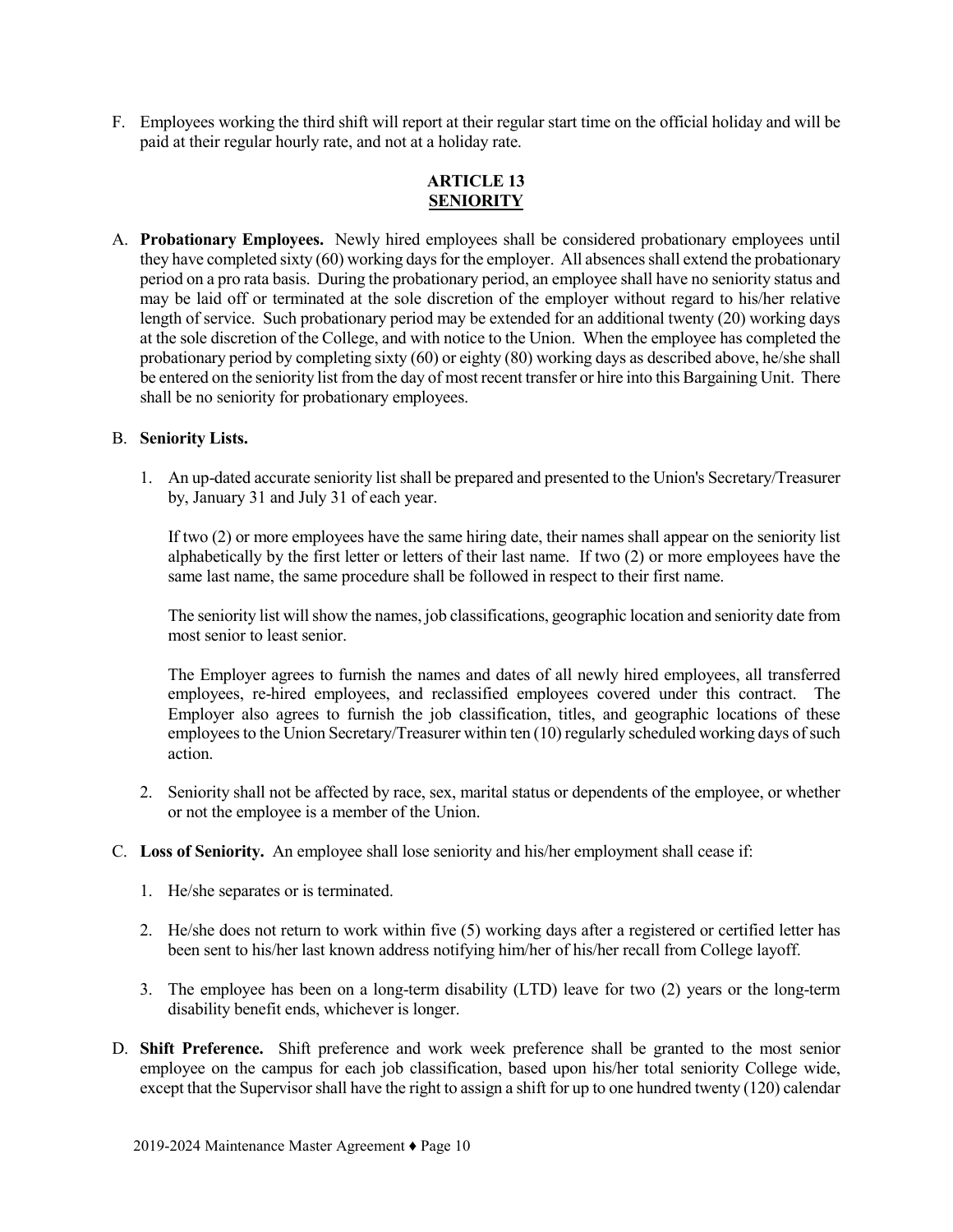days to a new employee or to an employee new to his/her classification, due to his/her lack of experience on the campus or in that classification.

#### **ARTICLE 14 VACANCIES AND TRANSFERS**

#### **Definitions**

**Promotions:** Movement of an employee to a job opening in a classification assigned to a higher pay grade for which the employee is qualified. Promotions shall be made on the basis of both demonstrated ability and seniority with the Employer. Promotions are to be made on a College-wide basis. An employee who is promoted shall be given a three (3) month trial period to learn the new job. In the event of his/her inability to perform the work properly following a reasonable trial period, he/she shall be reinstated to his/her previous job and location if it exists or to a comparable shift and classification. Current employees will be given preference over outside employees in promotions.

**Lateral Transfer:** Movement of an employee to a regular job opening in a different campus or shift, which opening is the same classification as the employee currently holds. Employees applying for a lateral transfer shall be given priority over employees seeking promotions, subject to the provisions of Section F, below.

**Voluntary Demotion:** Movement of an employee to a job opening in a classification assigned to a lower pay grade for which an employee is qualified.

A. **Vacancies.** All approved vacancies (excluding temporary situations which are covered in D and E of this Article) will be posted for a period of seven (7) regularly scheduled working days on the College's Applicant Tracking System. Posting periods may be shortened or eliminated by agreement of the Union President or designee. The Human Resources Department will send notice of current postings by e-mail to all bargaining unit members. Any employee interested in a position must apply through the Human Resources established application process within the posting period. The employee must meet the minimum qualifications before the closing date of the posting.

Prior to posting a vacancy, bargaining unit members will have shift preference and work week preference for a vacancy at their campus within their classification. Preference will be granted based on Article 13D.

- B. **Campus Assignments.** The College may redistribute unit positions among campuses and/or administrative centers as it deems appropriate. In the event a redistribution requires a reduction in position(s) at a campus or administrative center, or an addition in position(s) at a campus or administrative center, the College may reassign employees in the affected classification as follows:
	- 1. The College will post the position being added for five (5) working days. Employees in the affected classification interested in transferring to the position may apply during the posting period.
	- 2. If employees in the affected classification timely indicate an interest as specified above, the opportunity will be filled.
	- 3. If an opening at another campus or administrative center is created by application of the above process, or if no one applies for the lateral transfer, then the least senior employee in the affected classification based at the campus or administrative center being reduced will be transferred to the position created by the above lateral transfer process or relocation of positions, whichever is applicable. That least senior employee will be given two (2) weeks' notice of his/her transfer.
	- 4. Temporary or contract workers in the affected classification at the campus or administrative center being reduced will be transferred prior to involuntarily transferring an employee as described above.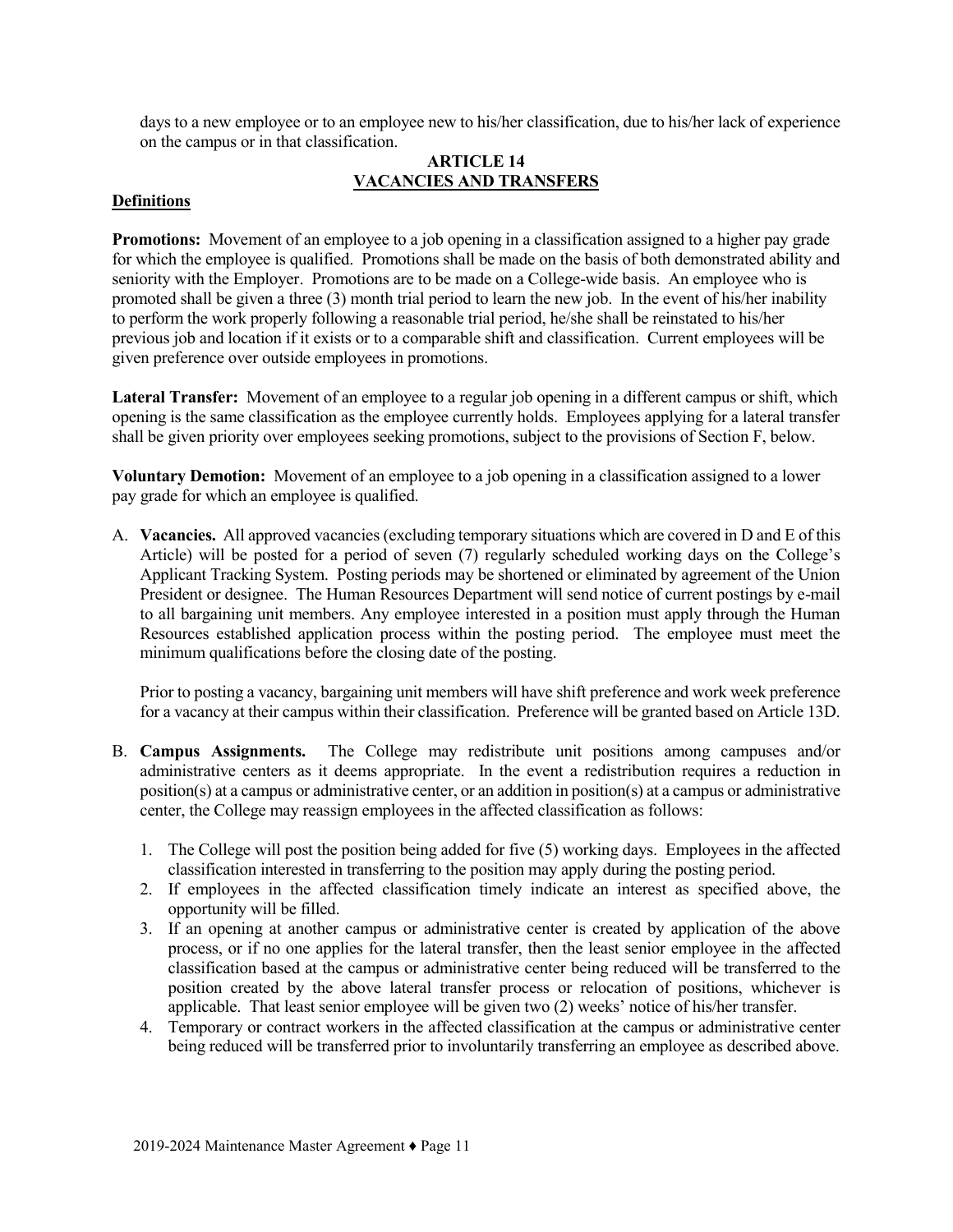- C. **Reclassification.** An employee shall be reclassified to a position of lower rank and pay only when he/she otherwise would be laid off in the higher rank. The Employer shall not use such reclassification as a disciplinary measure.
- D. **Temporary Transfer - Group I.** The employer shall have the right to temporarily transfer the employee with the least group seniority to cover for employees who are absent due to illness, accident, vacation, or leaves of absence or to fill temporary job vacancies, but not for more than the length of the absence. At that time, the employee will be returned to his/her former position. Prior to transferring the least senior employee and prior to using an outside temporary to fill a temporarily vacated position, the following procedure shall be used:
	- 1. **Custodial Vacancies.** The employer shall allow custodians at the representational area to fill the vacancy by shift preference in order of seniority.
	- 2. **Other Group I Vacancies.** The employer shall first allow employees in the vacancy classification at the representational area to fill the vacancy by shift preference in order of seniority. The resulting vacancy, or original vacancy if shift preference is not used, shall be posted campus-wide. If there are no qualified applicants from the site, the position shall be posted college-wide for promotions only. Vacancies which occur as a result of the application of this procedure may be filled by allowing shift preference for classification employees at the representational area and then by a temporary employee outside the bargaining unit or transferring least senior employee.
- E. **Temporary Transfer - Group II and Group III**. In the event the employer determines it is necessary to provide temporary coverage for employees in Groups II or III because of illness, accident, vacation, leaves of absence or to fill temporary positions, i.e., training programs or large projects, the following shall apply:
	- 1. The Employer shall post notices of temporary openings electronically on the College's Applicant Tracking System, for forty-eight (48) hours. The senior applicant who meets the necessary requirements, as determined by the Administration, shall be granted the transfer. This forty-eight (48) hour notice may be waived with the mutual approval of the Local Union President and the Employer. There shall be no lateral transfers within the same group and classification. Exceptions may be made upon mutual agreement between the College's Vice Chancellor for Human Resources or designee and the Union President or designee. A probationary employee shall be considered an external applicant when applying for a temporary transfer.
	- 2. If there are no applications within the College, the Employer may either temporarily transfer the least senior employee who meets the minimum qualifications to perform the job, offer regular Maintenance employees within the representational area an opportunity for overtime work or use a temporary nonbargaining unit employee.
	- 3. All temporary transfers will be limited to the length of absence necessitating the temporary transfer. At the conclusion of the temporary transfer, the employee will be returned to his/her former position held at the time of transfer. No employee on temporary transfer shall be allowed to return to his/her former position or bid on another temporary transfer during the temporary transfer period without the mutual consent of the Local Union President or designee and the College's Vice Chancellor for Human Resources or designee.
	- 4. It is understood that the decision to provide or not to provide temporary coverage, the determination of qualifications or the decision to offer or not to offer overtime shall be at the sole discretion of the Employer and shall not be subject to the grievance procedure.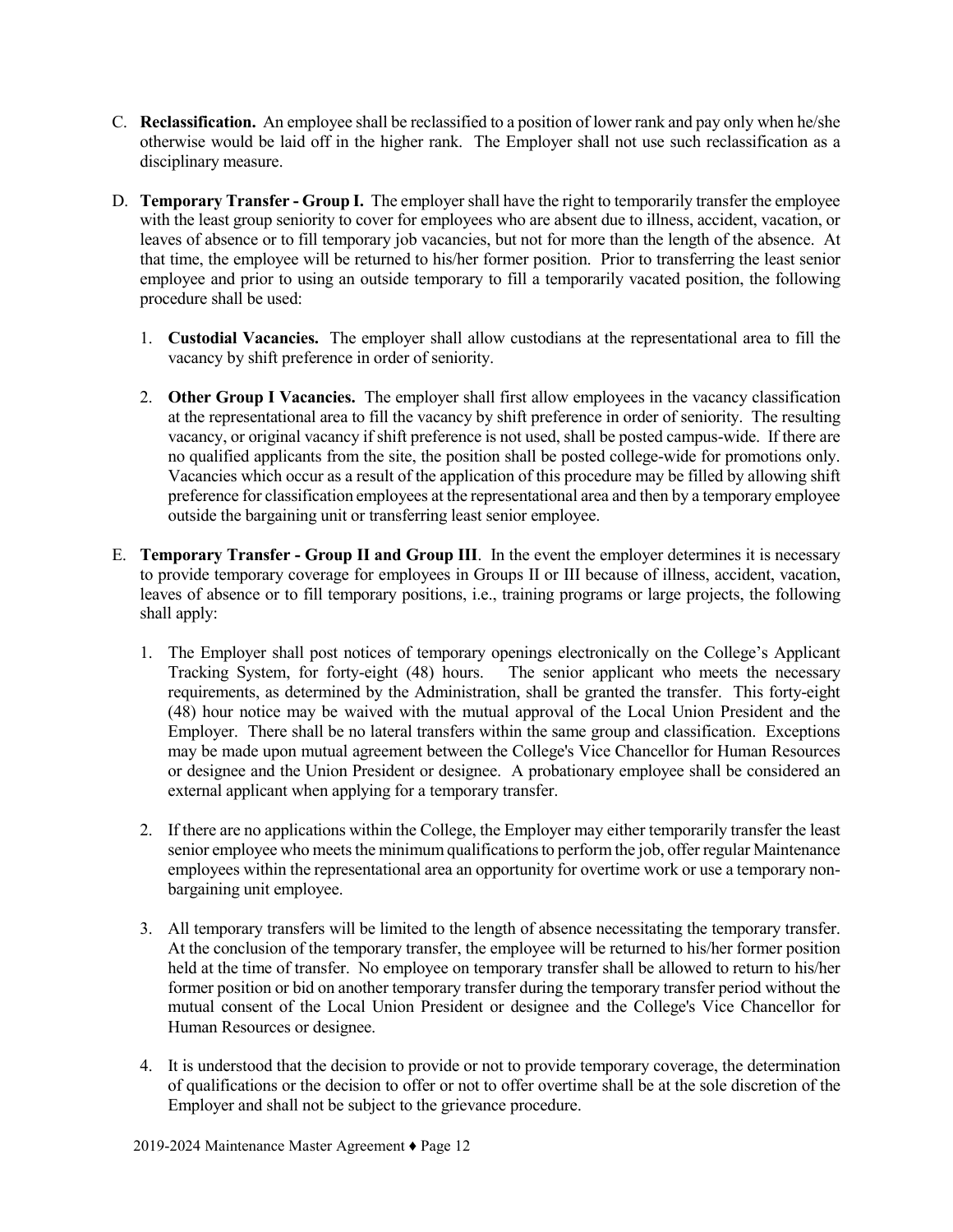- 5. In the event the College hires a temporary non-bargaining unit employee, such employee shall be limited by the time constraints as described in Article 24A of the Agreement (worked 59 days) unless an extension is mutually agreed to by both the Union and Administration.
- 6. Temporary coverage other than described above shall be by mutual agreement of the College and the Union.
- F. **Transfers**. (under subsection D or E) initiated by an employee shall be limited as follows:
	- 1. An employee will not be permitted to transfer more than once within any twelve (12) month period (from date of transfer). Exceptions may be made by mutual agreement between the College's Vice Chancellor for Human Resources (or designee) and the Union President (or designee).
	- 2. An employee who is on a transfer shall remain in that position for the duration of the need and will not be eligible for other temporary transfers. Exceptions may be made by mutual agreement between the college's Vice Chancellor for Human Resources (or designee) and the Union President (or designee).
	- 3. An employee will not be eligible for a transfer if s/he has received more than one (1) written disciplinary action within the last twelve months immediately preceding the date of the posting.
- G. **Rate**. When a person accepts and begins work in a job in a higher pay level on either a temporary or promotional basis, (s)he shall be placed at the lowest step of the higher pay level which is at least one dollar (\$1.00) higher than the person's current step.
- H. **Step Up Pay.** The parties agree that whenever it becomes necessary for a member of the AFSCME Maintenance Union to temporarily replace a member of the Operating Engineers Union an additional sum of one dollar and fifty cents (\$1.50) per hour will be paid to the AFSCME Union Employee.

#### **ARTICLE 15 LAYOFF AND RECALL**

In the event of a reduction in staff, probationary employees in the classification groups affected, shall be laid off first. Next, employees with low seniority will be laid off according to their classification group, with bumping rights based on College-wide seniority. Employees subject to layoff shall not be permitted to exercise any seniority to bump into a higher group classification.

1. Group classifications are defined as follows:

Group (1) Custodian Mailroom, Shipping and Receiving Groundskeeper Group Leader

Group  $(2)$  Group  $(3)$ Facility Technician Craftsmen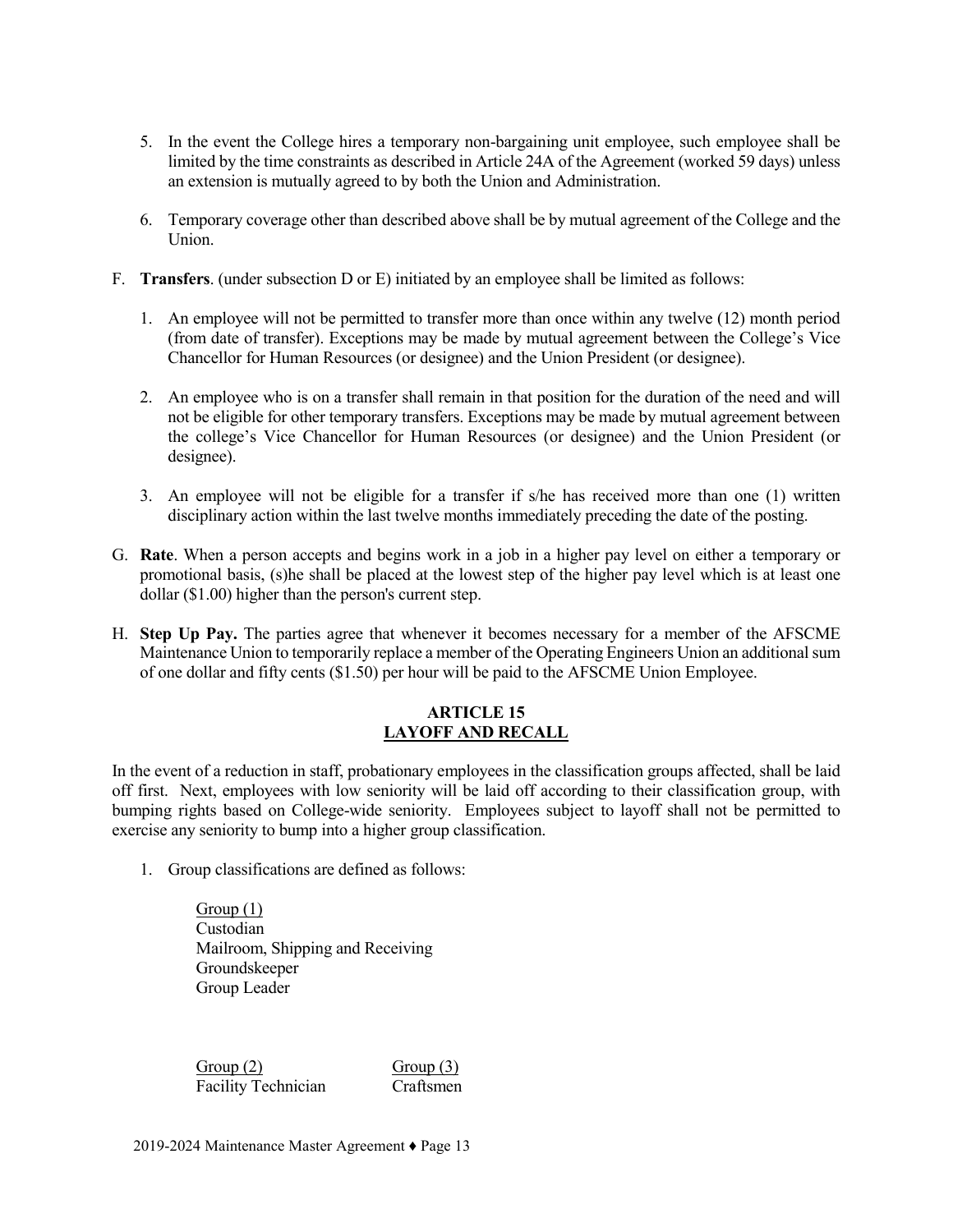- 2. In reducing the work force of a group because of lack of work or funds within the College, the last employee hired in the group will be the first employee laid off in the group and the last employee laid off in the group will be the first employee recalled.
- 3. In the event of a layoff, the College shall pay the affected employees' insurance premiums, as provided in Appendix B of this Agreement, for the month in which the layoff occurs and the following two (2) months.
- 4. **Recall.** An employee who is not recalled within a period of time equal in length to his/her seniority, or a two-year period, whichever is greater, shall not be considered on layoff, but rather his/her employment shall be deemed to have terminated.

#### **ARTICLE 16 DISCIPLINE AND DISCHARGE**

- A. Under normal conditions an employee shall be disciplined in the following order:
	- 1. Verbal reprimand
	- 2. Written reprimand
	- 3. Suspension for 1-3 days without pay
	- 4. Suspension for 3-5 days without pay
	- 5. Discharge
- B. The Employer shall not discharge, suspend or discipline any employee without just cause. Just cause shall pertain to, but not be limited to, such behaviors and acts as:
	- 1. Behaviors that would be considered felonies, or those that would be considered serious misdemeanors, in a court of law, such as: intentional destruction of the Employer's or another individual's property, theft, assaulting any person on the Employer's premises except in cases of selfdefense.
	- 2. Refusal to comply with the Employer's work rules.
	- 3. Absence from work without permission for more than three (3) consecutive work days or without proper explanation.
	- 4. Multiple written reprimands.
	- 5. Excessive absence other than illness over an eighteen month period.
- C. Employees will have the right to have Union representation at all levels of disciplinary action taken against them. The immediate supervisor shall inform the employee in advance that the meeting shall be for disciplinary action. Should the contemplated discipline extend beyond a verbal reprimand, the employee shall be notified in advance, in writing, that the meeting shall be for disciplinary action. The employee and Union president must receive a copy of any disciplinary action. In imposing any sanction on a current charge, the employer will not take into account any prior infraction which occurred more than two (2) years previously.
- D. An employee shall, upon request, have access to his/her personnel file retained by the Human Resources Department of the College, with the exception of letters of reference for employment. It is further agreed that an employee's personnel file shall be considered his/her official file in grievance hearings.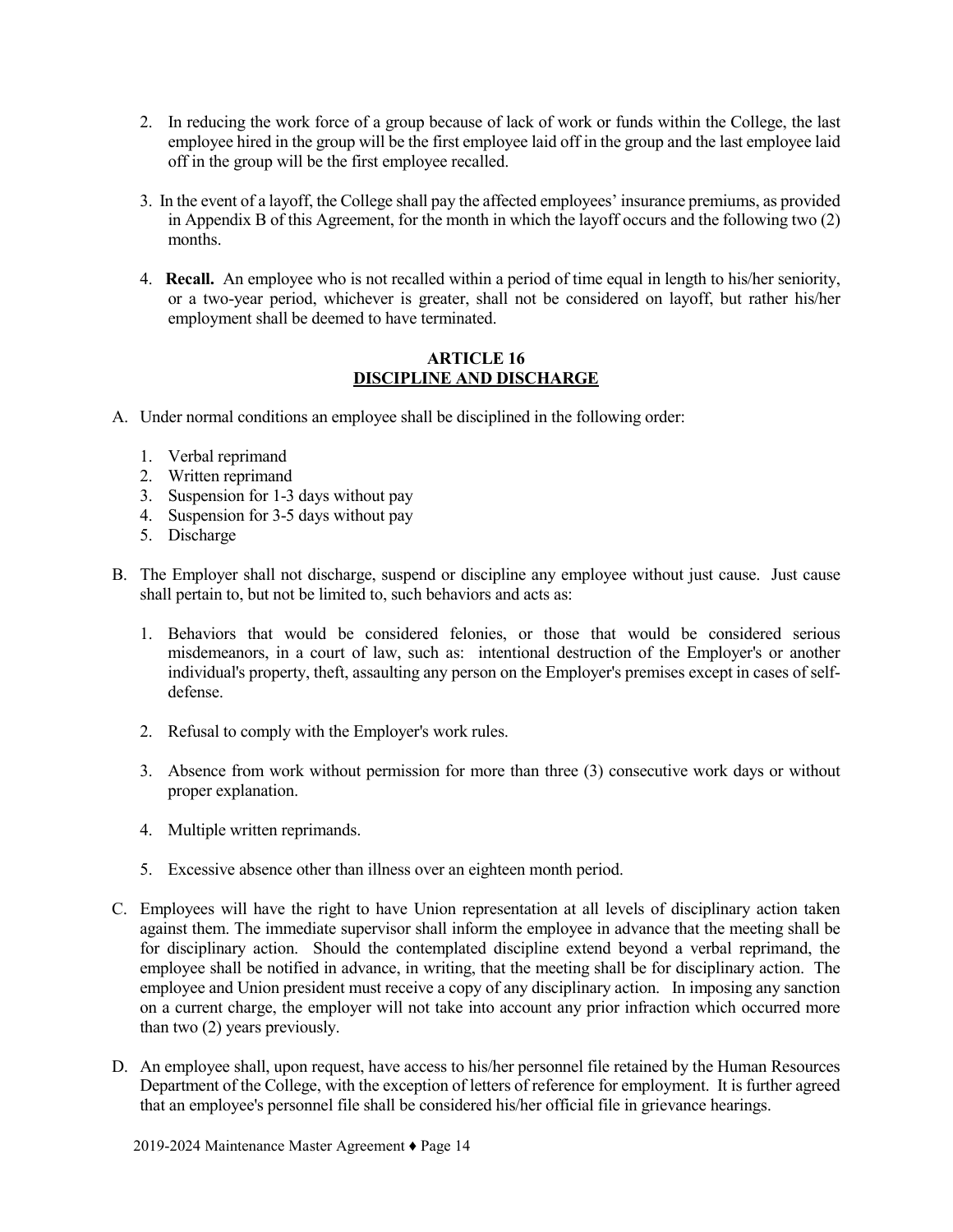#### **ARTICLE 17 GRIEVANCE PROCEDURE**

A. The Employer and the Union support and subscribe to an orderly method of adjusting disputes or complaints that arise on behalf of an employee with respect to the interpretation or application of the contents of the Agreement. To this end, the employee shall bring his/her problem to the attention of his/her immediate supervisor, with his/her steward, who shall attempt to resolve the problem informally. In the event the matter is not resolved it shall be put in writing and processed through the grievance procedure.

**Step 1.** Complaints not resolved in the informal stage shall be reduced to writing, signed by the employee and submitted to the immediate supervisor and the College's Vice Chancellor for Human Resources (or designee) within fifteen (15) working days of the event or knowledge of the event causing the grievance. The immediate supervisor shall discuss the grievance with the employee, and where desired, the steward, and give written disposition to the employee within five (5) working days after receipt of said grievance.

**Step 2.** Any grievance not settled in Step 1 of the grievance procedure may be referred, in writing, accompanied with a copy of all relevant documents within ten (10) working days of the immediate supervisor's disposition to the Director of Physical Facilities. The Director shall respond in writing within ten (10) working days.

**Step 3.** Any grievance not settled in Step 1 and 2 of the grievance procedure may be referred, in writing, accompanied with a copy of all relevant documents within five (5) working days of the Director's or member of Chancellor's Cabinet disposition to the College's Vice Chancellor for Human Resources or designee(s) where a Pre-Arbitration Hearing shall be scheduled within ten (10) working days after receipt. The Director, or designee, shall respond in writing within fifteen (15) working days following the hearing.

**Step 4. MEDIATION** - Any grievance not resolved through the first three (3) steps shall be heard by a mediator selected by MERC. Either party may choose to omit this step by providing written notice to the other within ten (10) working days of the receipt of the Step 3 response. The mediator's recommendation shall not be binding on either party. The mediation process shall not delay the time limits set forth in Step 5 below, absent mutual written agreement of the parties.

**Step 5. ARBITRATION** - If, at this point, the grievance has not been satisfactorily settled, either party hereto shall have the right to submit such grievance to arbitration, provided such submission is made within thirty (30) calendar days after receipt by the Union, of the decision of the College's Vice Chancellor for Human Resources or designee. Within forty-five (45) working days of receipt of the Step 3 answer, AFSCME Council 25 shall confirm the intent to arbitrate in writing to the College's Vice Chancellor for Human Resources or designee. The Employer has the same time frame to file for arbitration as does the Union. If the written request for arbitration of the grievance has not been submitted to the College for arbitration within said forty-five (45) working day period, it shall be considered to have been withdrawn by the Union.

B. The arbitrator shall have no authority to add to, subtract from, change or modify any provisions of this Agreement, but shall be limited solely to the interpretation and application of the specific provisions contained herein. However, nothing contained herein shall be construed to limit the authority of the arbitrator, or his judgment, to sustain, reverse or modify any alleged unjust discharge that may reach this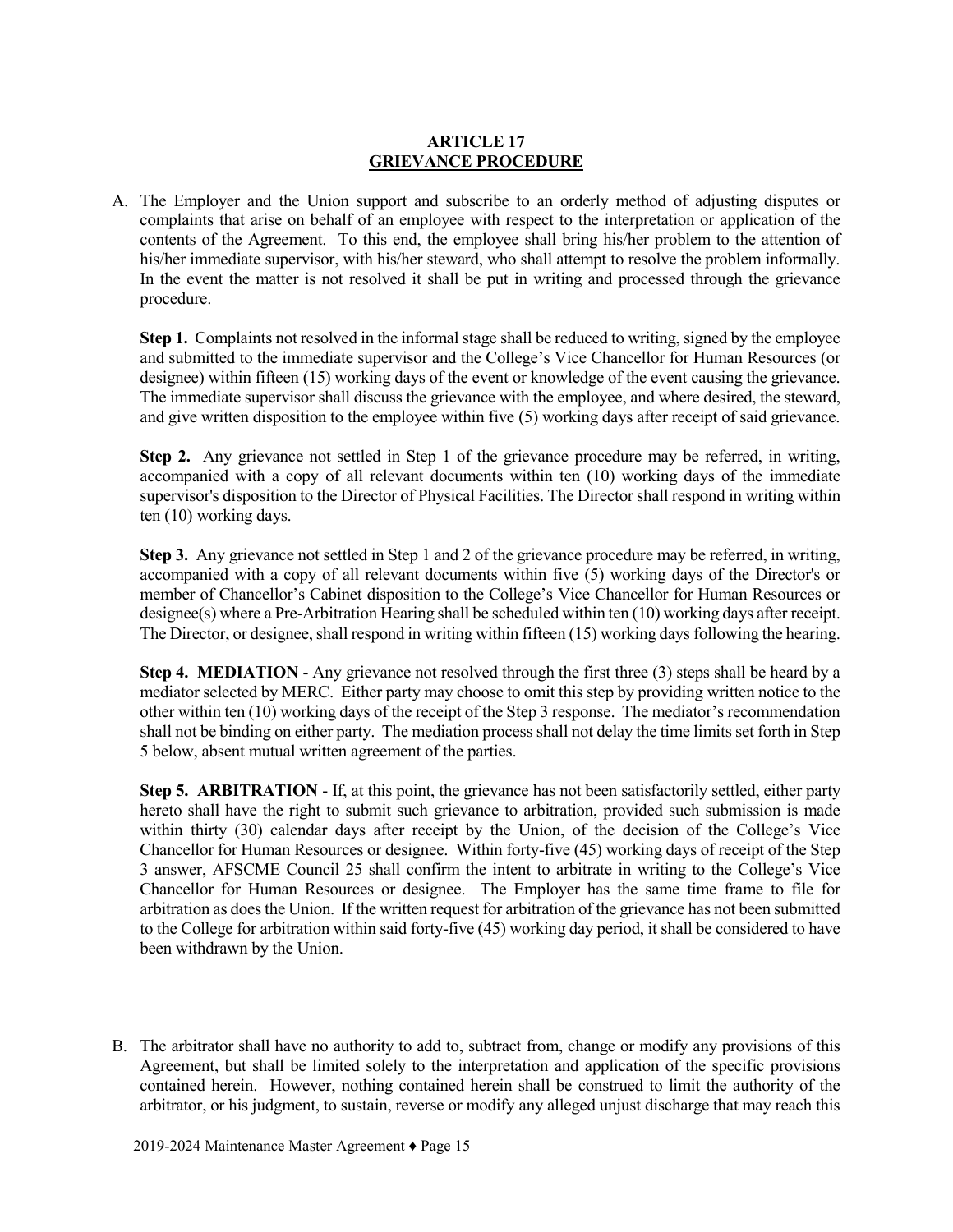state of the grievance procedure. The cost of the arbitrator shall be shared equally by the Employer and the Union. The President and/or the Executive Board of the Local Union shall have the right to determine whether or not the grievance is qualified to be submitted for arbitration by the Union.

C. The arbitrator shall be selected from the list below:

#### Mark Glazier Paul Glendon Ildiko Knott

- D. The Union President and the College's Vice Chancellor for Human Resources (or designee) shall receive copies of all grievance settlements. Grievances resulting from discharges shall be positioned at step 3 of the grievance procedure.
- E. **Time Limits**. Grievances which are not appealed within the time limits specified in the grievance procedure shall be considered to have been withdrawn by the Union. If the Employer fails or neglects to answer a grievance within the time limits specified at the various steps of the grievance procedure, the grievance shall automatically be referred to the next higher step in the grievance procedure. The time limits specified in the grievance procedure may be extended by mutual agreement in writing between the Union and the Employer.

#### **ARTICLE 18 STRIKES AND LOCKOUTS**

- A. **Lockouts.** The Employer shall not engage in any lockout of the Employees during the term of this Agreement.
- B. **Strikes.** The Union and the employees shall not authorize, sanction, condone, participate in or acquiesce in, or take part in any strike, sympathy strike, cessation of work, sit-down, slow down, refusal to perform any part of duty or other interference with or interruption of the normal conduct of the College. The Employer shall have the right to immediately discharge any employee who takes part in any action set forth hereinbefore and such employee shall not be entitled to or have any recourse to any other provisions in this Agreement.

#### **ARTICLE 19 SUBCONTRACTING**

Notwithstanding any other provisions in the collective bargaining agreement, effective July 1, 2012, the Union recognizes the right of the College to subcontract bargaining unit work, provided however that said subcontracting will not result in the layoff of bargaining unit members from their present classifications, or result in termination or reduction of hours of current bargaining unit employees. The College will notify the Union of new subcontracts of bargaining unit work.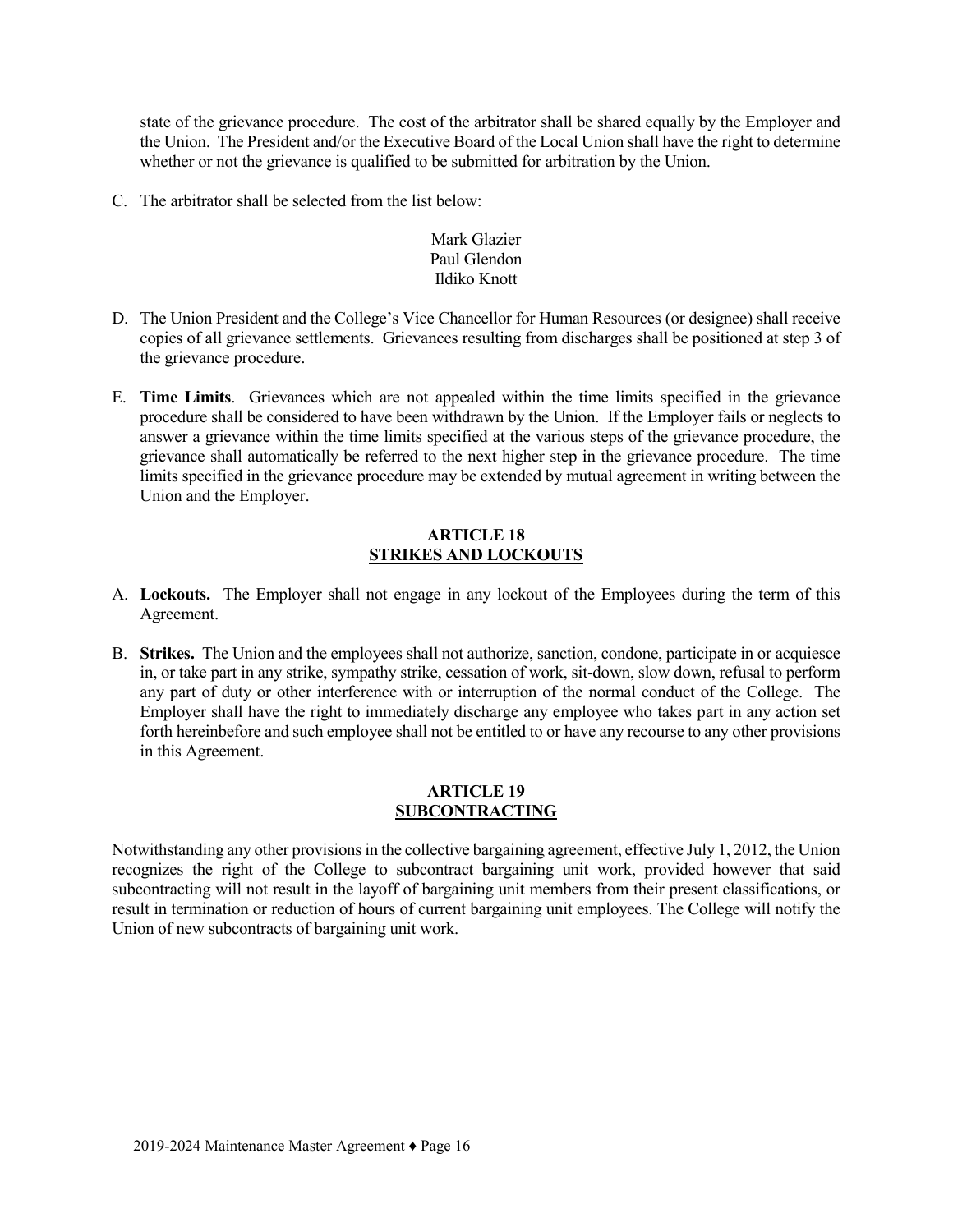#### **ARTICLE 20 CHIEF STEWARDS, STEWARDS, AND ALTERNATE STEWARDS**

- A. **Chief Stewards**. The Employer recognizes the right of the Local Union to designate two (2) chief stewards for the College -- one (1) maintenance and one (1) custodian. The chief steward's duties will be to supervise the stewards under him/her, and to handle grievances in the absence of the steward or alternate steward. The chief steward will handle all grievances beyond Step 1 of the Grievance Procedure in conjunction with the Executive Board and/or Local President.
- B. **Stewards and Alternate Stewards.** There shall be one steward and one alternate for each Campus and the Bee Administration Center. At the Southeast Campus there may be a steward at the Royal Oak Campus, and alternate at the Southfield Campus. The names of chief stewards, stewards and alternates shall be certified in writing to the Employer by the Local Union.
- C. The authority of stewards and alternates so designated by the Local Union shall be limited to, and shall not exceed the following duties and activities:
	- 1. The investigation and presentation of employees' grievances on said steward's campus or Administration center in accordance with the provisions of this Agreement.
	- 2. The steward or alternate may investigate and present grievances to the Employer during his/her regular working hours providing that the time used for this purpose will not be abused.

#### **ARTICLE 21 DISCRIMINATION AND COERCION**

- A. The Employer and the Union agree that the provisions of the Agreement shall be applied equally to all employees without discrimination as to sex, age, marital status, race, color, creed, national origin, religion, or political affiliation.
- B. The Employer will not interfere with the right of the employees to become members of the Union and shall not discriminate, interfere, restrain or coerce any employee because of membership in the Union.

#### **ARTICLE 22 GENERAL**

- A. **Bulletin Boards.** The Employer shall furnish and maintain one (1) Bulletin Board in a convenient location on each campus and District Office which may be used by the Union. Said bulletin board shall be used exclusively by the Union for the posting of notices and bulletins pertaining to the employees' affairs.
- B. **Uniforms.** The employer shall make available to all seniority employees in the bargaining unit eleven (11) uniforms per year. Uniform items available for employees to order shall include 5 shirts, and up to 6 other items consisting of any combination of pants, shorts, jacket or hats. Employees must wear the uniforms and be appropriately attired at all times while at work*.* Uniforms shall be delivered on or about October 15 of each fiscal year (January 1 for employees who complete their probationary period between July 1 and January 1). Uniform shirts are available in two colors, one dark and one light. All employees must wear the uniform shirt during working hours.

Effective July 1, 2008, employees shall be paid \$150 for uniform laundering and maintenance, paid the second pay in November each fiscal year.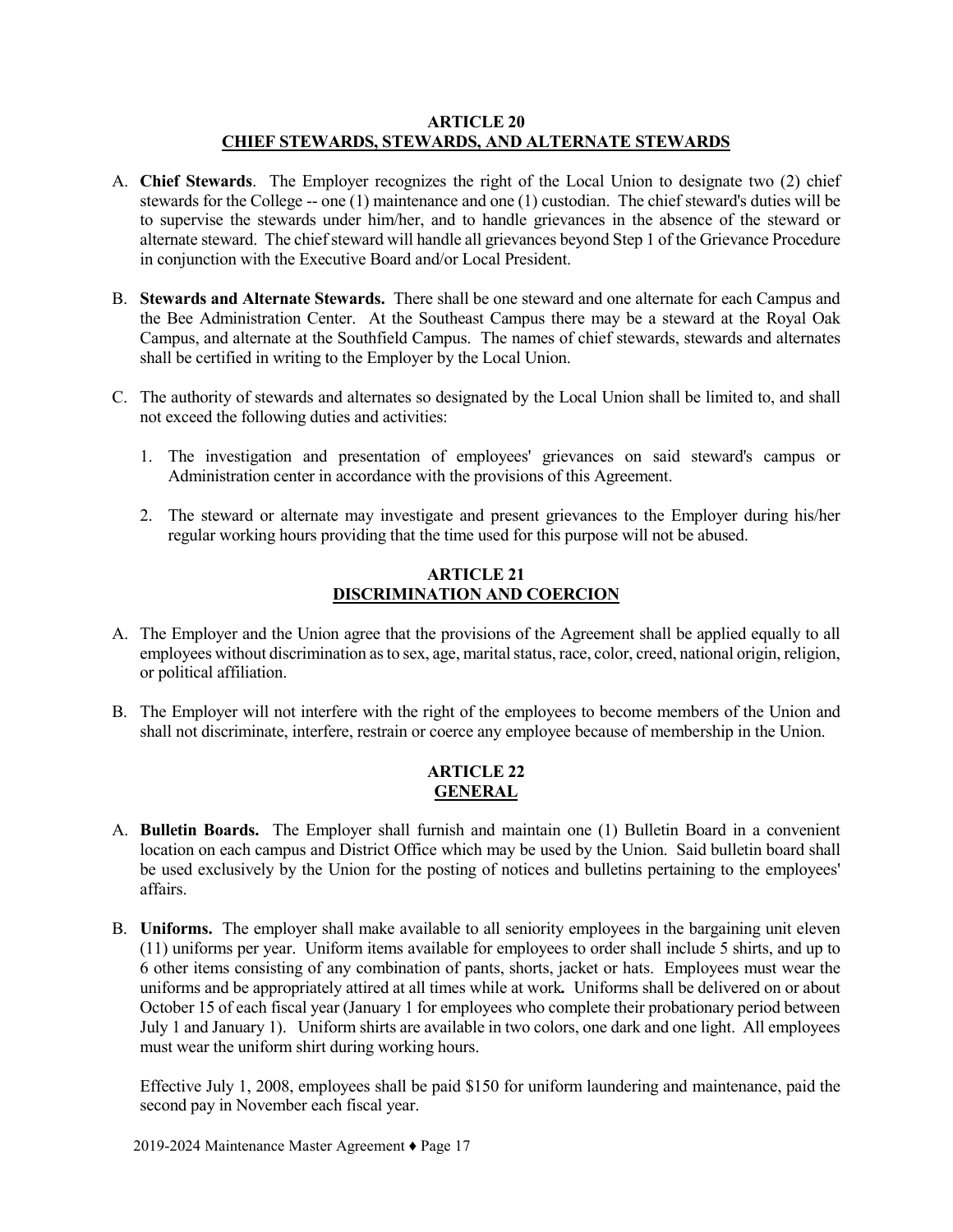- C. **Protective Clothing and Devices.** If an employee is required to wear protective clothing, eye glasses, or any other type of protective devices, such clothing, eye glasses, or protective devices shall be furnished and maintained by the Employer.
- D. Supervisory employees shall not be permitted to perform work on any hourly rated job except in the following types of situations:
	- 1. In emergencies (determined by management) arising out of unforeseen circumstances which call for immediate action to avoid interruption of operations.
	- 2. In the instruction or training of employees, including demonstrating the proper method to accomplish the task assigned.

#### E. **Committees.**

1. **Training Program.** The College may provide training opportunities for bargaining unit members in Group 1 to afford them the potential to qualify for Group 2 openings. The program will have educational as well as practical components involving college credit classes, licensing requirements, and on-the-job training with a review process. This program will be coordinated by the College in cooperation with the Union. Openings for the program will be on an as-needed basis determined by the College based on operational needs. It is recognized that trainee candidates will be expected to demonstrate initiative in fulfilling the educational and licensing components of the training and that significant time outside of normal working hours will be required.

A committee will be established to develop program guidelines addressing such issues as required prerequisites, educational and experience requirements during training, evaluation and retention process and program administration. The committee shall have 6 members, 3 each designated by the Union and College.

- 2. **Union/Management Committee.** A Committee composed of the Union's Executive Board and four (4) representatives selected by the Employer shall be formed to discuss matters of concern to the parties. These matters may include issues such as protective clothing, craftsman, subcontracting, training programs, performance improvement, etc., but shall not address grievance issues. This group shall meet on an "as-needed" basis.
- 3. **Groundskeeping Equipment Orientation.** Opportunities shall be made available to bargaining unit members who wish to become familiar with the grounds keeping equipment. The College will post notices of when and where orientations will be held. The orientations will be conducted by an Operating Engineer who will demonstrate various pieces of equipment, allow hands-on opportunities, and provide feedback.

Participation on the part of employees is voluntary and the training shall be conducted during working hours. A record will be kept of individuals who participated showing satisfactory/unsatisfactory results. Individuals who have participated in orientation shall be considered for vacancies on the same criteria as individuals who have not participated in orientation.

- F. **Security Identification Cards.** Each bargaining unit member will be provided a photo identification card issued by the College.
- G. **Annual Evaluations.** The College shall evaluate each bargaining unit member on an annual basis. The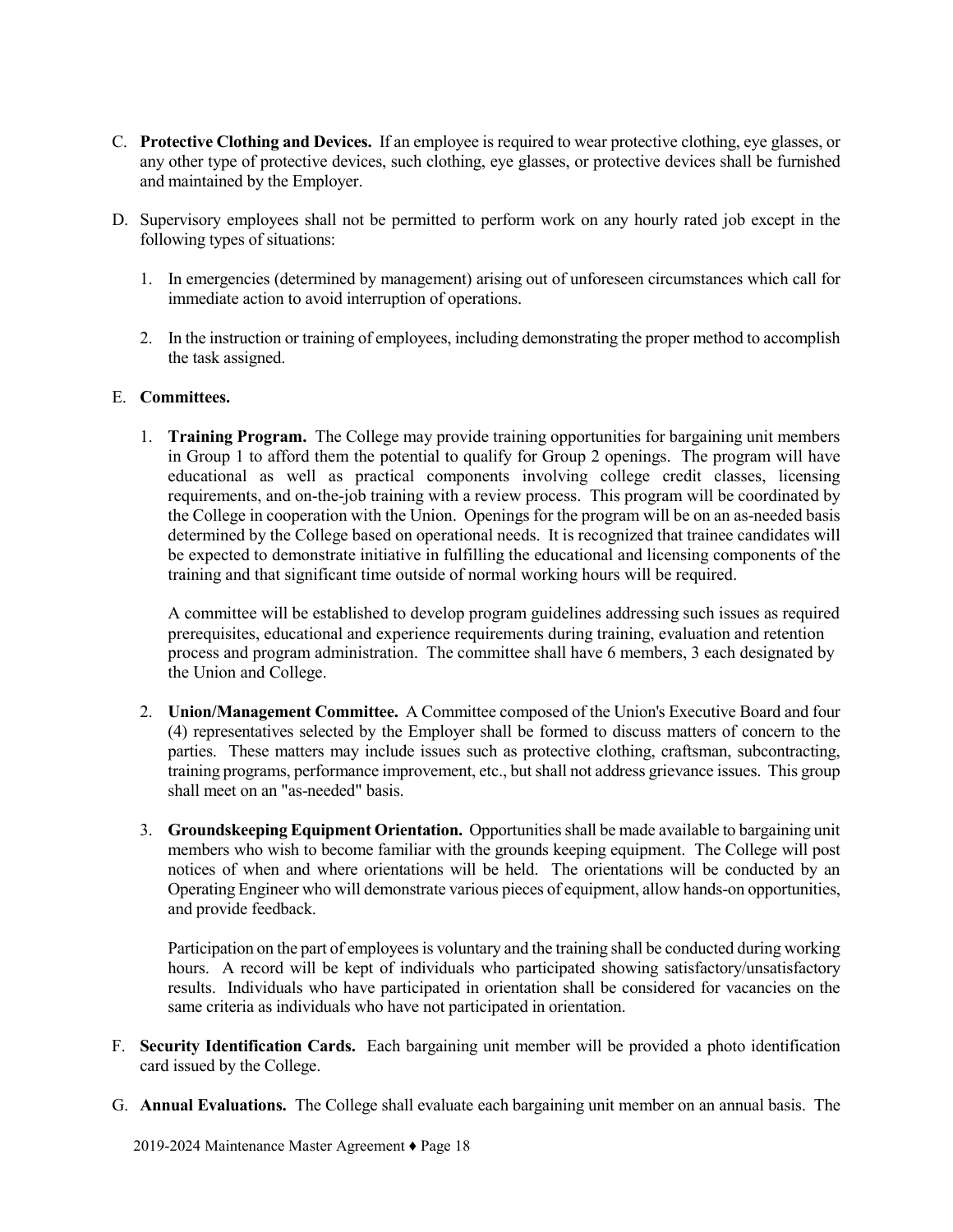evaluation instrument developed by the College will be for direction only and will be subject to advisory input by the Union.

H. **Job Descriptions/Classification Revisions.** When a new job is placed in the Unit or when there is a revision of any existing classification, the Employer will establish a classification, a job description, including illustrative tasks and minimum qualifications, and a rate structure to apply. Upon the establishment of any such classification and rate structure or revision of a job description, the Employer shall notify the Union President in writing and will meet in a Special Conference, if requested, to discuss the Employer's action, and to bargain regarding the rate only.

The Employer agrees that the establishment of a revised job description shall not be used to disqualify incumbents from their current classifications. When classifications with incumbents are revised, the Employer agrees to provide the opportunity to train to meet the new requirements. The Employer shall bear the cost of retraining and shall compensate the employee for time spent in training.

#### **ARTICLE 23 SEPARABILITY AND SAVINGS CLAUSE**

- A. If any provisions of this Agreement should be held invalid by operation of law or by a tribunal of competent jurisdiction, or if compliance with, or enforcement of any provision should be restrained by such tribunal pending a final determination as to its validity, the remainder of this Agreement, or the application of such provisions to persons or circumstances other than those as to which it has been held invalid or as to which compliance with or enforcement of has been restrained, shall not be affected thereby.
- B. In the event that any provision is held invalid or enforcement of or compliance with which has been restrained, as above set forth, the parties affected thereby shall enter into immediate collective bargaining negotiations, upon the request of the Union and/or Employer for the purpose of arriving at a mutually satisfactory replacement for such provision during the period of invalidity or restraint.

#### **ARTICLE 24 TEMPORARY EMPLOYEES**

- A. Temporary employees shall be defined as employees who shall work not more than sixty (60) consecutive working days. Should the absence of the regular employee extend beyond the 60th day maximum, then the temporary employee may continue beyond the 60th day, but only for the length of the absence of the regular employee (Group I).
- B. Temporary employees shall not work any overtime unless agreed to by the Union.
- C. Temporary employees shall not work any weekends or holidays unless agreed to by the Union.
- D. Temporary employees shall be used only to fill vacancies of regular employees who are absent due to illness, accident, vacations, leaves of absence; or pending posting and filling of vacant positions not to exceed sixty (60) working days.
- E. Temporary employees hired by the College (excluding those provided by agencies) shall not receive more than the starting rate in the classification in which they are working.
- F. Temporary employees shall not receive any fringe benefits as provided for in the Labor Agreement.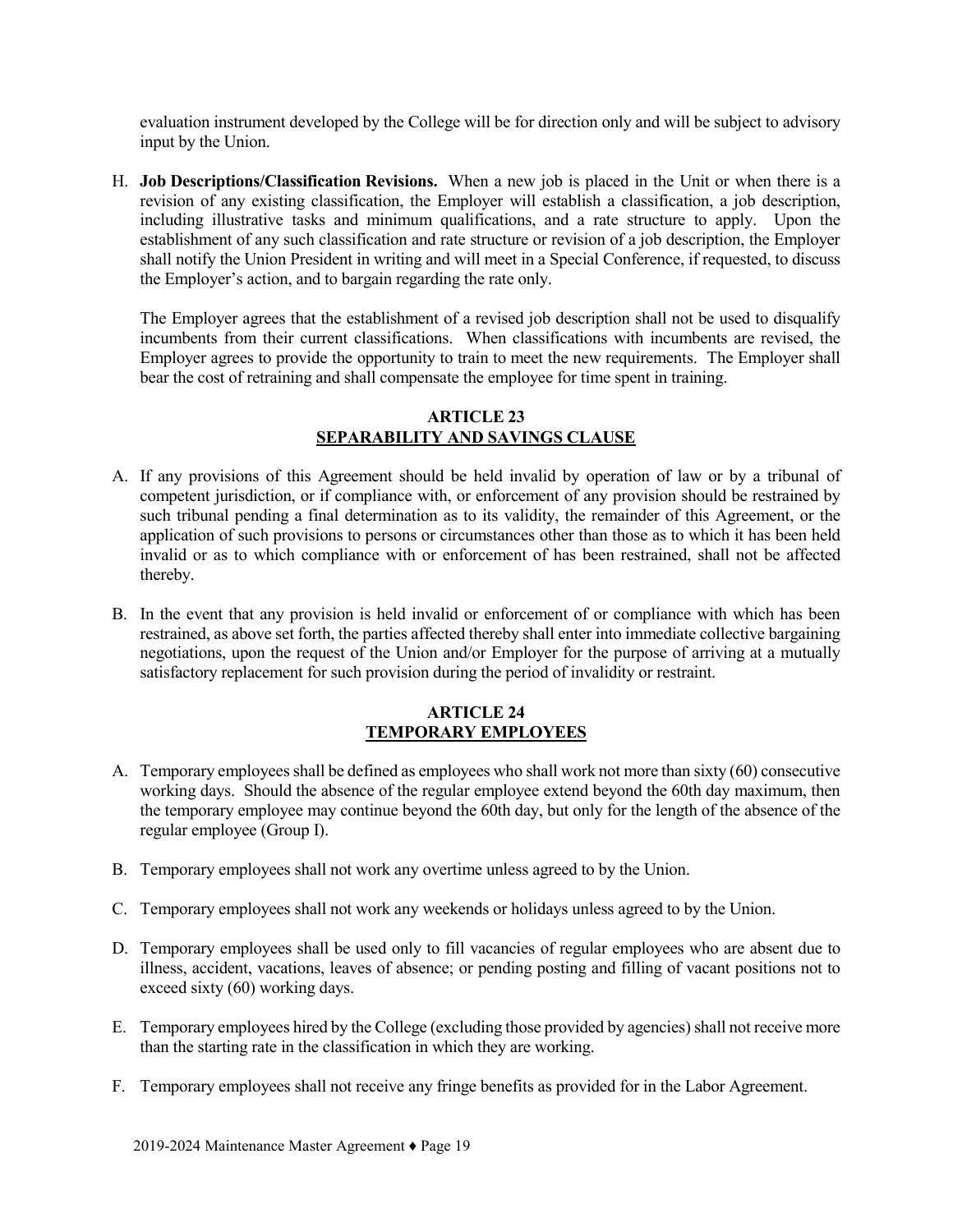- G. The College shall have the right to discharge a temporary employee at any time without the employee having recourse to the grievance procedure.
- H. In cases of layoff, all temporary and probationary employees will be laid off prior to any seniority employee being laid off.
- I. Employment of temporary employees shall not result in a reduction of regular staff or their hours.
- J. A list of the names of all temporary employees doing bargaining unit work, including the campus and name of employee being replaced, will be sent to the Union's Secretary/Treasurer on a monthly basis.
- K. In the event temporary employees are hired in Groups II and III and other Group I vacancies (noncustodial), the procedures found in Article 14 D & E, (Transfer) shall first apply.
- L. Temporary employees may be employed directly by the College or may be supplied through outside agencies that specialize in providing temporary workers. Temporaries provided by such agencies shall work only in custodial positions and shall be utilized in the same manner as any other temporary employees.

#### **ARTICLE 25 MAINTENANCE OF STANDARDS**

The Employer agrees that all conditions of employment relating to wages, hours of work, overtime differentials and general working conditions are to be maintained at not less than the highest minimum standards in effect at the time of the signing of this Contract, and the conditions of employment are to be improved wherever specific provisions for improvement are made elsewhere in this Contract. The foregoing does not limit the right of the Employer to increase or decrease the work force.

#### **ARTICLE 26 PERSONAL BUSINESS LEAVE**

A maximum of three (3) days in any one fiscal year may be taken for personal business without loss of pay. Personal business days are provided for legitimate business and/or family obligations which can only be met during the regularly scheduled workday. Personal business days shall be granted upon notification to the immediate supervisor in accordance with Article 7 B. Upon completion of six (6) months of employment new employees shall be granted only two (2) personal business days in that fiscal year of employment. Effective July 1st of the next fiscal year, the employee shall be credited with three (3) days.

#### **ARTICLE 27 EMERGENCY CLOSING**

The administration will determine when an emergency exists. If such a College-declared emergency necessitates the limitation of certain College services, the following conditions will apply:

- A. All employees will report on their regular shift unless otherwise notified.
- B. Those employees who cannot report to work because of the declared emergency will not lose regular time or compensation.
- C. Employees who are asked to work during or outside their regular shift during a declared emergency will receive double time and one-half for the hours worked.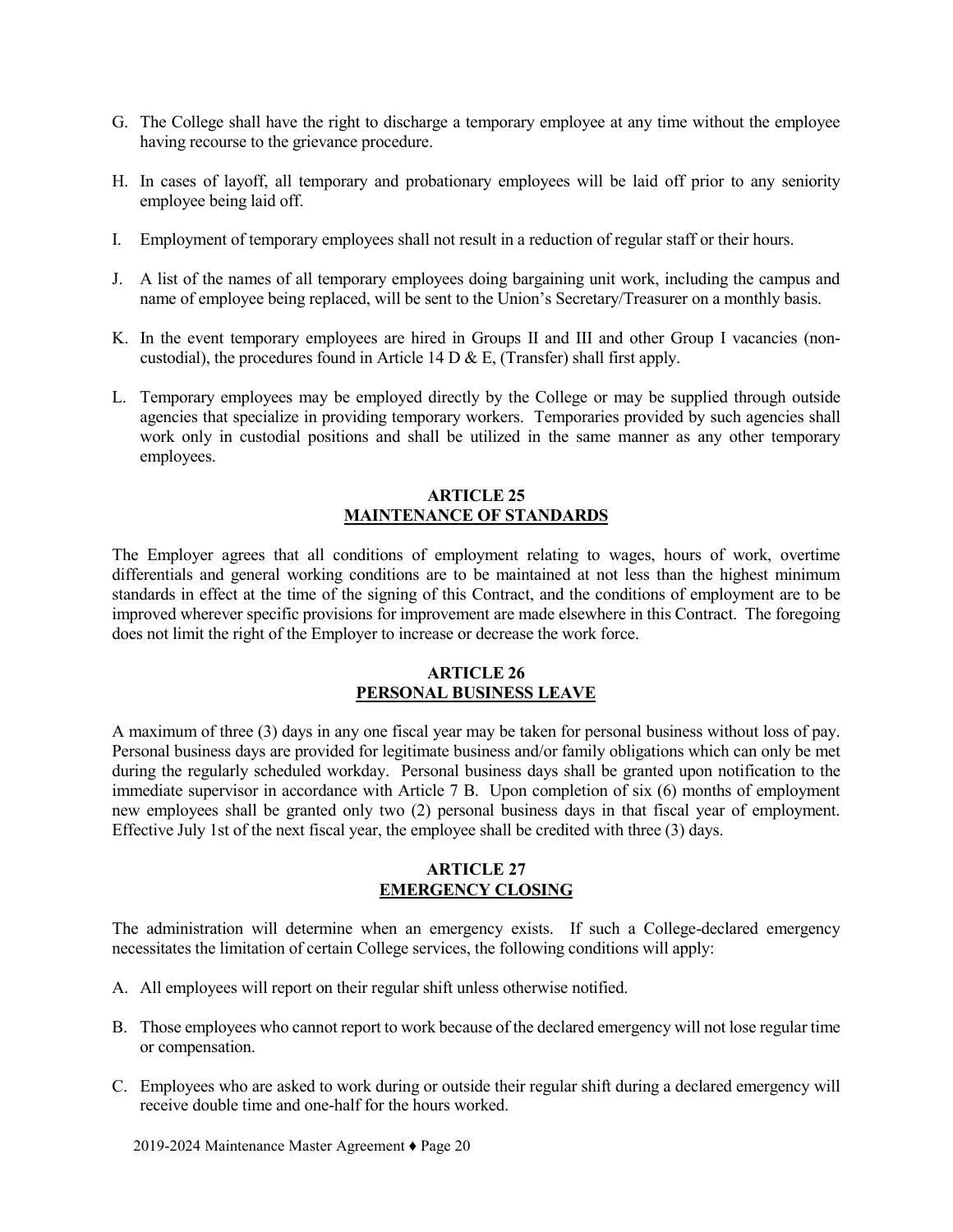- D. Emergency pay will be paid only for the hours of the declared emergency. The length of the emergency will be determined by the time it takes to relieve the conditions causing the emergency. More than one determination of the emergency period may be necessary under certain conditions.
- E. When there is an emergency closing, employees who have requested sick, personal business or vacation time will be credited such requested time.

#### **ARTICLE 28 STAFFING**

- A. The College will maintain a staffing level of seventy (70) positions as an operating base subject to enrollment and the financial condition of the College during the term of this Agreement.
- B. Student workers may be used to support full-time employees with a maximum ratio of two (2) students to one (1) bargaining unit employee. Student workers will not operate College vehicles or motorized riding equipment. Student workers are contingent upon the availability of funds and the numbers of such students used, as outlined above, is at the sole discretion of the Employer. Student workers shall be used only as a supplement to the regular bargaining unit employees. Group work using students must be by mutual agreement between the supervisor and the Union Steward. No full-time probationary employees shall be laid off while students are performing work of this bargaining unit. Student workers will normally work during regular shifts and will not be used to deny overtime to regular full-time employees. The work of the student workers will be coordinated either through:
	- 1. Full-time Union employees
	- 2. A group leader, or
	- 3. A campus supervisor.

Coordination by Group I, II or III personnel will be on a voluntary basis and will not include any additional renumeration.

Student workers may be used in a group work force setting under the supervision of a group leader or campus supervisor with the approval of the campus Union Steward on the shift affected.

C. It is agreed that even though Craftsmen have been hired as journeymen in a specific skilled trade, it is often necessary and practical to periodically assign work to an individual that is not within the specific scope of his craft but is within the skills and ability of the individual. Normally, assigned work may entail assisting another craftsman. However, some tasks of a minor nature, outside his/her trade, may be performed by a Craftsman independently.

Facility Technicians and Maintenance personnel are permitted to perform Craftsmen work in conjunction with Craftsmen.

#### **ARTICLE 29 STAFF DEVELOPMENT**

Each bargaining unit member shall complete staff development activities as directed by his/her supervisor. Individuals may request supervisory approval to attend other staff development activities through the PDTC; however, the supervisor may deny such requests and a denial shall not be subject to the grievance process. Failure of any employee to complete staff development activities as directed by the supervisor shall constitute just cause for disciplinary action.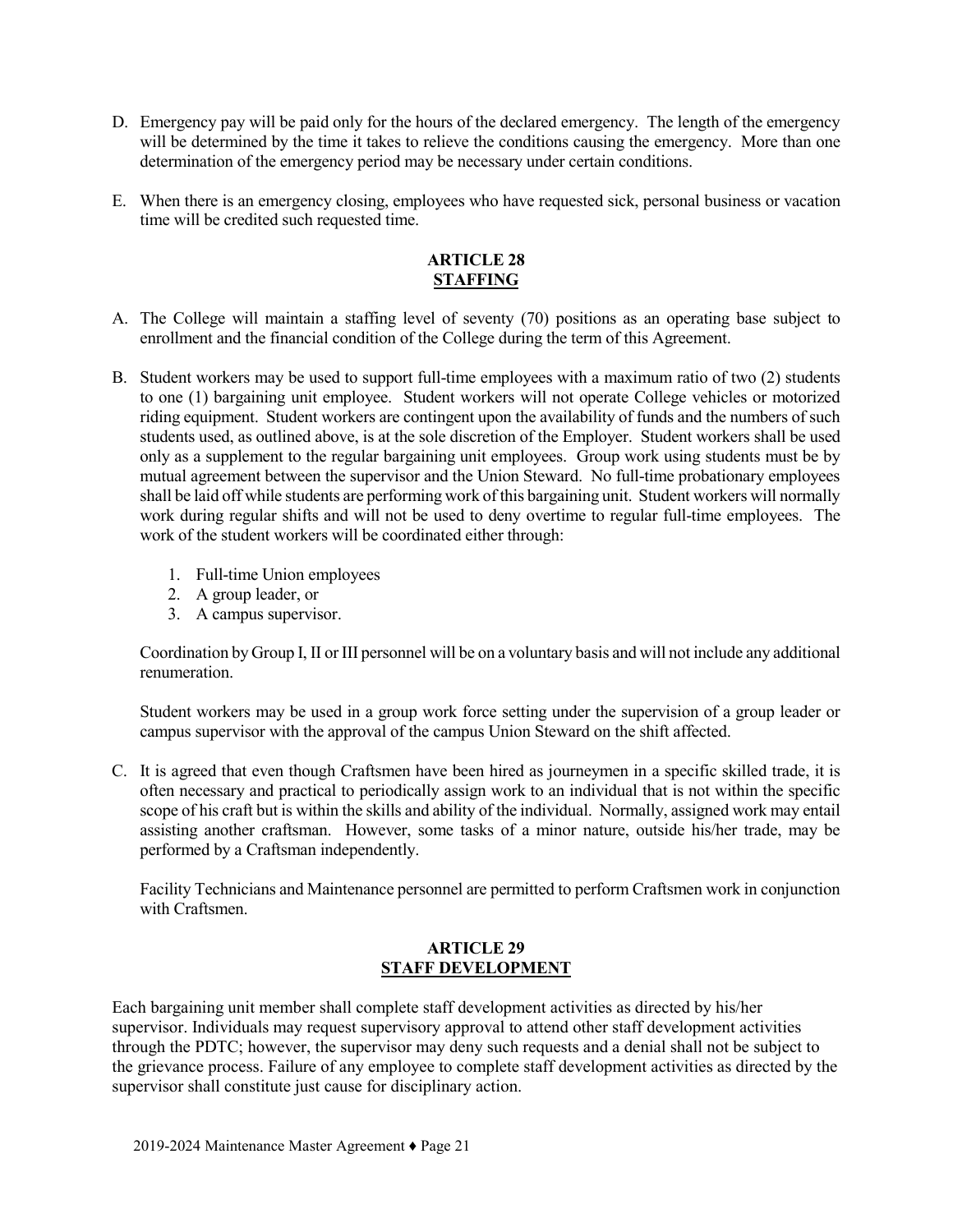#### **ARTICLE 30 SPECIAL CONFERENCES**

- 1. Union/Management meetings (Special Conferences) may be called by either party to facilitate the implementation of this Agreement.
- 2. Special conferences for important matters will be arranged at a mutually agreed time between the Local President and the designated representatives of the Employer upon the request of either party. Such meetings shall involve up to four (4) representatives from both the Union and College, provided however, that an additional representative each from Council 25 and Human Resources may attend. Arrangements for such special conferences shall be made in advance, and an agenda of the matters to be taken up at the meetings shall be presented at the time the conference is requested. Matters taken up in special conferences shall be confined to those included in the agenda. These meetings may also be attended by a representative of the International Union.

#### **ARTICLE 31 TERM OF AGREEMENT**

- A. This AGREEMENT shall become of full force and effect on July 1, 2019 and shall continue without amendment or modification of any kind until June 30, 2024. The Employer and the Union have this day agreed on the terms of this Contract as a basis for settlement of their current collective bargaining.
- B. One hundred and twenty (120) days prior to July 1, 2024, the Union and/or the Employer may, upon written notice to the appropriate party, meet to renegotiate the Contract.
- C. Notwithstanding the above, in the event the parties do not conclude a successor collective bargaining agreement prior to July 1, 2024, then to the extent allowed by and recognized by law, this Agreement shall automatically extend on a day-to-day basis until a new agreement is reached or either party terminates the Agreement by providing the other party with written notice.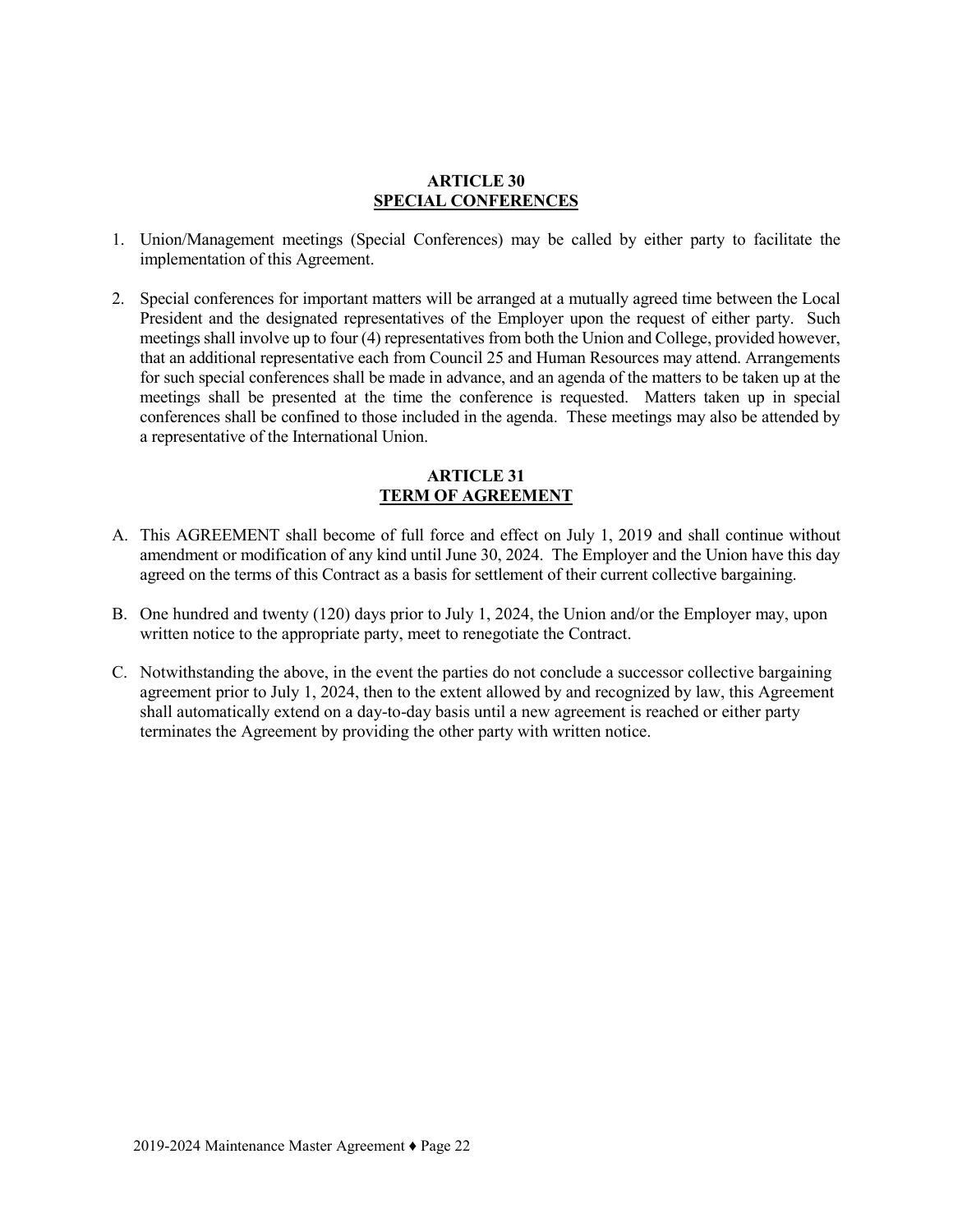#### **APPENDIX A WAGES & CLASSIFICATIONS**  $10/29/19 - 6/30/20$

| Group 1                | Step 1 | Step 2 | Step 3 | Step 4 |
|------------------------|--------|--------|--------|--------|
| Custodian              | 15.59  | 17.23  | 19.56  | 21.43  |
|                        |        |        |        |        |
| Mailroom, Shipping and | 17.64  | 20.04  | 21.27  | 23.14  |
| Receiving Clerk        |        |        |        |        |
| Grounds Keeper         | 17.64  | 20.04  | 21.27  | 23.14  |
| Group Leader           | 18.24  | 20.66  | 23.08  | 25.61  |
|                        |        |        |        |        |
| Group $2$              |        |        |        |        |
| Facility Technician    | 24.82  | 26.15  | 27.63  | 28.17  |
|                        |        |        |        |        |
| Group $3$              |        |        |        |        |
| Craftsman              | 25.40  | 26.59  | 28.26  | 30.66  |
|                        |        |        |        |        |

1. Salary schedule for full-time employees -- day shift.

- 2. The employer shall pay an additional \$0.50 (fifty cents) per hour to those employees who work on the afternoon or evening shift.
- 3. Employees shall be paid by the employer every other Thursday, or day preceding a holiday or bank closing day, provided such closing day falls on a regular payday.
- 4. Direct Deposit of employees' paychecks into their account at their financial institution is required for all bargaining unit members as of 7/1/99. Employees' paychecks are posted to their accounts at the beginning of each payday. Complete earning statement listing gross pay, deductions, and net amount deposited into employee's account is available through online services.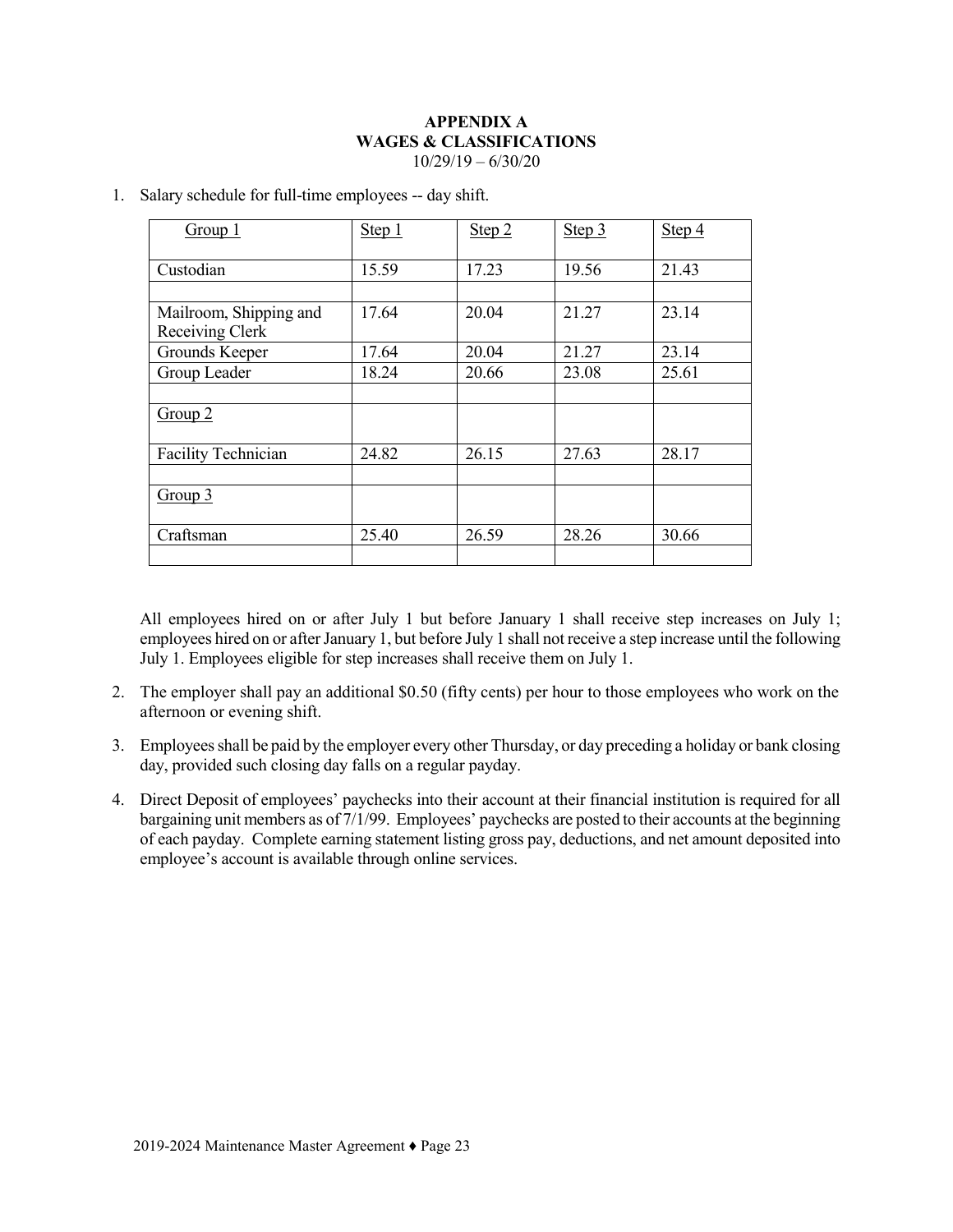#### **APPENDIX A WAGES & CLASSIFICATIONS**  $7/1/20 - 6/30/21$

| Group 1                    | Step 1 | Step 2 | Step 3 | Step 4 |
|----------------------------|--------|--------|--------|--------|
| Custodian                  | 15.59  | 17.23  | 19.56  | 21.43  |
|                            |        |        |        |        |
| Mailroom, Shipping and     | 17.64  | 20.04  | 21.27  | 23.14  |
| Receiving Clerk            |        |        |        |        |
| Grounds Keeper             | 17.64  | 20.04  | 21.27  | 23.14  |
| Group Leader               | 18.24  | 20.66  | 23.08  | 25.61  |
|                            |        |        |        |        |
| Group $2$                  |        |        |        |        |
| <b>Facility Technician</b> | 24.82  | 26.15  | 27.63  | 28.17  |
|                            |        |        |        |        |
| $Group\,3$                 |        |        |        |        |
|                            |        |        |        |        |
| Craftsman                  | 25.40  | 26.59  | 28.26  | 30.66  |
|                            |        |        |        |        |

1. Salary schedule for full-time employees -- day shift.

- 2. The employer shall pay an additional \$0.50 (fifty cents) per hour to those employees who work on the afternoon or evening shift.
- 3. Employees shall be paid by the employer every other Thursday, or day preceding a holiday or bank closing day, provided such closing day falls on a regular payday.
- 4. Direct Deposit of employees' paychecks into their account at their financial institution is required for all bargaining unit members as of 7/1/99. Employees' paychecks are posted to their accounts at the beginning of each payday. Complete earning statement listing gross pay, deductions, and net amount deposited into employee's account is available through online services.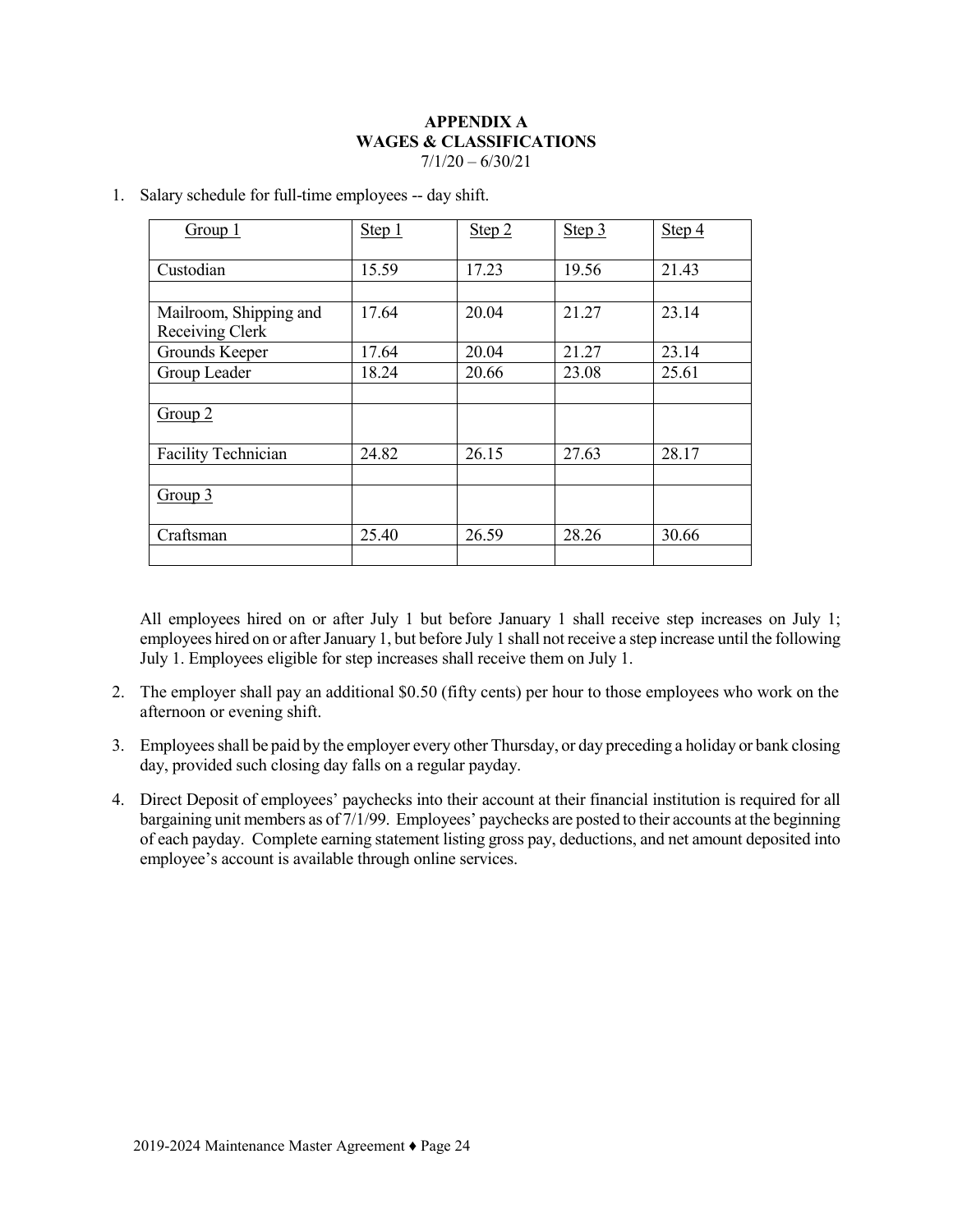#### **APPENDIX A WAGES & CLASSIFICATIONS**  $7/1/21 - 6/30/22$

| Group 1                    | Step 1 | Step 2 | Step 3 | Step 4 |
|----------------------------|--------|--------|--------|--------|
| Custodian                  | 15.75  | 17.40  | 19.76  | 21.64  |
|                            |        |        |        |        |
| Mailroom, Shipping and     | 17.82  | 20.24  | 21.48  | 23.37  |
| Receiving Clerk            |        |        |        |        |
| Grounds Keeper             | 17.82  | 20.24  | 21.48  | 23.37  |
| Group Leader               | 18.42  | 20.87  | 23.31  | 25.87  |
|                            |        |        |        |        |
| Group $2$                  |        |        |        |        |
| <b>Facility Technician</b> | 25.32  | 26.68  | 28.19  | 28.74  |
|                            |        |        |        |        |
| Group $3$                  |        |        |        |        |
| Craftsman                  | 25.65  | 26.86  | 28.54  | 30.97  |
|                            |        |        |        |        |

1. Salary schedule for full-time employees -- day shift.

- 2. The employer shall pay an additional \$0.50 (fifty cents) per hour to those employees who work on the afternoon or evening shift.
- 3. Employees shall be paid by the employer every other Thursday, or day preceding a holiday or bank closing day, provided such closing day falls on a regular payday.
- 4. Direct Deposit of employees' paychecks into their account at their financial institution is required for all bargaining unit members as of 7/1/99. Employees' paychecks are posted to their accounts at the beginning of each payday. Complete earning statement listing gross pay, deductions, and net amount deposited into employee's account is available through online services.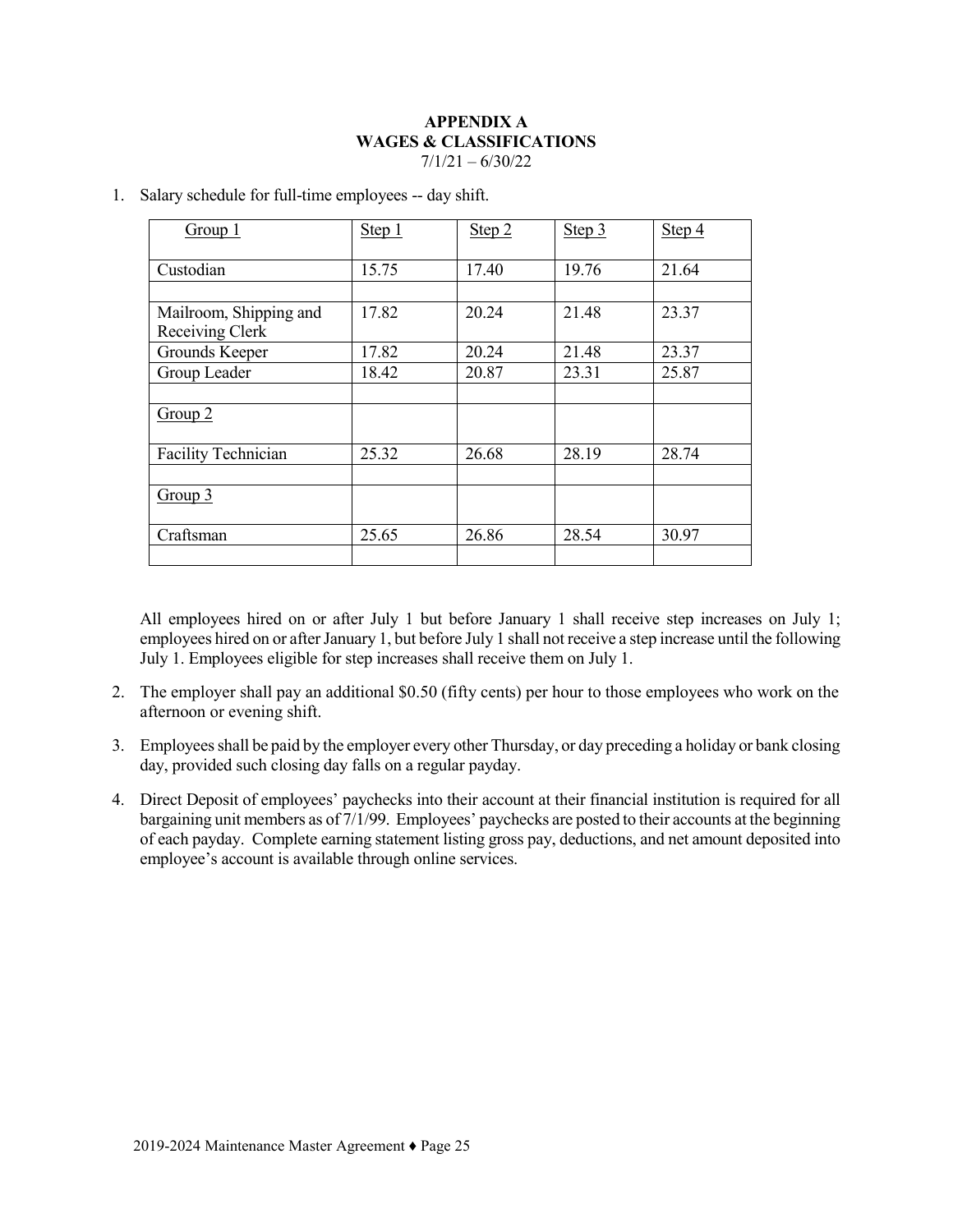#### **APPENDIX A WAGES & CLASSIFICATIONS**  $7/1/22 - 6/30/23$

| Group 1                    | Step 1 | Step 2 | Step 3 | Step 4 |
|----------------------------|--------|--------|--------|--------|
| Custodian                  | 15.90  | 17.58  | 19.95  | 21.86  |
|                            |        |        |        |        |
| Mailroom, Shipping and     | 17.99  | 20.44  | 21.70  | 23.61  |
| Receiving Clerk            |        |        |        |        |
| Grounds Keeper             | 17.99  | 20.44  | 21.70  | 23.61  |
| Group Leader               | 18.61  | 21.08  | 23.54  | 26.12  |
|                            |        |        |        |        |
| Group 2                    |        |        |        |        |
| <b>Facility Technician</b> | 25.57  | 26.94  | 28.47  | 29.02  |
|                            |        |        |        |        |
| Group $3$                  |        |        |        |        |
| Craftsman                  | 25.91  | 27.12  | 28.83  | 31.28  |
|                            |        |        |        |        |

1. Salary schedule for full-time employees -- day shift.

- 2. The employer shall pay an additional \$0.50 (fifty cents) per hour to those employees who work on the afternoon or evening shift.
- 3. Employees shall be paid by the employer every other Thursday, or day preceding a holiday or bank closing day, provided such closing day falls on a regular payday.
- 4. Direct Deposit of employees' paychecks into their account at their financial institution is required for all bargaining unit members as of 7/1/99. Employees' paychecks are posted to their accounts at the beginning of each payday. Complete earning statement listing gross pay, deductions, and net amount deposited into employee's account is available through online services.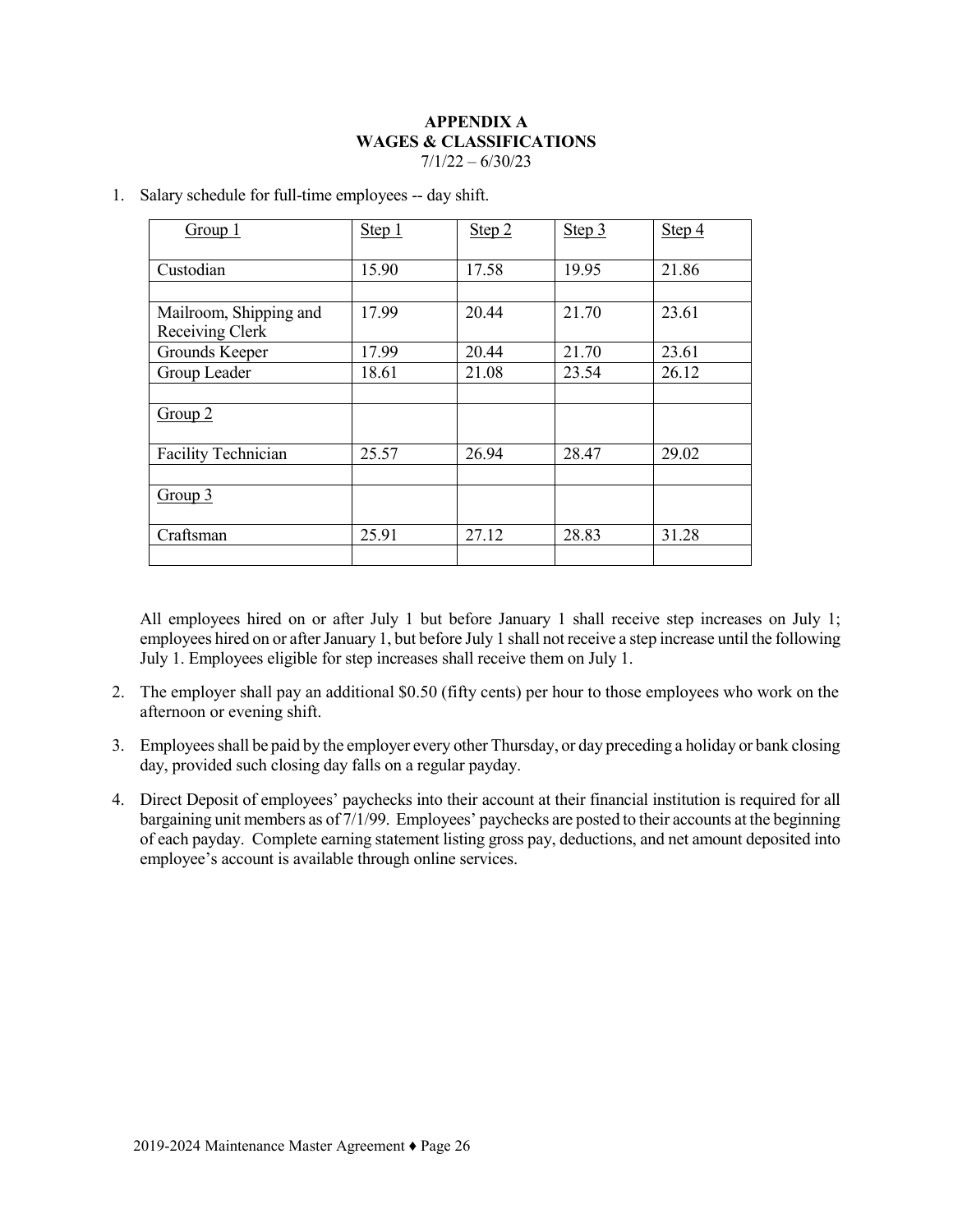#### **APPENDIX A WAGES & CLASSIFICATIONS**  $7/1/23 - 6/30/24$

| Group 1                | Step 1 | Step 2 | Step 3 | Step 4 |
|------------------------|--------|--------|--------|--------|
| Custodian              | 16.06  | 17.75  | 20.15  | 22.08  |
|                        |        |        |        |        |
| Mailroom, Shipping and | 18.17  | 20.65  | 21.91  | 23.84  |
| Receiving Clerk        |        |        |        |        |
| Grounds Keeper         | 18.17  | 20.65  | 21.91  | 23.84  |
| Group Leader           | 18.79  | 21.29  | 23.78  | 26.39  |
|                        |        |        |        |        |
| Group $2$              |        |        |        |        |
| Facility Technician    | 25.83  | 27.21  | 28.75  | 29.31  |
|                        |        |        |        |        |
| $Group\,3$             |        |        |        |        |
| Craftsman              | 26.17  | 27.40  | 29.12  | 31.59  |
|                        |        |        |        |        |

1. Salary schedule for full-time employees -- day shift.

- 2. The employer shall pay an additional \$0.50 (fifty cents) per hour to those employees who work on the afternoon or evening shift.
- 3. Employees shall be paid by the employer every other Thursday, or day preceding a holiday or bank closing day, provided such closing day falls on a regular payday.
- 4. Direct Deposit of employees' paychecks into their account at their financial institution is required for all bargaining unit members as of 7/1/99. Employees' paychecks are posted to their accounts at the beginning of each payday. Complete earning statement listing gross pay, deductions, and net amount deposited into employee's account is available through online services.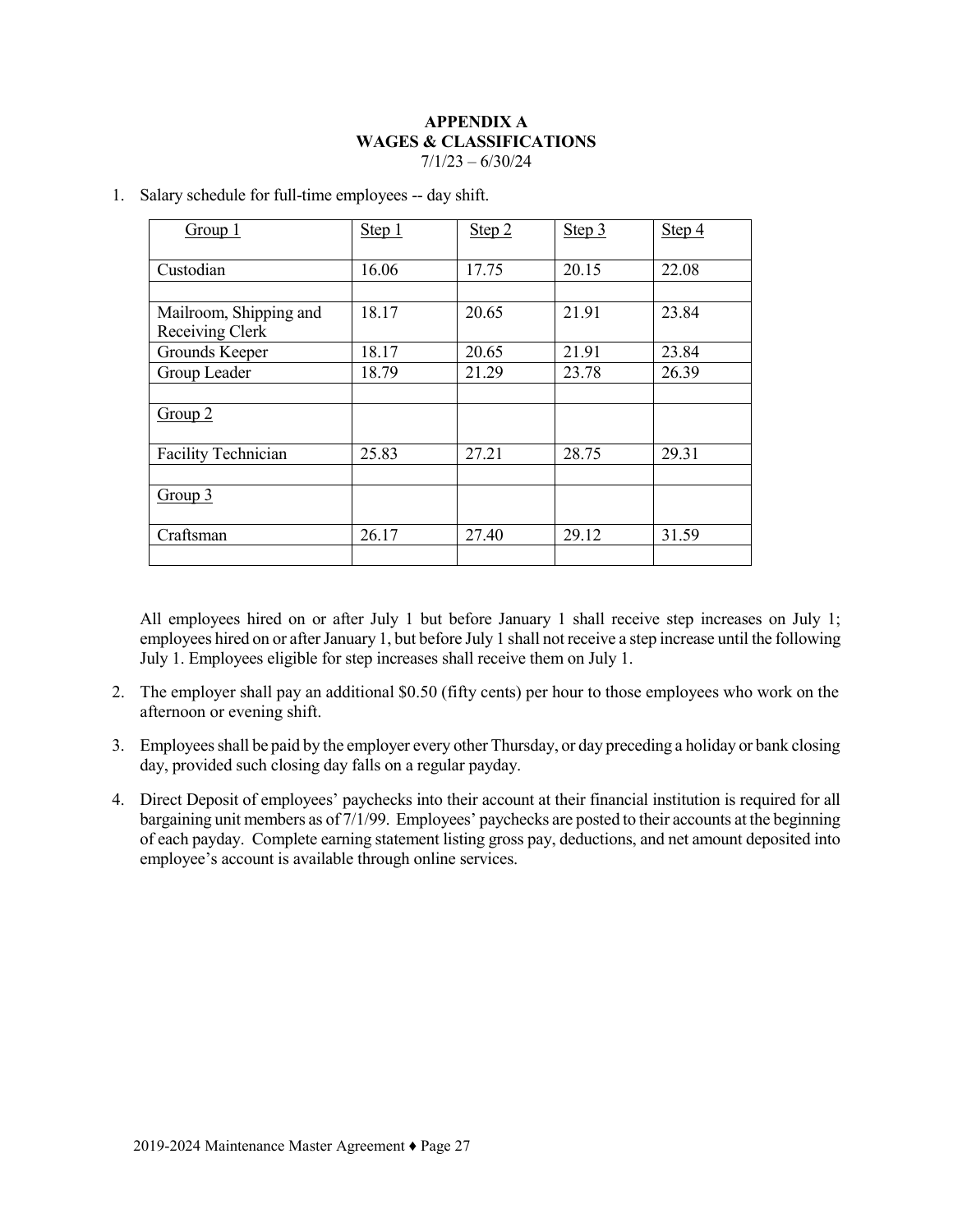#### **APPENDIX B GROUP INSURANCE AND RETIREMENT BENEFITS**

All insurance coverage shall be in accordance with the provisions and requirements of the group policies and shall not be subject to Article 17, Grievance Procedure, but individual concerns or problems may be taken up at a Special Conference.

#### 1. **Life Insurance**

Effective January 1, 2020, full-time employees are eligible for Life Insurance coverage in the amount of \$120,000 on the first day of the month following the employee's official hire date.

Employees shall have the right to convert such life insurance to an individual policy at their expense within 31 days following termination.

#### 2. **Medical**

The medical plan options will include at least two PPO plan options (ex. WMHIP/BCBSM  $\neg$  administered BCBS medical plan with \$500/\$1,000 deductible and WMHIP/BCBSM -administered BCBS medical plan with  $$300/$600$  deductible) and at least one high-deductible (HSA  $\neg$  eligible) plan option (ex. WMHIP/BCBSM -administered BCBS medical plan with \$1,350/\$2,700 deductible).

Full-time employees, their spouses, and dependent children are eligible for medical insurance on the first day of the month following official hire date.

Full-time employees who elect not to participate in Oakland Community College's medical and prescription plans and who have coverage elsewhere shall receive a medical insurance opt-out waiver of \$2,000, distributed equally, in the employee's regular paycheck.

> 1. Full-time employees must establish proof of their eligibility to receive the insurance wavier by signing the medical opt out form proving coverage elsewhere.

Note: Failure to maintain current cost sharing payments while on a leave of absence (i.e., short-term disability, long-term disability, workers' compensation, etc.) will result in termination of health insurance.

3. **Dental Insurance** - Full-time employees, their spouses, and dependent children are eligible for dental insurance coverage the first day of the month following official hire date.

| Annual<br>Cash Refund |
|-----------------------|
| -0-                   |
| $-()$ -               |
| $-0-$                 |
| 150                   |
|                       |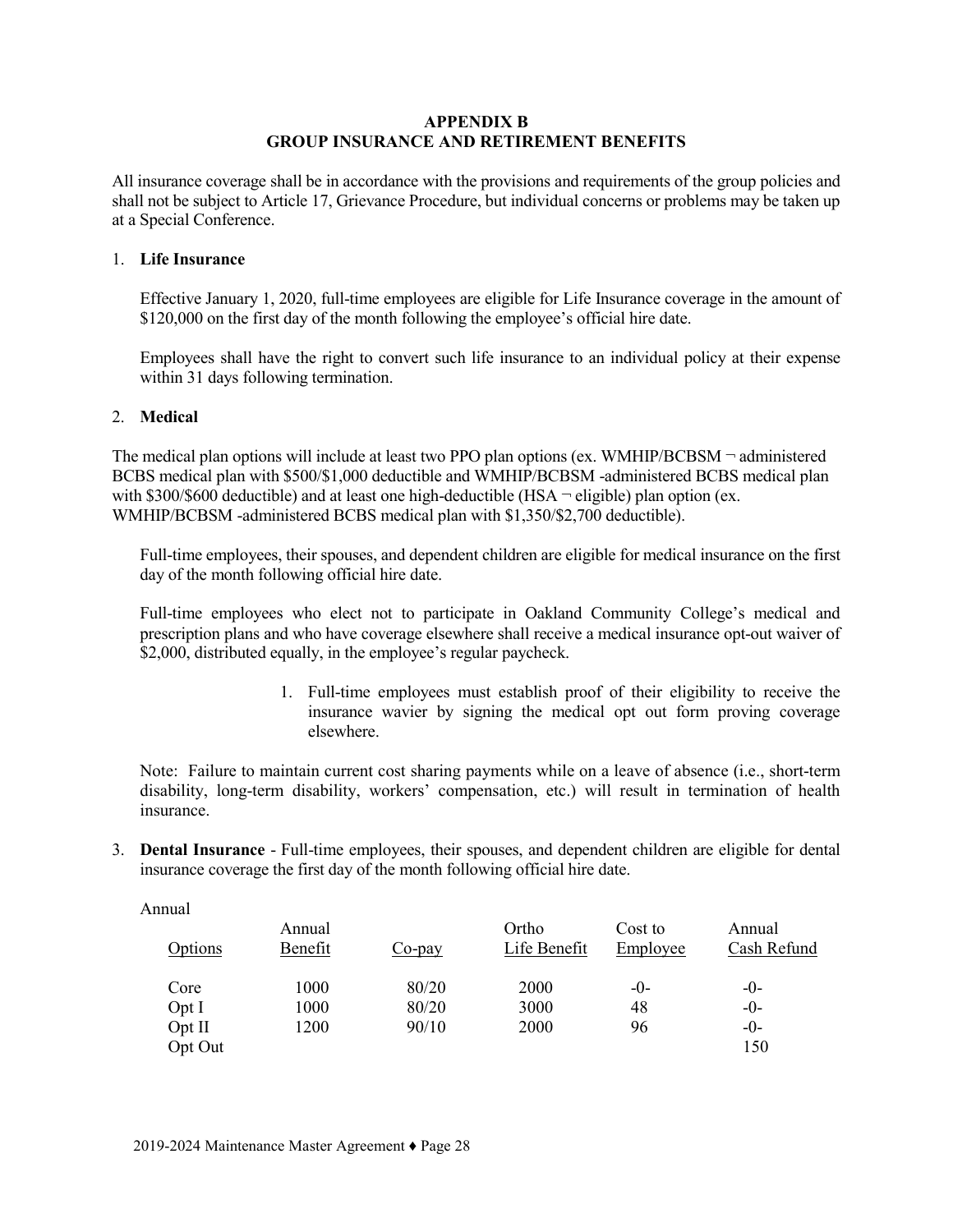4. **Short-Term Disability** - Full-time employees are eligible for short-term disability coverage the first day of the month following three (3) months of continued employment.

#### Coverage shall be as follows:

Amount of benefit: after ten (10) working days from the start of the disability, full-time employees will be eligible for 70% of their monthly salary at the time of disability, subject to the terms and conditions of the employer's existing group policy. Maximum benefit period is 90 days.

Upon the employee's return from short term disability, the employee will return to his/her position, shift and location.

#### 5. **Long-Term Disability**

Full-time employees are eligible for long term disability insurance coverage the first day of the month following ninety (90) days of continued employment.

#### Coverage shall be as follows:

Amount of benefit - beginning at the end of the short term disability coverage or on the 91st day, whichever is later, employees will be eligible for 70% (not to exceed \$10,000) of their monthly salary at the time of disability, subject to the terms and conditions of the existing policy. In accordance with the 1978 Age Discrimination in Employment Act amendments and Final Interpretive Bulletin by the Department of Labor, the following shall apply:

If long term disability benefits commence before age 60, benefits shall cease at age 65. If long term disability benefits commence at age 60, but before age 69, benefits will be paid for a maximum of 5 years or until you reach age 70, whichever occurs first. If long term disability benefits commence at age 69 or older, benefits will be paid for 12 months.

If a bargaining unit member becomes disabled and is eligible for benefits under this provision, the College will continue to pay its share of the member's premiums towards his or her medical, dental, vision, and life insurance coverage for a period not to exceed two (2) years from the date of eligibility*,* to the extent allowed by the applicable plan or carrier.

Upon the employee's return from long term disability, the employee will return to his/her position, shift and location.

6. **Vision Insurance** - An employee and dependents shall be covered by a vision care plan (as determined by the Administration).

Optional benefits will be provided under the Maintenance Flexible Compensation Program (see program booklet for details). Employee allowances/costs/refunds effective July 1, 2008 as follows:

| Options:         |             |                  |                  |                |
|------------------|-------------|------------------|------------------|----------------|
|                  | <b>CORE</b> | OPT <sub>1</sub> | OPT <sub>2</sub> | <b>OPT OUT</b> |
| Exams            | 45          | 45               | 45               |                |
| Lenses<br>Single | 42          | 45               | 21               |                |

2019-2024 Maintenance Master Agreement ♦ Page 29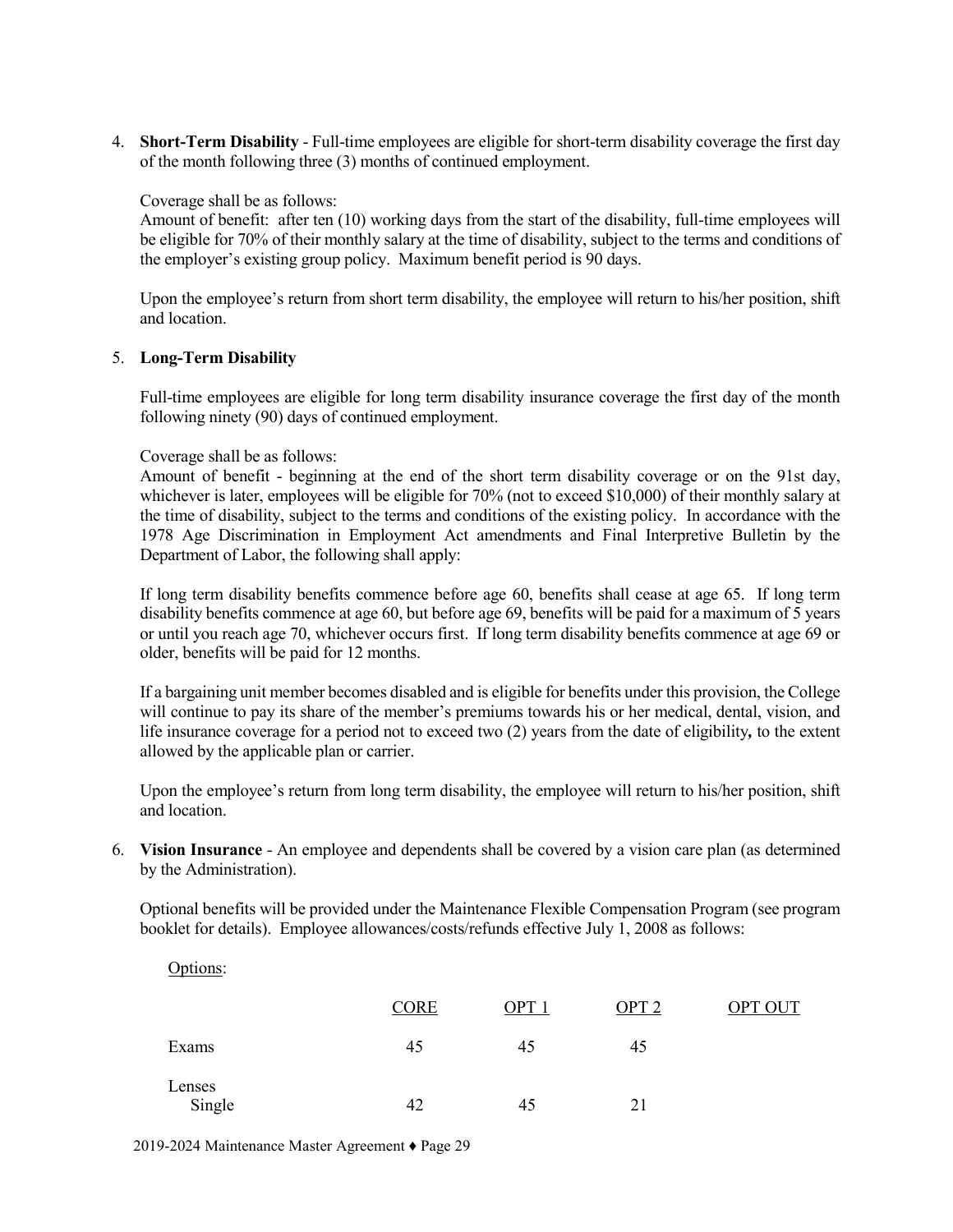| <b>Bifocal</b><br>Trifocal | 70<br>84       | 75<br>85    | 30<br>40    |             |
|----------------------------|----------------|-------------|-------------|-------------|
| Frames                     | 55             | 60          | 25          |             |
| Contacts                   | 115            | 125         | 75          |             |
| Annual<br>Cost<br>Refund   | $-0-$<br>$-0-$ | 24<br>$-0-$ | $-0-$<br>12 | $-0-$<br>24 |

- 7. **Tax Deferred Annuities -- Salary Reduction Plan** Voluntary by employees. Full-time employees are eligible upon enrollment and application if not previously a member. Employees may reduce their salary in accordance with Internal Revenue Code of 1954, as amended, and the regulations thereunder.
- 8. **Accidental Death and Dismemberment Insurance** The Employer will continue in force for the duration of this Contract its present Accidental Death and Dismemberment Plan with the existing carrier or similar policy or policies with other reputable insurers of its choice. Full-time maintenance employees shall be eligible to participate voluntarily in this plan. The maintenance employees shall contribute the total premium for the coverage elected.
- 9. **Michigan Public School Employee's Retirement Fund** Paid by the Employer. Benefits as per enabling legislation.
- 10. **Social Security** Paid by the Employer and Employee. Benefits as per enabling legislation.
- 11. **Workers' Compensation** Paid by the College. Employees are eligible upon employment. Benefits per schedule established by law for accidents or illness directly attributable to employment. The employee will not continue to accrue vacation and sick days while being paid by workers' compensation for lost wages. Upon return to employment, the employee shall assume his/her former position and shift.

Health insurance program (medical, dental, vision) shall be paid for each employee who is receiving workers' compensation, and his/her family, up to a maximum of two (2) years from the date the employee began receiving workers' compensation payments.

- 12. **Amount of Liability Benefit** Coverage for job connected liability situations. Maximum -- Personal Liability -- \$500,000 per person, \$1,000,000 per accident. Property Liability maximum \$100,000 paid by the College.
- 13. **Unemployment Compensation** The Employer shall provide unemployment compensation for all fulltime employees in accordance with the Michigan Unemployment Compensation Act.
- 14. **Employee Tuition Grants** All full-time employees may attend credit classes at the College which are offered at hours outside their assigned responsibilities without payment of tuition or fees. In addition, the spouse and dependent children residing with the full-time employee are eligible for a similar tuition grant.

Tuition grants for employees are limited to eight (8) credit hours in the fall, winter, and summer semesters. Full-time tuition grants for the spouses and dependent children are allowed.

Children of a deceased bargaining unit member shall be extended the above benefits until such children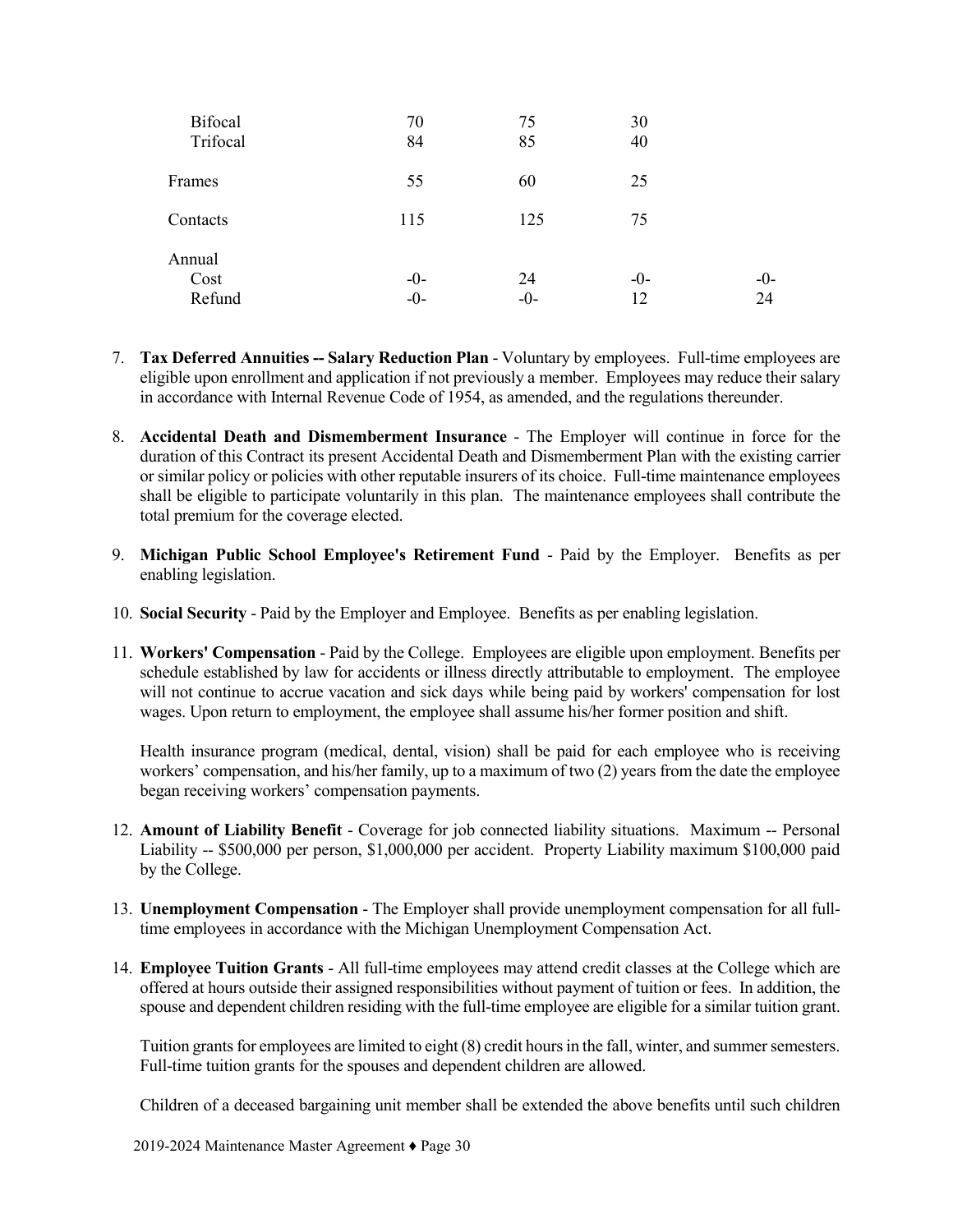reach the age of 25. The spouse, if any (as of the date of death), of a deceased bargaining unit member shall remain eligible for the tuition grant provided above for a period of six (6) years following the date of death.

When the time periods specified above have been reached, the child and/or spouse shall receive tuition grant for those courses which have actually met, but shall not receive tuition grant for any course sections for which the spouse/child has merely registered.

- 15. **Library Privileges** Eligible upon employment. Amount of benefit is the use of any of the Oakland Community College library facilities.
- 16. **Voluntary Benefits** The college shall provide, at its sole discretion, a Voluntary Benefits program to include, but not limited to, supplemental life, pet insurance, and critical illness. Voluntary Benefits offers will be decided by the employer.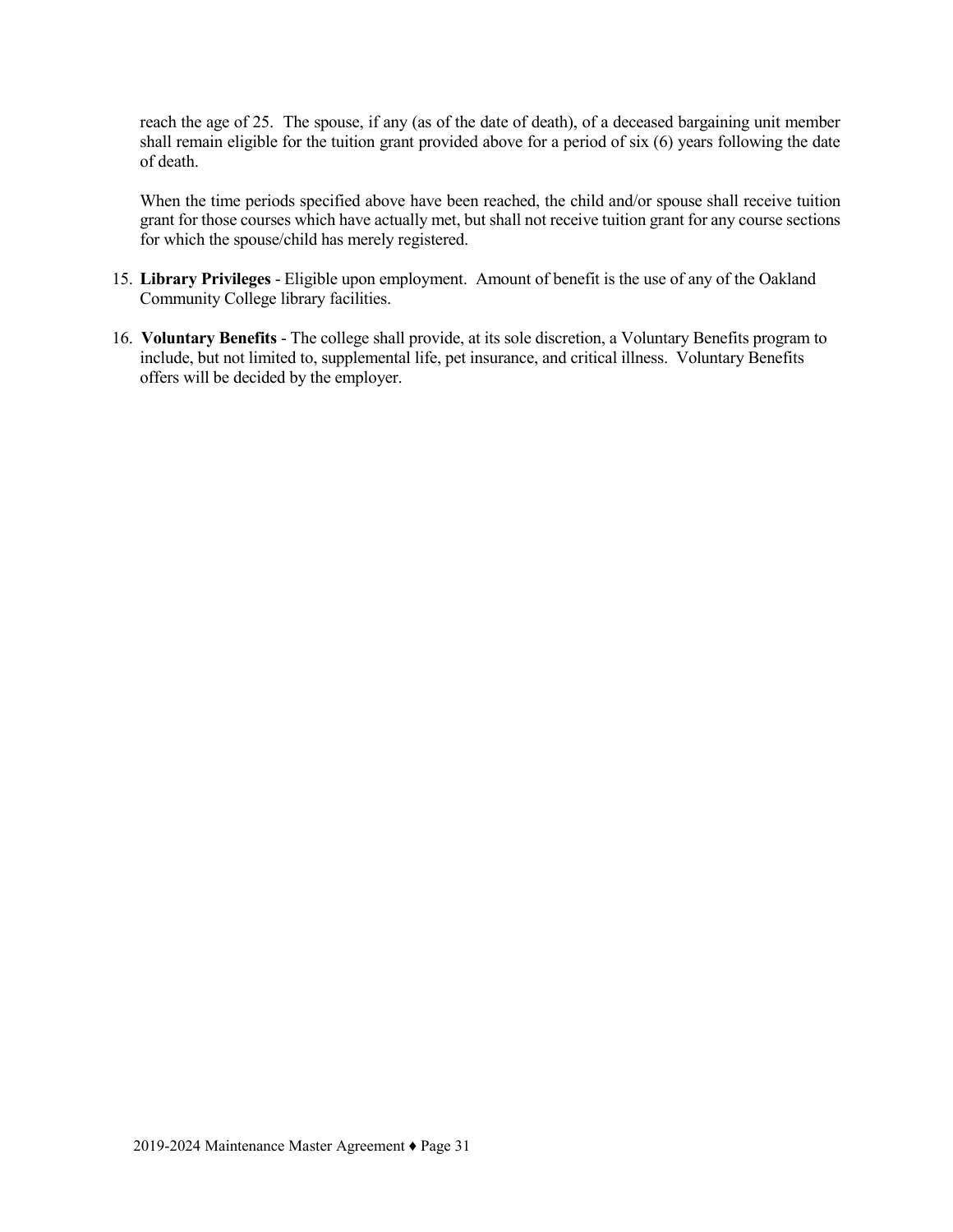#### **APPENDIX C TUITION REIMBURSEMENT PROGRAM FOR MAINTENANCE STAFF**

The Board shall appropriate seven thousand five hundred (\$7500) dollars each year in its operating budget to be used to pay Maintenance staff members' tuition for course work which satisfies all of the following conditions:

- 1. Course work or a program of study must be pertinent to the needs of the College and/or duties of the employee. The course work or program of study must be taken at an accredited institution of higher education, or at an institution which provides specialized technical training, and is approved by the Maintenance Training Committee. The course work must provide the employee with additional areas of competence. Employees have the option to receive prior approval of course work by completing the Tuition Reimbursement Application and submitting it to the dean/supervisor for their signature before registering for courses that will be submitted for tuition reimbursement when they are completed.
- 2. All course work applied for under the Tuition Reimbursement Guidelines must normally be taken outside of regular work hours on the employee's own time. However, courses may be authorized during normal working hours if approved in writing by the immediate supervisor and the appropriate member of Chancellor's Council.
- 3. Reimbursement is for tuition and fees but does not include reimbursement for books, or any other related expenses.
- 4. The tuition reimbursement period will be for the academic year (September 1 to August 31).
- 5. Employees applying for tuition reimbursement must provide to the human resources department a completed tuition reimbursement application, a completed check request, an official grade report/or copy and receipt for tuition and fees paid in order to receive any reimbursement under their plan of work. Such courses must be grade(s) of a "B" or higher and the courses must be completed within the academic year.
- 6. Incomplete ("I) grades must be made up within the same or following academic year in order to receive reimbursement. Incomplete grades not made up in the same or following academic year shall not be eligible for reimbursement in future years.
- 7. The maximum total of tuition and fees paid to any individual will be equal to \$350 per credit hour up to a maximum of \$2500 per academic year. If tuition and fees are less than \$350 per credit hour, reimbursement will be for the amount of the actual receipt.
- 8. Continuing education courses will be reimbursed only if a grade is awarded.
- 9. Courses at other colleges and universities that are equivalent to Oakland Community College classes are not eligible for tuition reimbursement, unless the other college or university will not accept the OCC transfer credits for its program of study.
- 10. Receipts and official/or copy of grade report with check request must be submitted within 30 days of course completion. Wherein possible, reimbursement will be made 20 days following submission of official grade report/or copy and valid tuition receipt.
- 11. Each employee will receive, in full, their requested tuition and fee reimbursement amounts according to the guidelines listed above and subject to the maximum fees shown above.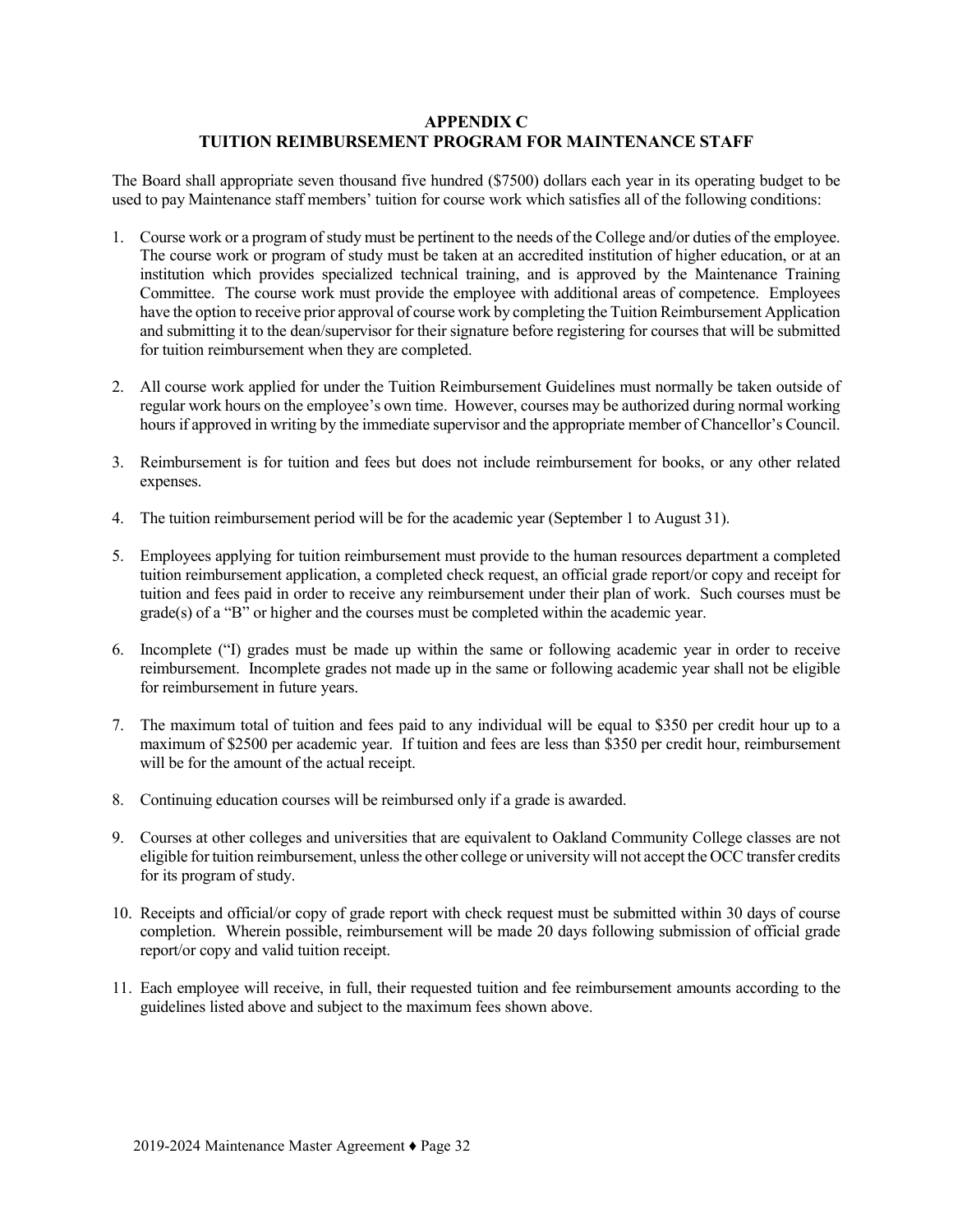#### **APPENDIX D-1**

#### **2019 WINTER CLOSEDOWN**

The parties agree as follows:

- 1) There will be a winter closedown from Saturday, December 21, 2019 through Wednesday, January 1, 2020.
- 2) The winter closedown shall consist of the following calendar dates:

| <b>Day</b> | Date        | <b>Designation</b> |
|------------|-------------|--------------------|
| Saturday   | December 21 | Saturday           |
| Sunday     | December 22 | Sunday             |
| Monday     | December 23 | Work Day           |
| Tuesday    | December 24 | Work Day           |
| Wednesday  | December 25 | Holiday            |
| Thursday   | December 26 | Work Day           |
| Friday     | December 27 | Work Day           |
| Saturday   | December 28 | Saturday           |
| Sunday     | December 29 | Sunday             |
| Monday     | December 30 | Work Day           |
| Tuesday    | December 31 | Holiday            |
| Wednesday  | January 1   | Holiday            |
| Thursday   | January 2   | Return to Work     |
|            |             |                    |

- 3) For full-time employees, four (4) scheduled work days during the winter closedown shall be charged to any one of the options listed below:
	- A. Two (2) vacation days, plus two (2) days of paid time from the College.
	- B. Two (2) personal business days, plus two (2) days of paid time from the College.
	- C. Any combination of A and B.
	- D. All four (4) days taken without pay, with the understanding that the days would not be considered scheduled work days for the purpose of determining eligibility for holiday pay.
- 4) Employees scheduled to work during the winter closedown must receive written authorization from their immediate supervisor and the appropriate member of Chancellor's Cabinet no later than December 1 of each year. Any employee who works on a day designated as a "work day" above will be paid at time-and-one-half for all hours worked on those days. In addition, there will be no deduction from leave banks as outlined in #3 above for an employee who works at any time during the winter closedown.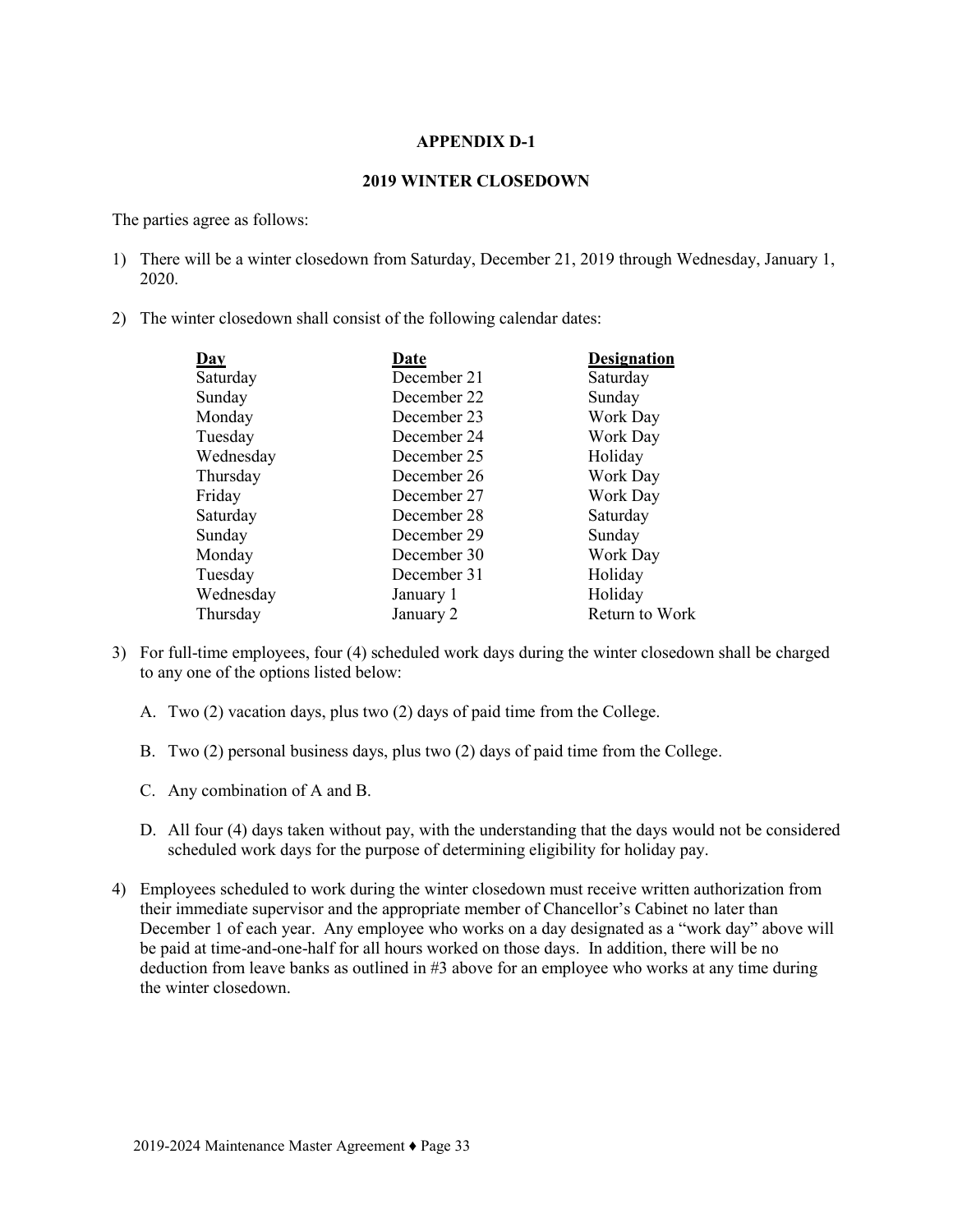#### **APPENDIX D-2**

#### **2020 WINTER CLOSEDOWN**

The parties agree as follows:

- 1) There will be a winter closedown from Wednesday, December 23, 2020 through Monday, January 4, 2021.
- 2) The winter closedown shall consist of the following calendar dates:

| Day       | Date        | <b>Designation</b> |
|-----------|-------------|--------------------|
| Wednesday | December 23 | Work Day           |
| Thursday  | December 24 | Holiday            |
| Friday    | December 25 | Holiday            |
| Saturday  | December 26 | Saturday           |
| Sunday    | December 27 | Sunday             |
| Monday    | December 28 | Work Day           |
| Tuesday   | December 29 | Work Day           |
| Wednesday | December 30 | Work Day           |
| Thursday  | December 31 | Holiday            |
| Friday    | January 1   | Holiday            |
| Saturday  | January 2   | Saturday           |
| Sunday    | January 3   | Sunday             |
| Monday    | January 4   | Return to Work     |
|           |             |                    |

- 3) For full-time employees, four (4) scheduled work days during the winter closedown shall be charged to any one of the options listed below:
	- A. Two (2) vacation days, plus two (2) days of paid time from the College.
	- B. Two (2) personal business days, plus two (2) days of paid time from the College.
	- C. Any combination of A and B.
	- D. All four (4) days taken without pay, with the understanding that the days would not be considered scheduled work days for the purpose of determining eligibility for holiday pay.
- 4) Employees scheduled to work during the winter closedown must receive written authorization from their immediate supervisor and the appropriate member of Chancellor's Cabinet no later than December 1 of each year. Any employee who works on a day designated as a "work day" above will be paid at time-and-one-half for all hours worked on those days. In addition, there will be no deduction from leave banks as outlined in #3 above for an employee who works at any time during the winter closedown.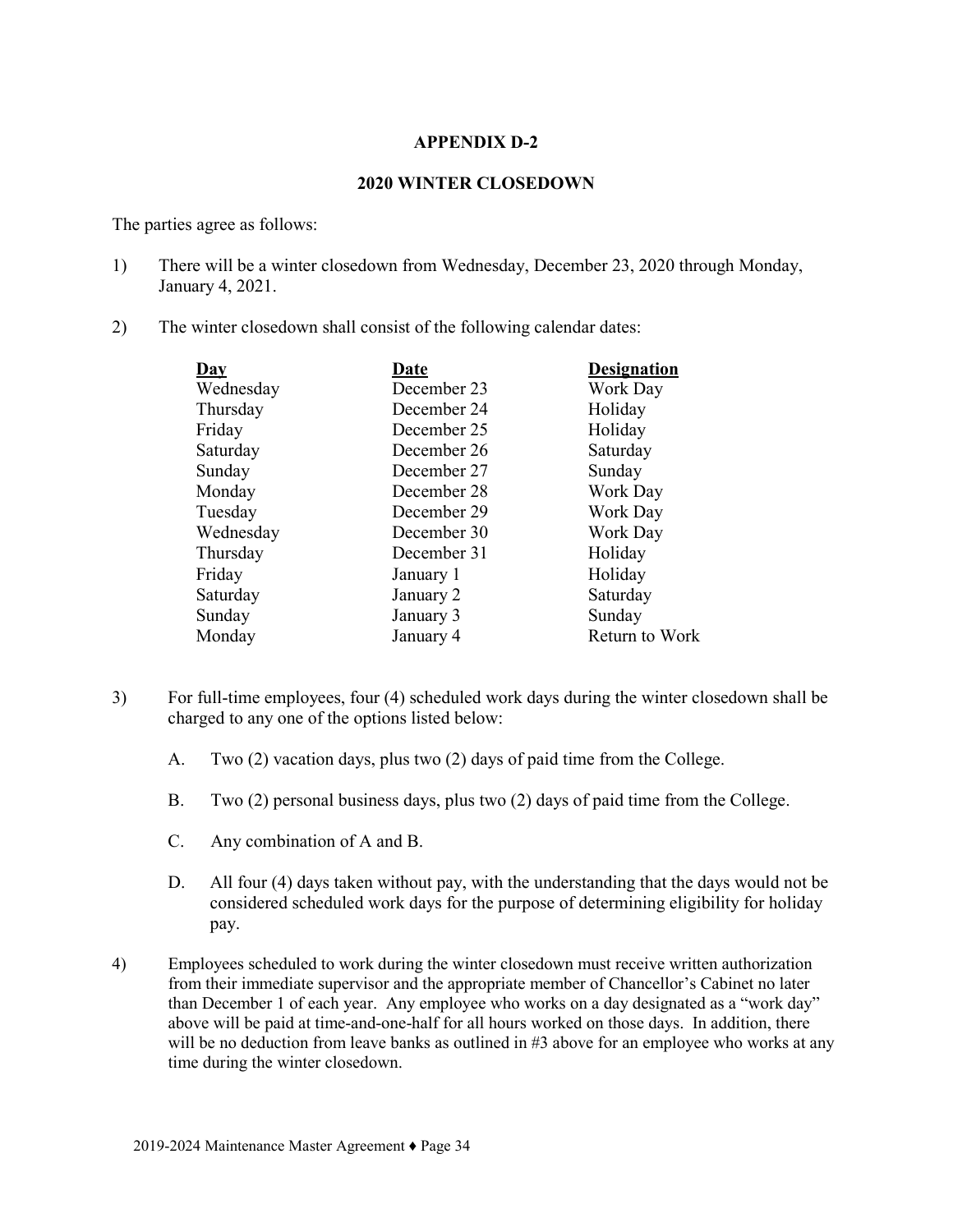#### **APPENDIX D-3**

## **2021 WINTER CLOSEDOWN**

**To be determined**

#### **APPENDIX D-4**

## **2022 WINTER CLOSEDOWN**

**To be determined**

## **APPENDIX D-5**

#### **2023 WINTER CLOSEDOWN**

**To be determined**

2019-2024 Maintenance Master Agreement ♦ Page 35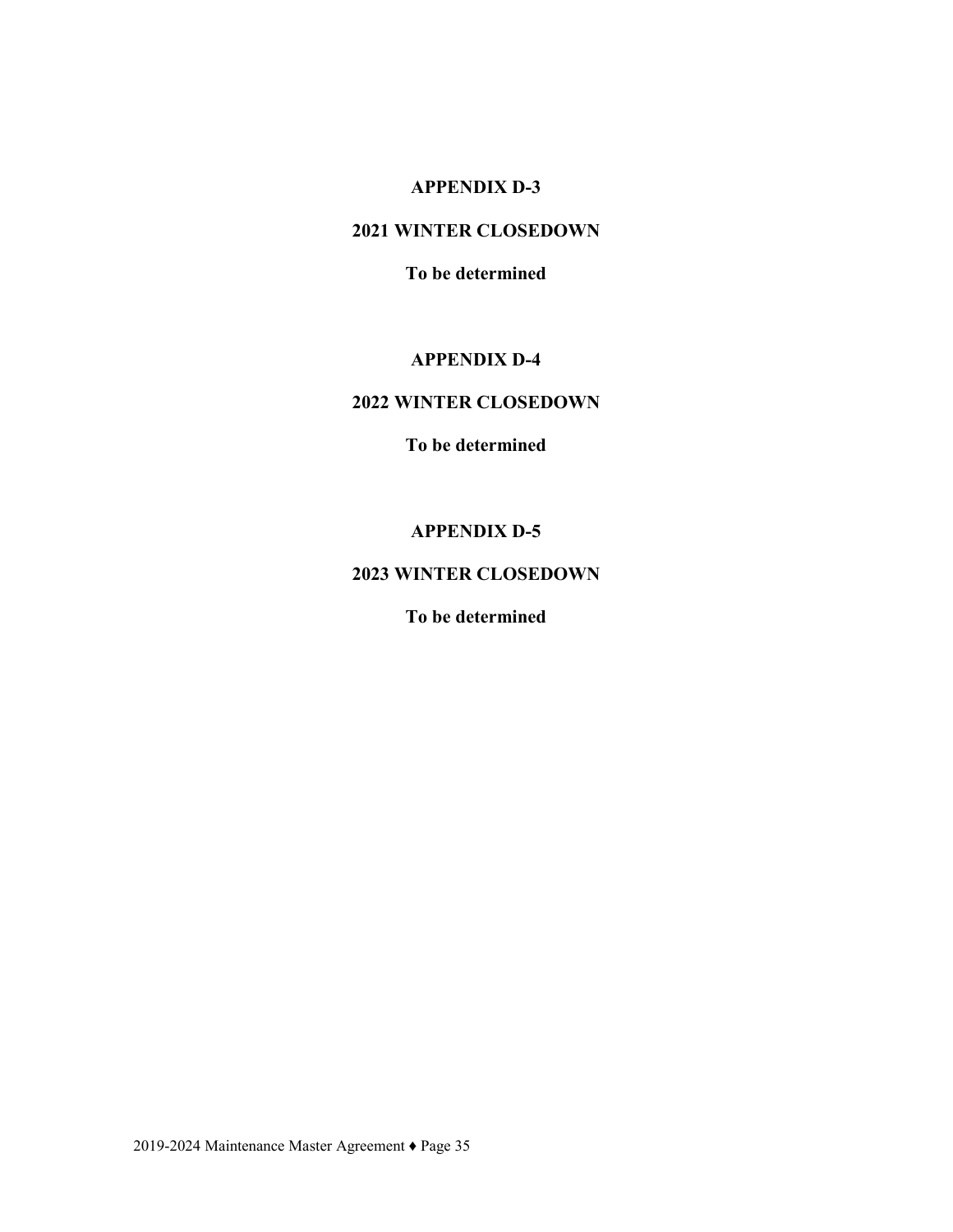#### **APPENDIX E**

#### **U.S. Department of Labor**

## **Wage and Hour Division**

**Pages 37-40**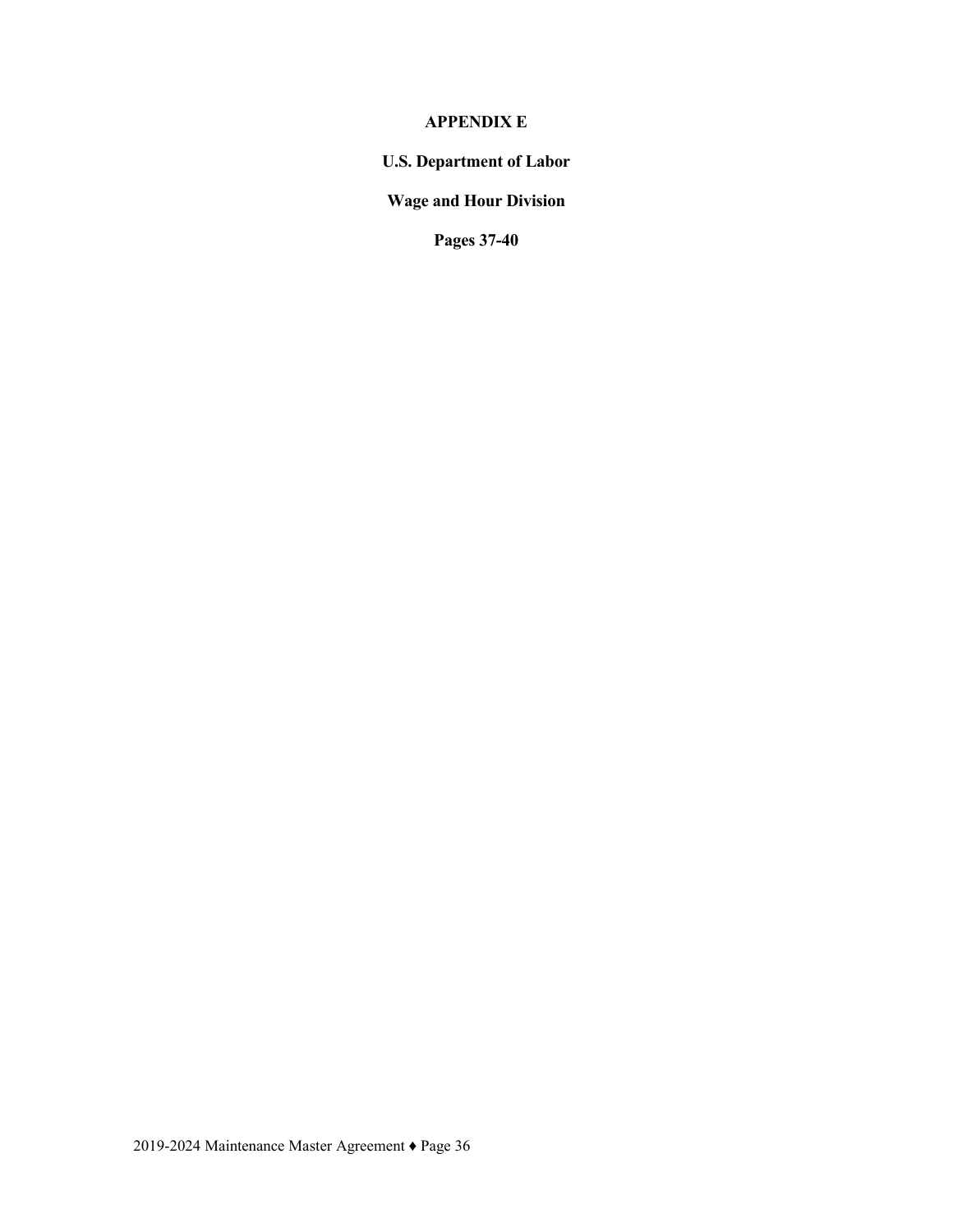

# **Fact Sheet #28: The Family and Medical Leave Act**

The Family and Medical Leave Act (FMLA) entitles eligible employees of covered employers to take unpaid, job-protected leave for specified family and medical reasons. This fact sheet provides general information about which employers are covered by the FMLA, when employees are eligible and entitled to take FMLA leave, and what rules apply when employees take FMLA leave.

## **COVERED EMPLOYERS**

The FMLA only applies to employers that meet certain criteria. A **covered employer** is a:

- Private-sector employer, with 50 or more employees in 20 or more workweeks in the current or preceding calendar year, including a joint employer or successor in interest to a covered employer;
- Public agency, including a local, state, or Federal government agency, regardless of the number of employees it employs; or
- Public or private elementary or secondary school, regardless of the number of employees it employs.

## **ELIGIBLE EMPLOYEES**

Only eligible employees are entitled to take FMLA leave. An **eligible employee** is one who:

- Works for a *covered employer*;
- Has worked for the employer for at least *12 months*;
- Has at least *1,250 hours* of service for the employer during the 12 month period immediately preceding the leave\*; and
- Works at a location where the employer has at least *50 employees within 75 miles*.

\* Special hours of service eligibility requirements apply to airline flight crew employees. *See* Fact [Sheet](http://www.dol.gov/whd/regs/compliance/whdfs28j.htm) 28J: Sp[ecial Rules for](http://www.dol.gov/whd/regs/compliance/whdfs28j.htm) Airline Flight Crew Employees under the Family and Medical Leave Act.

The 12 months of employment do not have to be consecutive. That means any time previously worked for the same employer (including seasonal work) could, in most cases, be used to meet the 12-month requirement. If the employee has a break in service that lasted seven years or more, the time worked prior to the break will not count *unless* the break is due to service covered by the Uniformed Services Employment and Reemployment Rights Act (USERRA), or there is a written agreement, including a collective bargaining agreement, outlining the employer's intention to rehire the employee after the break in service. *See* "FMLA Sp[ecial Rules for](http://www.dol.gov/whd/fmla/userra.htm) Returning Reservists".

## **LEAVE ENTITLEMENT**

Eligible employees may take up to **12 workweeks** of leave in a 12-month period for one or more of the following reasons: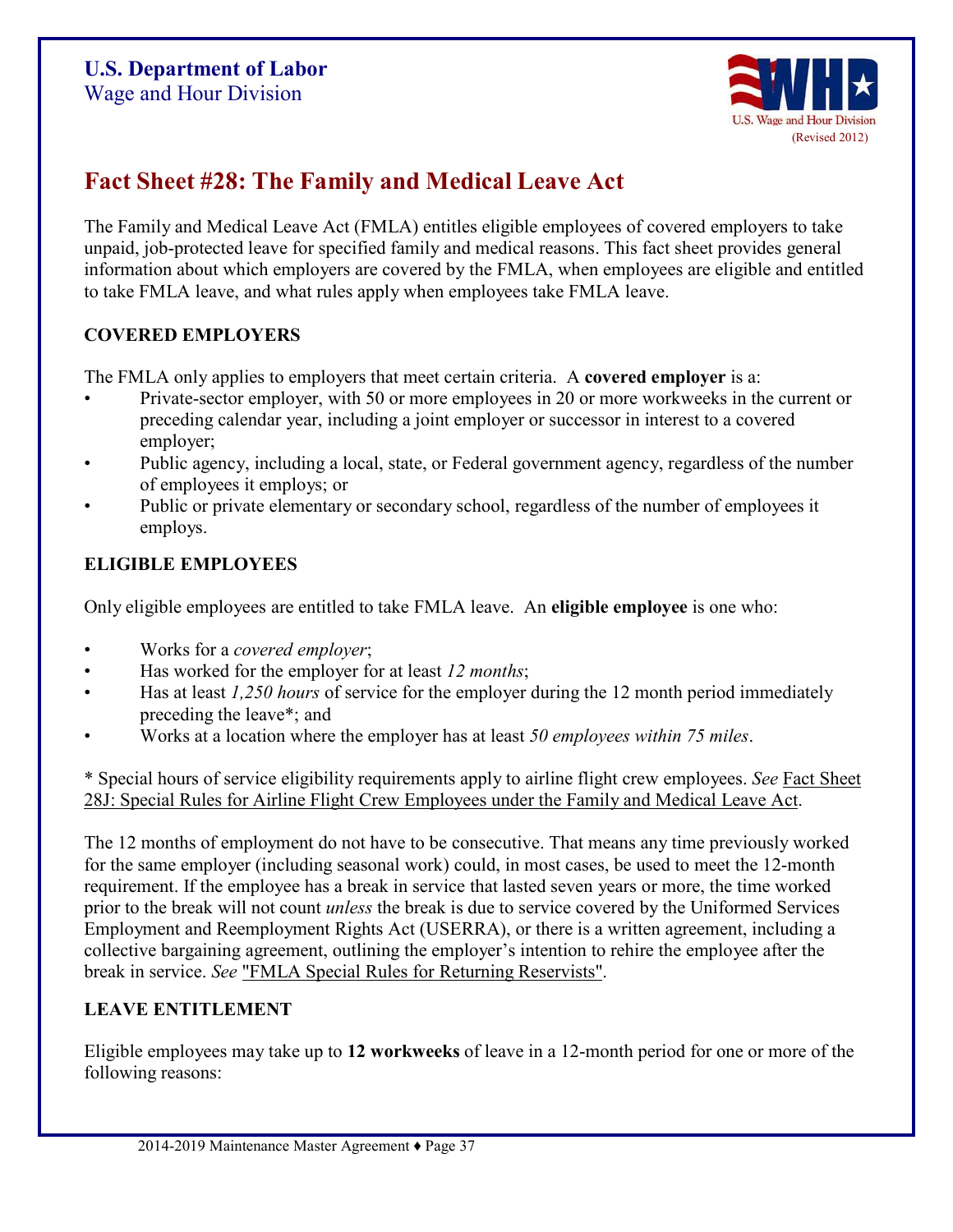- The birth of a son or daughter or placement of a son or daughter with the employee for adoption or foster care;
- To care for a spouse, son, daughter, or parent who has a serious health condition;
- For a serious health condition that makes the employee unable to perform the essential functions of his or her job; or
- For any qualifying exigency arising out of the fact that a spouse, son, daughter, or parent is a military member on covered active duty or call to covered active duty status.

An eligible employee may also take up to **26 workweeks** of leave during a "single 12-month period" to care for a covered servicemember with a serious injury or illness, when the employee is the spouse, son, daughter, parent, or next of kin of the servicemember. The "single 12-month period" for military caregiver leave is different from the 12-month period used for other FMLA leave reasons. *See* [Fact](http://www.dol.gov/whd/regs/compliance/whdfs28f.htm) [Sheets 28F: Qualifying](http://www.dol.gov/whd/regs/compliance/whdfs28f.htm) Reasons under the FMLA and [28M: The](http://www.dol.gov/whd/regs/compliance/whdfs28m.htm) Military Family Leave Provisions under the [FMLA.](http://www.dol.gov/whd/regs/compliance/whdfs28m.htm)

Under some circumstances, employees may take FMLA leave on an intermittent or reduced schedule basis. That means an employee may take leave in separate blocks of time or by reducing the time he or she works each day or week for a single qualifying reason. When leave is needed for planned medical treatment, the employee must make a reasonable effort to schedule treatment so as not to unduly disrupt the employer's operations. If FMLA leave is for the birth, adoption, or foster placement of a child, use of intermittent or reduced schedule leave requires the employer's approval.

Under certain conditions, employees may choose, or employers may require employees, to "substitute" (run concurrently) accrued paid leave, such as sick or vacation leave, to cover some or all of the FMLA leave period. An employee's ability to substitute accrued paid leave is determined by the terms and conditions of the employer's normal leave policy.

## **NOTICE**

Employees must comply with their employer's usual and customary requirements for requesting leave and provide enough information for their employer to reasonably determine whether the FMLA may apply to the leave request. Employees generally must request leave 30 days in advance when the need for leave is foreseeable. When the need for leave is foreseeable less than 30 days in advance or is unforeseeable, employees must provide notice as soon as possible and practicable under the circumstances.

When an employee seeks leave for a FMLA-qualifying reason for the first time, the employee need not expressly assert FMLA rights or even mention the FMLA. If an employee later requests additional leave for the same qualifying condition, the employee must specifically reference either the qualifying reason for leave or the need for FMLA leave. *See* [Fact Sheet 28E: Em](http://www.dol.gov/whd/regs/compliance/whdfs28e.htm)ployee Notice Requirements under the [FMLA](http://www.dol.gov/whd/regs/compliance/whdfs28e.htm) .

Covered employers must:

- (1) Post a notice explaining rights and responsibilities under the FMLA (and may be subject to a civil money penalty of up to \$110 for willful failure to post);
- (2) Include information about the FMLA in their employee handbooks or provide information to new employees upon hire;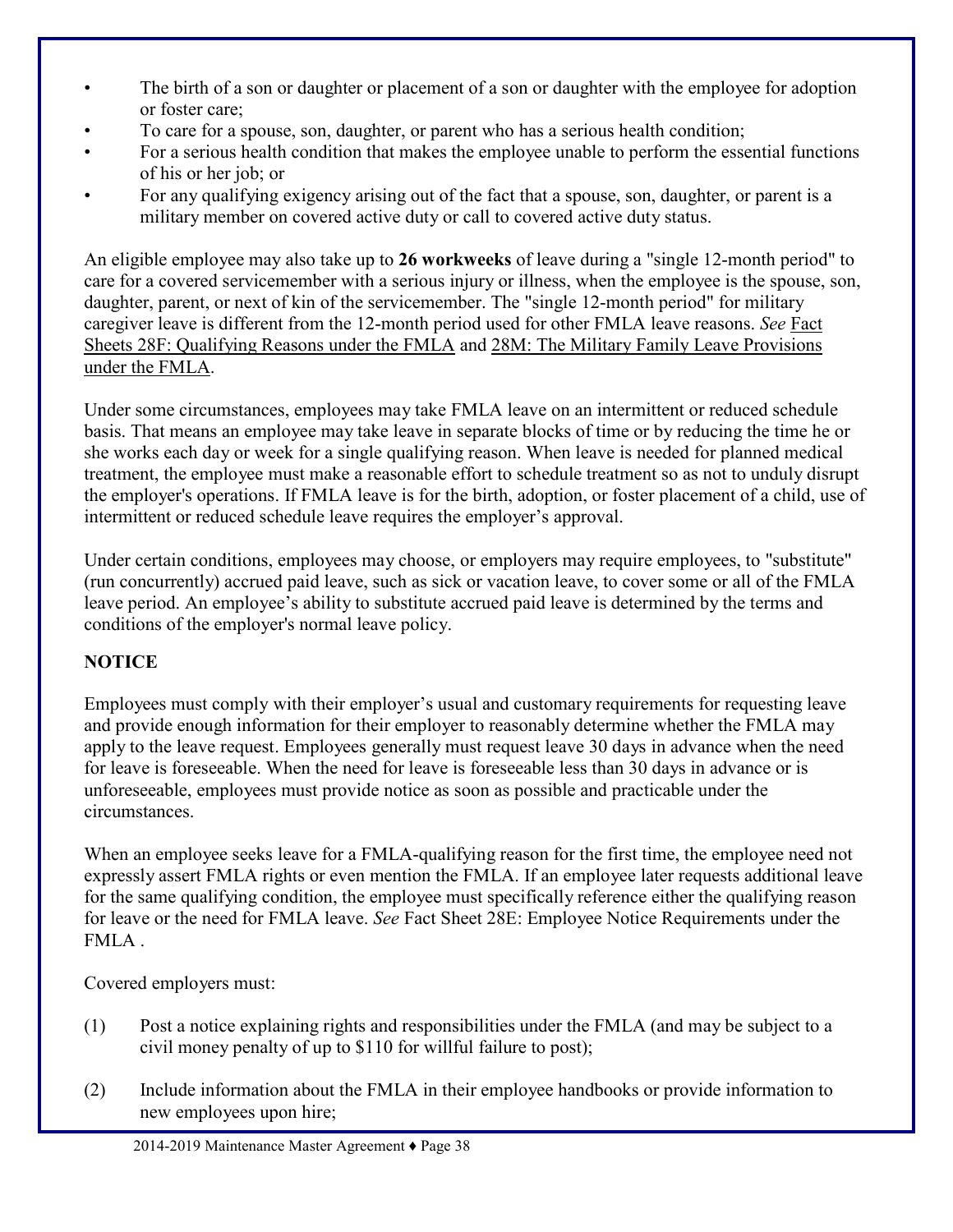- (3) When an employee requests FMLA leave or the employer acquires knowledge that leave may be for a FMLA-qualifying reason, provide the employee with notice concerning his or her eligibility for FMLA leave and his or her rights and responsibilities under the FMLA; and
- (4) Notify employees whether leave is designated as FMLA leave and the amount of leave that will be deducted from the employee's FMLA entitlement.

*See* Fact Sheet 28D: Employer Notice Requi[rements under](http://www.dol.gov/whd/regs/compliance/whdfs28d.htm) the FMLA.

## **CERTIFICATION**

When an employee requests FMLA leave due to his or her own serious health condition or a covered family member's serious health condition, the employer may require certification in support of the leave from a health care provider. An employer may also require second or third medical opinions (at the employer's expense) and periodic recertification of a serious health condition. *See* Fact [Sheet](http://www.dol.gov/whd/regs/compliance/whdfs28g.htm) 28G: Certification of a Serious Health Condition under the FMLA. For information on certification requirements for military family leave, *See* Fact [Sheet](http://www.dol.gov/whd/regs/compliance/whdfs28mc.htm) 28M(c): Qualifying Exigency Leave under the FMLA; Fact Sheet [28M\(](http://www.dol.gov/whd/regs/compliance/whdfs28ma.htm)a): Military Caregiver Leave for a Current Servicemember under the FMLA; and [Fact Sheet 28M\(b](http://www.dol.gov/whd/regs/compliance/whdfs28mb.htm)): Military Caregiver Leave for a Veteran under the FMLA.

## **JOB RESTORATION AND HEALTH BENEFITS**

Upon return from FMLA leave, an employee must be restored to his or her original job or to an equivalent job with equivalent pay, benefits, and other terms and conditions of employment. An employee's use of FMLA leave cannot be counted against the employee under a "no-fault" attendance policy. Employers are also required to continue group health insurance coverage for an employee on FMLA leave under the same terms and conditions as if the employee had not taken leave. *See* Fact [Sheet](http://www.dol.gov/whd/regs/compliance/whdfs28a.htm) 28A: Employee Protections under [the Family](http://www.dol.gov/whd/regs/compliance/whdfs28a.htm) and Medical Leave Act .

## **OTHER PROVISIONS**

Special rules apply to employees of local education agencies. Generally, these rules apply to intermittent or reduced schedule FMLA leave or the taking of FMLA leave near the end of a school term.

Salaried executive, administrative, and professional employees of covered employers who meet the Fair Labor Standards Act (FLSA) criteria for exemption from minimum wage and overtime under the FLSA regulations, 29 CFR Part 541, do not lose their FLSA-exempt status by using any unpaid FMLA leave. This special exception to the "salary basis" requirements for FLSA's exemption extends only to an eligible employee's use of FMLA leave.

## **ENFORCEMENT**

It is unlawful for any employer to interfere with, restrain, or deny the exercise of or the attempt to exercise any right provided by the FMLA. It is also unlawful for an employer to discharge or discriminate against any individual for opposing any practice, or because of involvement in any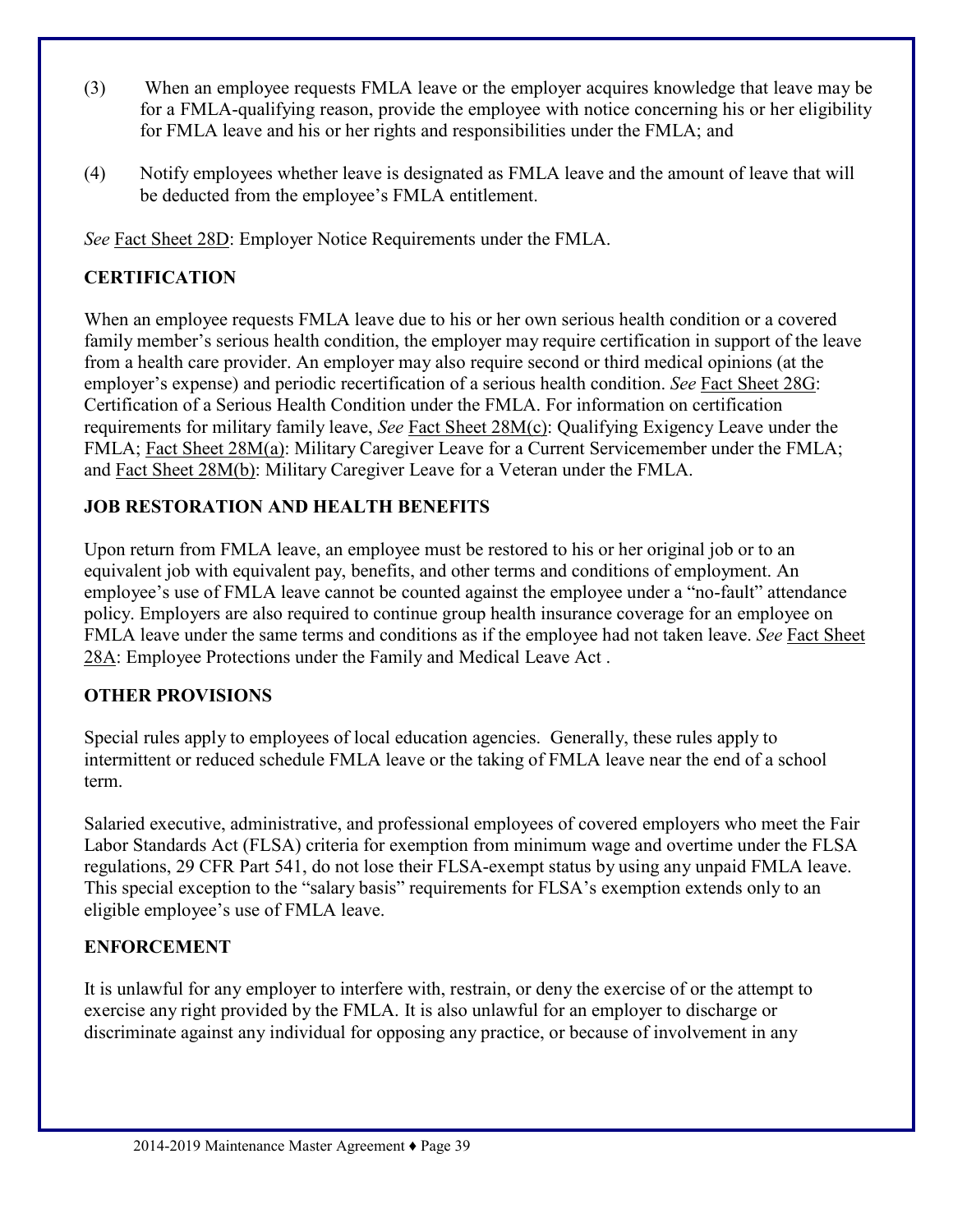proceeding, related to the FMLA. *See* Fact Sheet 77B: Protections for I[ndividuals under](http://www.dol.gov/whd/regs/compliance/whdfs77b.htm) the FMLA . The Wage and Hour Division is responsible for administering and enforcing the FMLA for most employees. Most federal and certain congressional employees are also covered by the law but are subject to the jurisdiction of the U.S. Office of Personnel Management or Congress. If you believe that your rights under the FMLA have been violated, you may file a complaint with the Wage and Hour Division or file a private lawsuit against your employer in court.

#### **For additional information, visit our Wage and Hour Division Website: [http://www.wagehour.dol.gov](http://www.wagehour.dol.gov/) and/or call our toll-free information and helpline, available 8 a.m. to 5 p.m. in your time zone, 1-866-4-USWAGE (1-866-487-9243).**

This publication is for general information and is not to be considered in the same light as official statements of position contained in the regulations.

#### **U.S. Department of Labor**

Frances Perkins Building 200 Constitution Avenue, NW Washington, DC 20210

**1-866-4-USWAGE** TTY: 1-866-487-9243 **[Contact](http://www.dol.gov/whd/contact_us.htm) Us**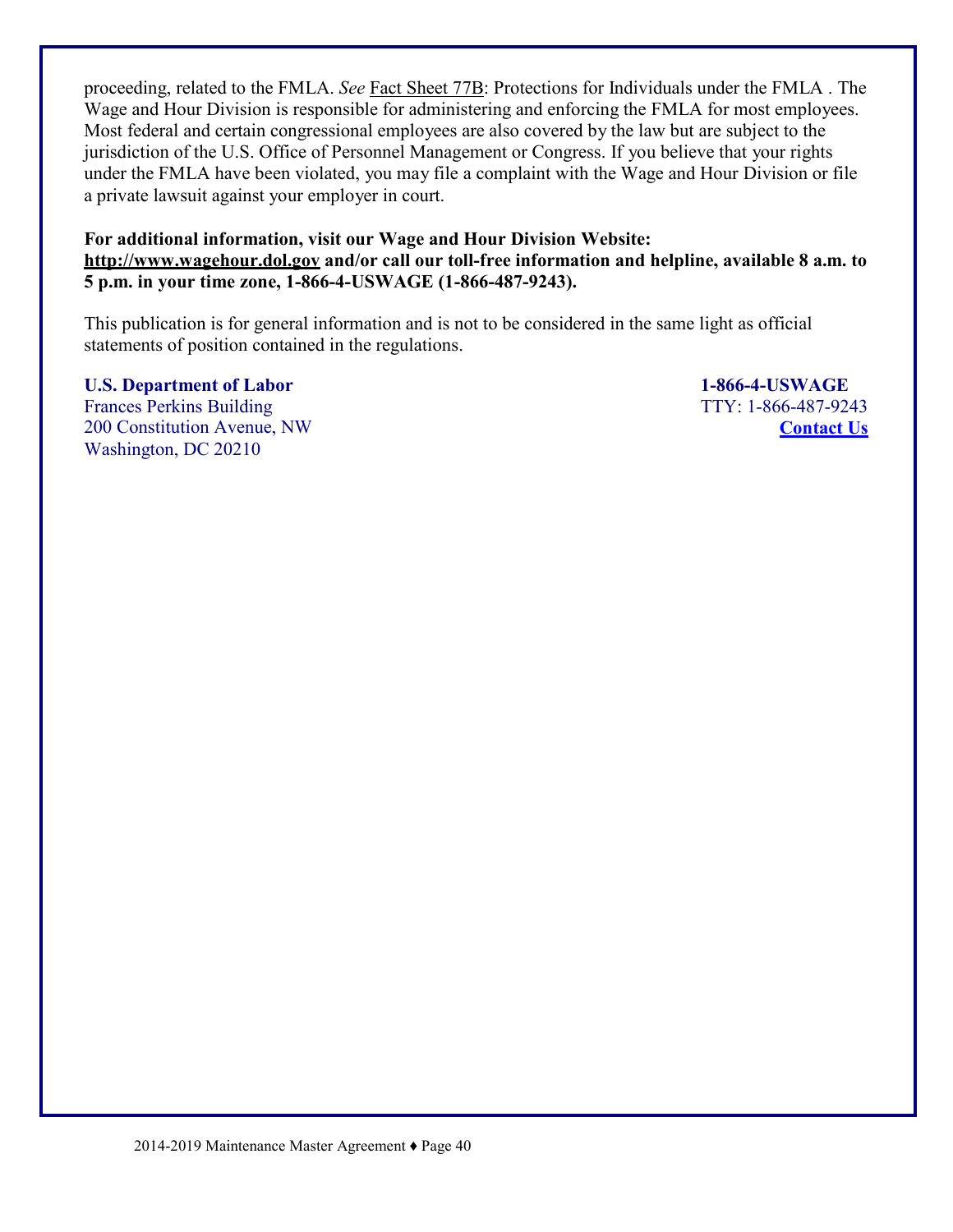|--|--|--|

## **A**

| Accidental Death and Dismemberment30     |  |
|------------------------------------------|--|
|                                          |  |
| Annuities, Tax Deferred30                |  |
| Appendices                               |  |
|                                          |  |
| Group Insurance & Retirement Benefits 28 |  |
| Tuition Reimbursement Program32          |  |
|                                          |  |
|                                          |  |
|                                          |  |
|                                          |  |
|                                          |  |

## **B**

| Base Pay Hourly Rate Schedule  23-27 |  |
|--------------------------------------|--|
|                                      |  |
|                                      |  |
| Board and Administration Rights 1    |  |
|                                      |  |
|                                      |  |

## **C**

| Closedowns                        |  |
|-----------------------------------|--|
|                                   |  |
|                                   |  |
|                                   |  |
| Cost Sharing, Medical Insurance28 |  |

## **D**

| Disability |  |
|------------|--|
|            |  |
|            |  |
|            |  |
|            |  |

## **E**

| Employee Tuition Grants30 |  |
|---------------------------|--|
|                           |  |

## **F**

| Family & Medical Leave (FMLA)  36-40 |  |
|--------------------------------------|--|
|                                      |  |

## **G**

| Groundskeeping Equipment Orientation 18 |  |
|-----------------------------------------|--|
|                                         |  |
| Group Insurance & Retirement Benefits28 |  |

## **H**

# **I**

| Insurance                            |  |
|--------------------------------------|--|
| Accidental Death and Dismemberment30 |  |
|                                      |  |
|                                      |  |
|                                      |  |
|                                      |  |
|                                      |  |
|                                      |  |
|                                      |  |

## **J**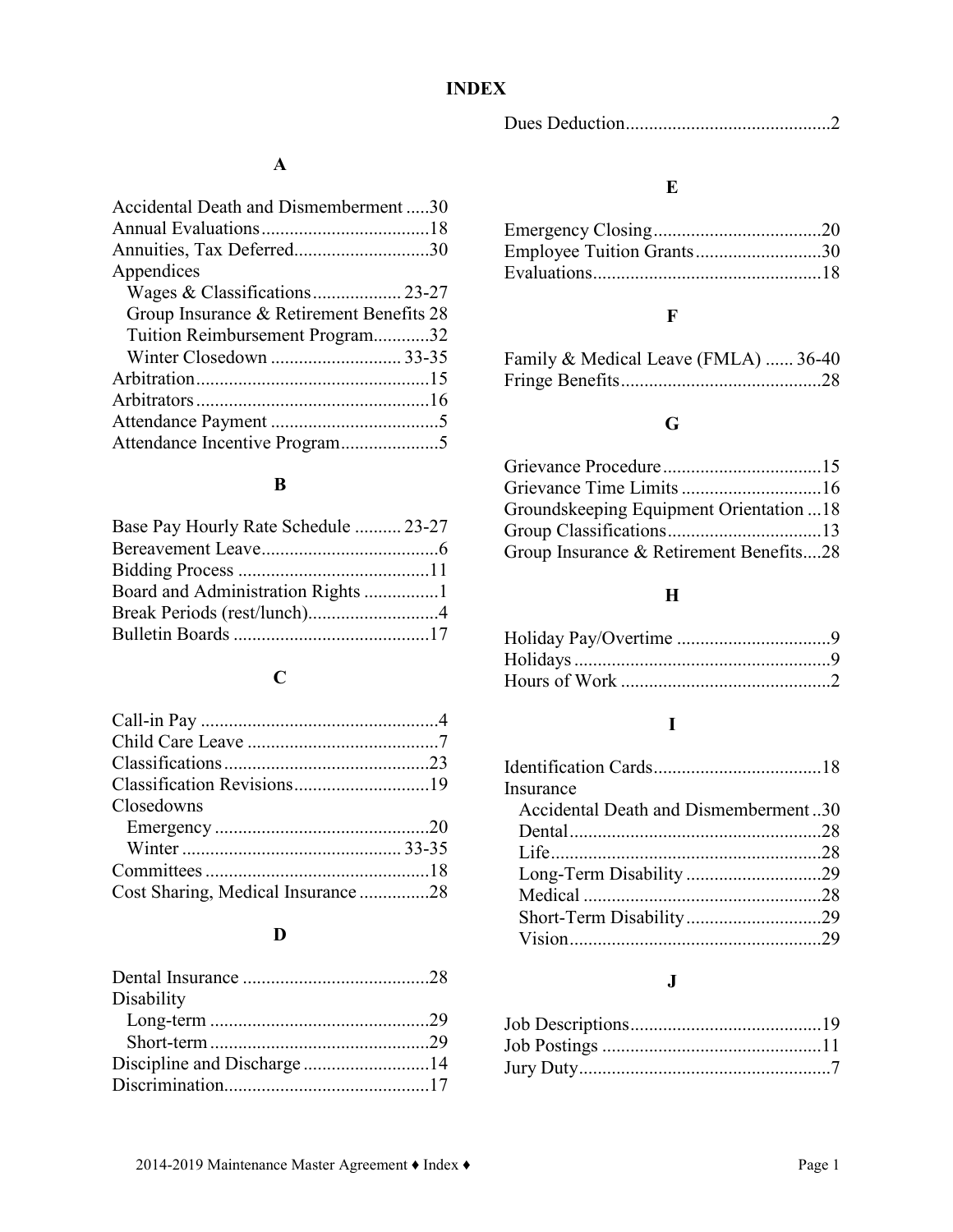## **L**

| Leaves of Absence               |  |
|---------------------------------|--|
|                                 |  |
|                                 |  |
| Family & Medical Leave (FMLA) 6 |  |
|                                 |  |
|                                 |  |
|                                 |  |
|                                 |  |
|                                 |  |
|                                 |  |
|                                 |  |
|                                 |  |
|                                 |  |
|                                 |  |

## **M**

| Maintenance of Standards20       |  |
|----------------------------------|--|
|                                  |  |
|                                  |  |
|                                  |  |
|                                  |  |
| Michigan Public School Employees |  |
| Retirement System (MPSERS)30     |  |
|                                  |  |
| Minimum Staffing Level21         |  |

## **N**

|--|--|--|

# **O**

| Out-of Classification |  |
|-----------------------|--|
|                       |  |
|                       |  |
|                       |  |
|                       |  |
|                       |  |
|                       |  |

## **P**

|--|--|

# Pay

| Rate for Promotion or Transfer13        |  |
|-----------------------------------------|--|
| Pay Level Step Placement 23-26          |  |
| Pay Levels and Classifications 23-26    |  |
| Personal Business Leave Days20          |  |
|                                         |  |
|                                         |  |
|                                         |  |
| Professional Develop. Training Center21 |  |
|                                         |  |
|                                         |  |
|                                         |  |
|                                         |  |
|                                         |  |

# **R**

| Retirement System, Michigan |  |
|-----------------------------|--|
| Public School (MPSERS) 30   |  |

# **S**

| Saturday/Sunday Overtime3         |  |
|-----------------------------------|--|
| Security Identification Cards 18  |  |
|                                   |  |
|                                   |  |
|                                   |  |
| Separability and Savings Clause19 |  |
|                                   |  |
|                                   |  |
|                                   |  |
|                                   |  |
|                                   |  |
|                                   |  |
|                                   |  |
|                                   |  |
|                                   |  |
|                                   |  |

# **S**